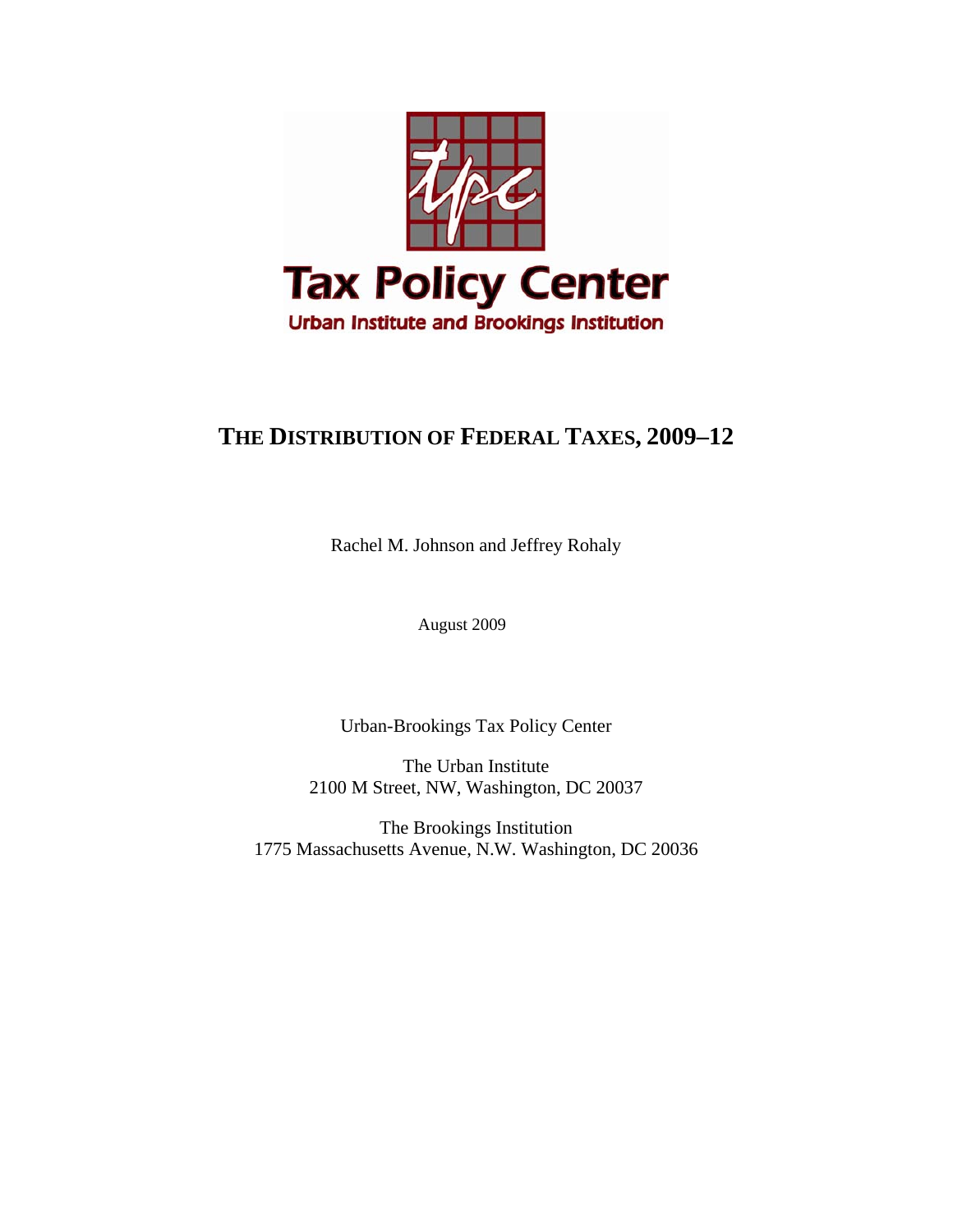Acknowledgments

Funding for the general operations of the Tax Policy Center is provided by a generous consortium of donors, including the Annie E. Casey Foundation, Brodie Price Fund at the Jewish Community Foundation of San Diego, Charles Stewart Mott Foundation, Ford Foundation, George Gund Foundation, John D. and Catherine T. MacArthur Foundation, Rockefeller Foundation, Sandler Foundation, Stoneman Family Foundation, and private donors.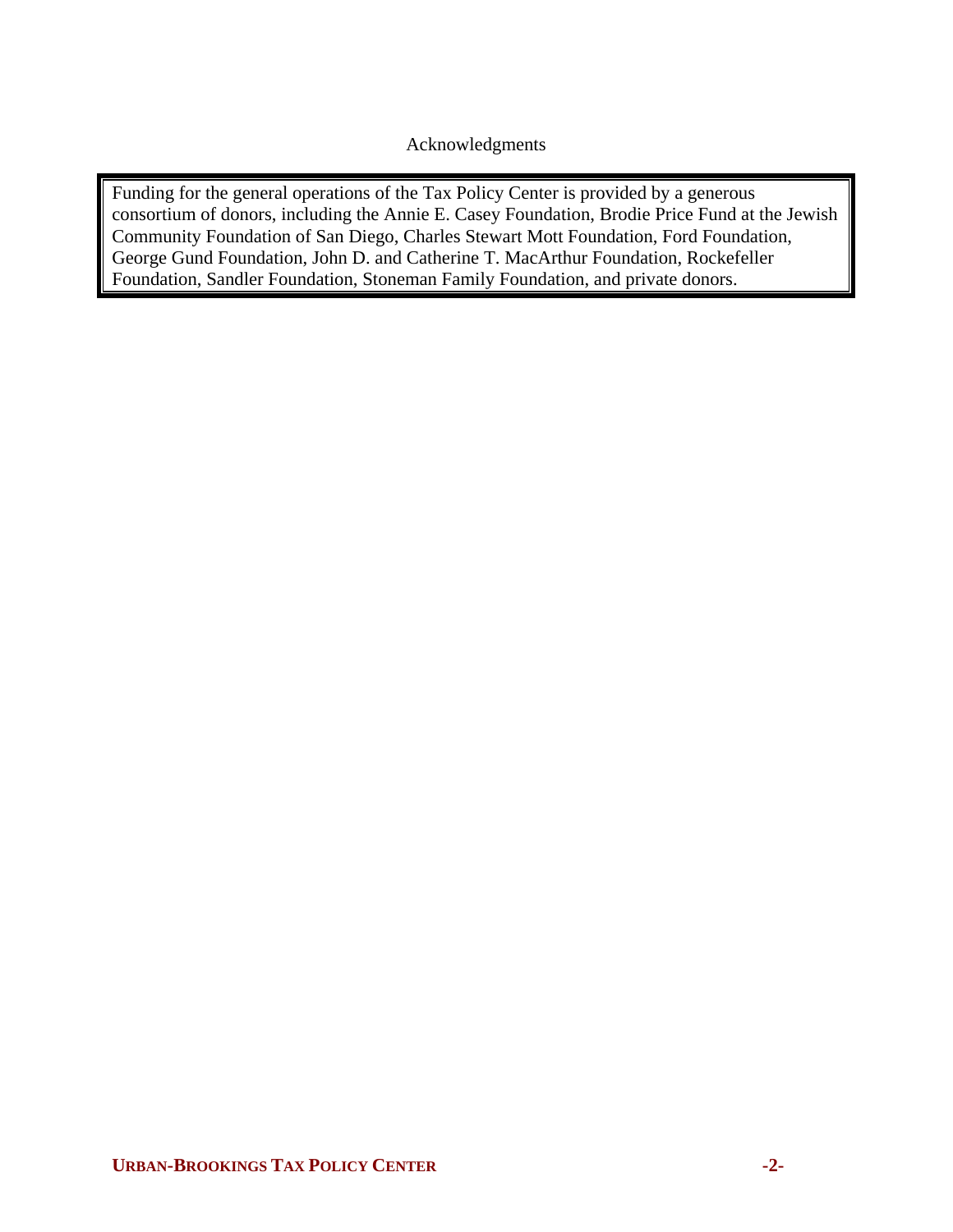# **The Distribution of Federal Taxes, 2009–12**

Overall, the federal tax system is progressive. On average, households with higher incomes pay taxes that are a larger share of their income. But barring legislative action, the numerous sunsets and phase-ins that Congress has written into the tax code will result in a tax system that is in a state of flux over the next few years. As a result, current law dictates significant changes in the degree of progressivity in the federal tax system between now and 2012. Almost all of the provisions included in the 2001 and 2003 tax cuts passed during the Bush administration are set to expire at the end of 2010, resulting in large scheduled increases in effective tax rates across the income spectrum. Because the Bush tax cuts were regressive, the largest increases will occur at the top of the income distribution and so the tax system will become more progressive in 2011 unless Congress acts. The stimulus legislation passed by Congress in the early months of the Obama administration contains several measures that reduce effective tax rates for low-income households making the system slightly more progressive. Those measures, including the Making Work Pay (MWP) tax credit, are in effect for 2009 and 2010 only, although the Obama administration proposes to make them permanent. If they are allowed to expire—as scheduled under current law—lower-income households will face large increases in their effective tax rates in 2011.

There are also significant changes set to occur between 2009 and 2010. Relative to this year, effective rates will fall for high-income households in 2010 as phased-in repeal of the estate tax and the limitations on itemized deductions and personal exemptions become complete. In addition, the problem of the alternative minimum tax (AMT) remains unresolved. Congress "patched" the AMT for 2009—limiting its reach to only about 4 million taxpayers this year—but failed to enact a permanent solution. Barring legislative action, the AMT's reach will expand in 2010 to more than 27 million taxpayers. It will become the *de facto* tax system for those in the 80th to 99th percentiles of the income distribution, raising their effective tax rates significantly.

Congress and the administration are highly unlikely to allow all of this to play out as currently scheduled. Virtually no one expects that Congress will let all of the Bush tax cuts expire or the AMT to go unpatched. It is virtually certain that Congress will not allow the estate tax to disappear for one year—in 2010—only to return in full force the following year. President Obama continues to state his administration's policy not to raise taxes on families making less than \$250,000. Given these political realities, we examine the distribution of federal taxes in 2012 under three scenarios: (1) current law with the expiration of the Bush tax cuts; (2) the administration baseline, or "current policy," which would extend all the Bush individual income tax cuts, the AMT patch, and 2009 estate tax law; and (3) the tax proposals proposed by the Obama administration in its fiscal year 2010 budget.

This paper summarizes the Tax Policy Center's latest estimates of the distribution of federal taxes for 2009 through 2012. We do not include state or local taxes in the analysis. All estimates come from the Tax Policy Center (TPC) Microsimulation model of the federal tax system. The model is based on the 2004 Public Use File of tax return information released by the Statistics of Income Division of the Internal Revenue Service.<sup>[1](#page-2-0)</sup> Additional tables showing the distribution of federal taxes are available at http://www.taxpolicycenter.org/numbers/index.cfm.

 $\overline{a}$ 

<span id="page-2-0"></span>Johnson is a research assistant for the Urban-Brookings Tax Policy Center (TPC). Rohaly is a senior research methodologist at the Urban Institute and director of tax modeling for the TPC. Views expressed are those of the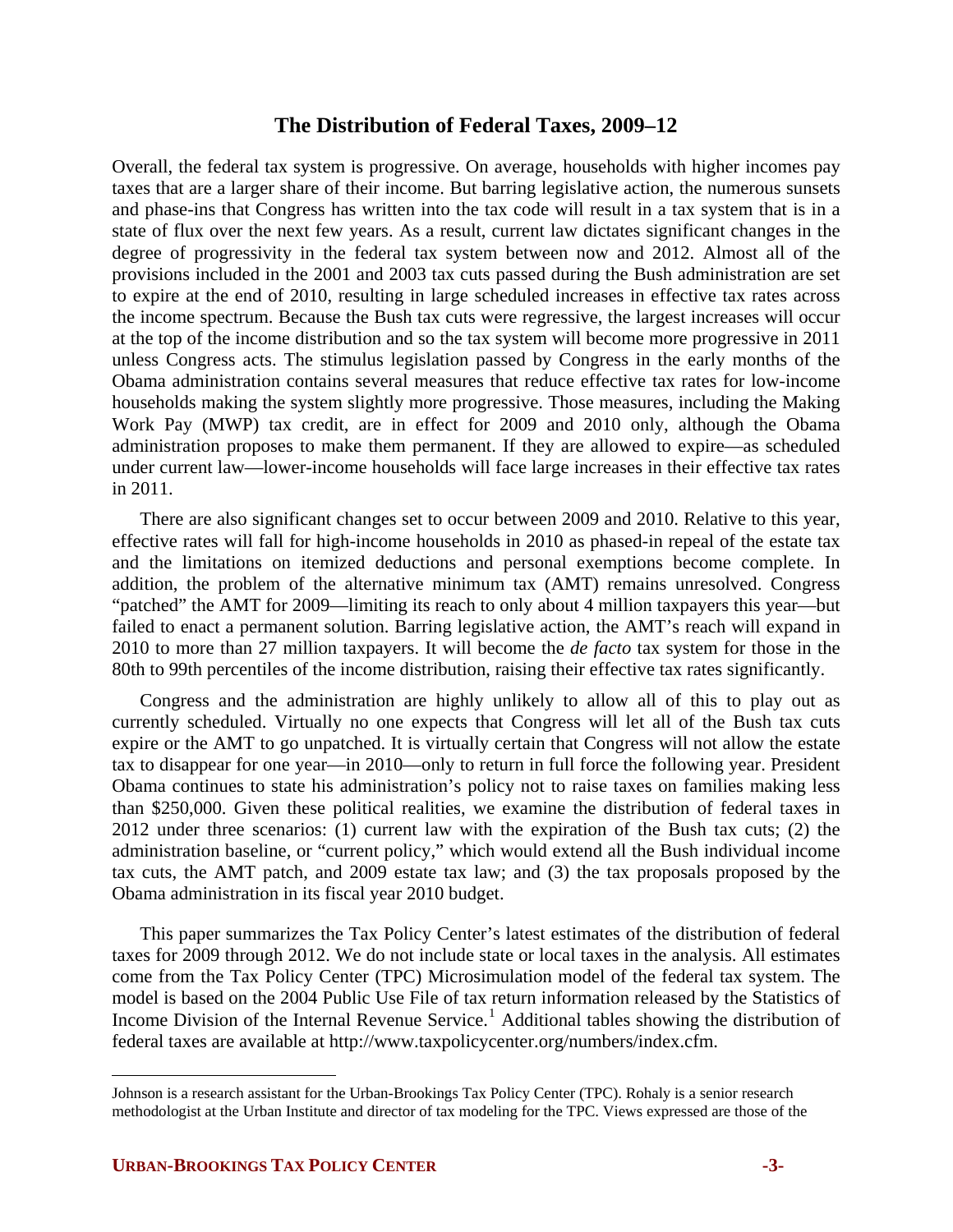### **1. Current-Law Distribution in 2009**

In 2009, taxpayers will incur an average effective federal tax rate—federal taxes paid as a percentage of cash income—of 18.[2](#page-3-0) percent.<sup>2</sup> The effective tax rate (ETR) will increase with income, from -0.9 percent for households in the bottom quintile (the 20 percent of the population with the lowest incomes) to 22.9 percent for those in the top quintile (table 1).<sup>[3](#page-3-1)</sup> Within the top quintile, ETRs will climb sharply from 19.4 percent for households in the 80th to 90th percentiles to 26.1 percent for those in the top 1 percent of the population.<sup>[4](#page-3-2)</sup> The top  $0.1$ percent—the richest 1 in 1,000—will pay an average ETR of 27.9 percent.

The overall ETR for the individual income tax will be 7.9 percent in 2009. This tax is the most progressive of the major revenue sources. Refundable credits such as the Earned Income Tax Credit (EITC), the refundable child tax credit (CTC), and the new Making Work Pay (MWP) credit will lead to negative average effective rates for the bottom two quintiles. The bottom quintile, for example, will receive an average income tax subsidy from the federal government equal to 10 percent of their pretax income. Rates will increase from 2.3 to 13.4 percent for the top three quintiles and to 17.9 percent for the top 1 percent of income earners.

The overall ETR for the corporate income tax is about one-quarter that of the individual income tax—1.8 percent in 2009. Economists disagree about who bears the burden of the corporate income tax. We follow the Congressional Budget Office (CBO) and assume that the corporate tax falls entirely on all capital. Thus, we assign corporate tax to individual taxpayers in proportion to their capital income (interest, dividends, capital gains, and rents). The progressive distribution of capital income therefore translates into a progressive corporate income tax. In 2009, the lowest four income quintiles will all face roughly the same ETR of about 0.6 percent. The top quintile—which gets much more of its income from capital—will incur a 2.8 percent rate.<sup>[5](#page-3-3)</sup> Effective corporate tax rates will be even higher within the top quintile: 5.7 percent for the top 1 percent and 8 percent for the richest 1 in 1,000 individuals.

 $\overline{a}$ 

authors and should not be attributed to the Urban Institute, its trustees, or its funders. The authors thank Bob Williams for helpful comments and suggestions.

<sup>&</sup>lt;sup>1</sup> We derive our estimates from Version 0509-2 of the TPC Microsimulation Model, which incorporates the economic assumptions released by the Congressional Budget Office (CBO) in March 2009. Appendix A describes the tax model. See Rohaly, Carasso, and Saleem (2005) for a more complete description of an earlier version of the model.

<sup>&</sup>lt;sup>2</sup> We calculate average ETRs by dividing total taxes by total income for the group in question.<br><sup>3</sup> We include four federal taxes: individual and correcte income tax; payrall taxes for Social S

<span id="page-3-1"></span><span id="page-3-0"></span><sup>&</sup>lt;sup>3</sup> We include four federal taxes: individual and corporate income tax; payroll taxes for Social Security and Medicare; and the estate tax. We exclude customs and excise duties, which accounted for less than 5 percent of total federal revenue in fiscal 2008. We are currently expanding the TPC microsimulation model to include the burden of excise taxes. Appendix B describes our incidence assumptions.

<span id="page-3-2"></span><sup>&</sup>lt;sup>4</sup> For 2009 the second quintile begins at cash income of \$17,983; the middle quintile at \$35,188; the fourth quintile at \$63,156; the 80th percentile at \$104,403; the 90th percentile at \$163,838; the 95th percentile at \$207,739; the 99th percentile at \$524,199; and the 99.9th percentile at \$2,083,934. All values are in 2009 dollars. Quintiles contain equal numbers of people, not tax units.

<span id="page-3-3"></span> $5 \text{ We project that people in the bottom four quintiles will get about 5 percent of their 2008 cash income from capital, }$ compared with 20 percent for the top quintile and more than 59 percent for the top 0.1 percent.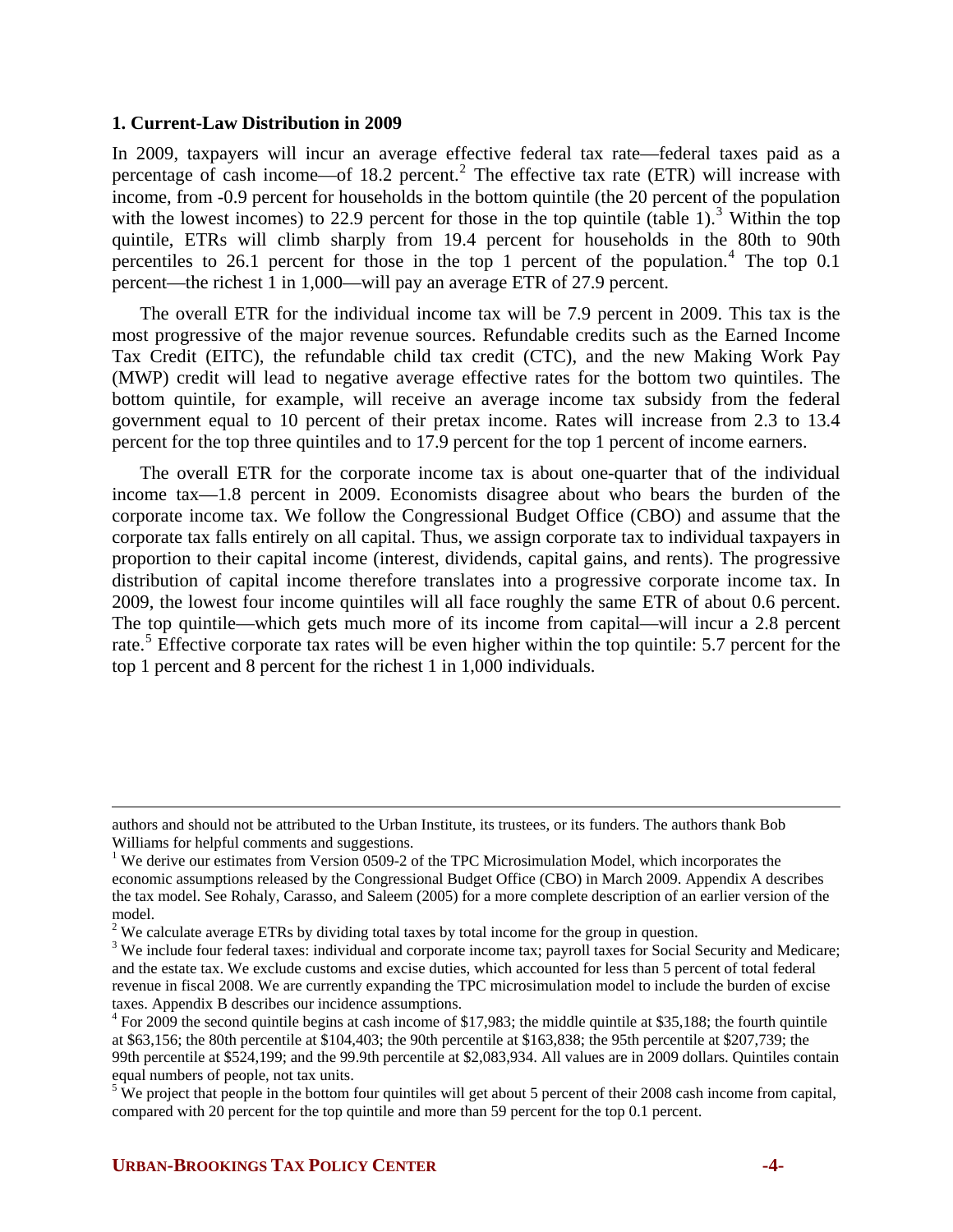### **Table 1**

|                                               |                                              |                          | <b>Average Effective Tax Rate</b> |                   |                              |
|-----------------------------------------------|----------------------------------------------|--------------------------|-----------------------------------|-------------------|------------------------------|
| <b>Cash Income</b><br>Percentile <sup>a</sup> | <b>Individual</b><br>Income Tax <sup>b</sup> | Payroll Tax <sup>c</sup> | Corporate<br><b>Income Tax</b>    | <b>Estate Tax</b> | All Federal Tax <sup>d</sup> |
| <b>Lowest Quintile</b>                        | $-10.2$                                      | 8.8                      | 0.5                               | 0.0               | $-0.9$                       |
| <b>Second Quintile</b>                        | $-4.1$                                       | 10.1                     | $0.6^{\circ}$                     | 0.0               | 6.6                          |
| <b>Middle Quintile</b>                        | 2.3                                          | 10.6                     | 0.6                               | 0.0               | 13.4                         |
| <b>Fourth Quintile</b>                        | 5.7                                          | 10.8                     | 0.7                               | 0.0               | 17.2                         |
| <b>Top Quintile</b>                           | 13.4                                         | 6.6                      | 2.8                               | 0.2               | 22.9                         |
| All                                           | 7.9                                          | 8.4                      | 1.8                               | 0.1               | 18.2                         |
| <b>Addendum</b>                               |                                              |                          |                                   |                   |                              |
| 80-90                                         | 8.0                                          | 10.3                     | 1.1                               | 0.0               | 19.4                         |
| 90-95                                         | 11.4                                         | 9.5                      | 1.0                               | 0.0               | 22.0                         |
| 95-99                                         | 15.0                                         | 6.1                      | 2.2                               | 0.2               | 23.5                         |
| <b>Top 1 Percent</b>                          | 17.9                                         | 1.9                      | 5.7                               | 0.6               | 26.1                         |
| Top 0.1 Percent                               | 18.3                                         | 0.9                      | 8.0                               | 0.8               | 27.9                         |

**Average Effective Tax Rates Under Current Law, By Cash Income Percentile, 2009**

*Source* : Urban-Brookings Tax Policy Center Microsimulation Model (version 0509-2).

*Notes*: Data are for calendar year 2009.

a. Tax units with negative cash income are excluded from the lowest quintile but are included in the totals. Includes both filing and non-filing units but excludes those that are dependents of other tax units. For a description of cash income, see http://www.taxpolicycenter.org/TaxModel/income.cfm

b. After tax credits (including refundable portion of earned income and child tax credits).

c. Includes both the employee and employer portion of Social Security and Medicare tax.

d. Excludes customs duties and excise taxes.

<u>.</u>

The estate tax is also very progressive. But since only about 1 percent of taxpayers die each year and since the \$3.5 million exemption ensures that the vast majority of those who die have no estate tax liability, the tax raises only about 1.2 percent of federal revenue and thus its effective rates are low.<sup>[6](#page-4-0)</sup> The overall ETR for the estate tax will be 0.1 percent in 2009. Virtually all of the estate tax is borne by the top quintile, which will face an ETR of 0.2 percent in 2009. The top 0.1 percent of individuals will incur a rate four times as high—0.8 percent.

Because of the sharp drop in projected individual income tax revenue in 2009, Social Security and Medicare payroll taxes will have the highest overall ETR.<sup>[7](#page-4-1)</sup> In 2009, taxpayers will pay an average of 8.4 percent of their income in payroll taxes. In sharp contrast to other federal taxes, payroll taxes for Social Security and Medicare are regressive.<sup>[8](#page-4-2)</sup> The ETR will range from 8.8 percent for the bottom quintile to 10.8 percent for the fourth quintile. The rate is lower for the

<span id="page-4-0"></span> $6$  We calculated this value using historical tables 1.1 and 2.5 that accompany the Obama administration's fiscal year 2010 budget at [http://www.whitehouse.gov/omb/budget/Historicals/.](http://www.whitehouse.gov/omb/budget/Historicals/) The figure is an estimate for fiscal year 2009.

<span id="page-4-1"></span> $\frac{7}{1}$  Individual income tax revenue falls more sharply than payroll tax revenue because non-wage income—including capital gains and dividends—and earnings of those above the Social Security wage cap are projected to fall more than earnings subject to the payroll tax.

<span id="page-4-2"></span> $8$  The net progressivity of Social Security is uncertain. The benefit formula is progressive and may outweigh the regressive aspect of the taxes that fund the program.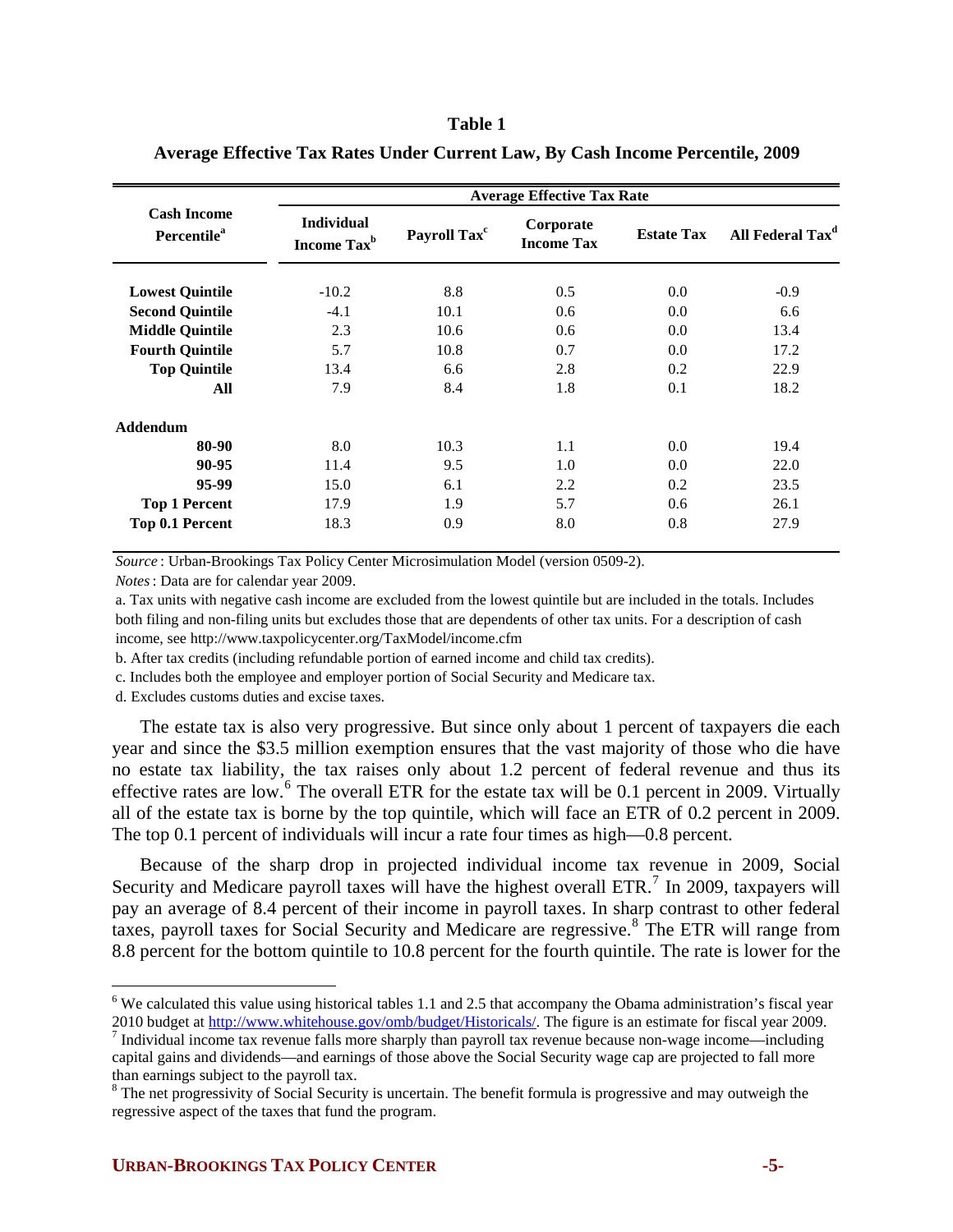top fifth of the income distribution, however, because of the cap on earnings subject to the Social Security tax  $(\$106,800$  in 200[9](#page-5-0)).<sup>9</sup> In addition, the richest households get a larger share of their income from nonwage sources that are not subject to payroll taxes. ETRs in 2009 will range from 6.6 percent for the top quintile down to 1.9 percent for the top 1 percent and just 0.9 percent for the richest 1 in 1,000 individuals.

|                                                      | <b>Share of Total</b> |                                              |                          |                                |                   |                              |  |  |  |
|------------------------------------------------------|-----------------------|----------------------------------------------|--------------------------|--------------------------------|-------------------|------------------------------|--|--|--|
| <b>Cash Income</b><br><b>Percentile</b> <sup>a</sup> | <b>Cash Income</b>    | <b>Individual</b><br>Income Tax <sup>b</sup> | Payroll Tax <sup>c</sup> | Corporate<br><b>Income Tax</b> | <b>Estate Tax</b> | All Federal Tax <sup>d</sup> |  |  |  |
| <b>Lowest Quintile</b>                               | 3.7                   | $-4.9$                                       | 3.9                      | 1.1                            | 0.1               | $-0.2$                       |  |  |  |
| <b>Second Quintile</b>                               | 8.6                   | $-4.4$                                       | 10.3                     | 2.8                            | 0.2               | 3.1                          |  |  |  |
| <b>Middle Ouintile</b>                               | 14.2                  | 4.1                                          | 17.9                     | 4.4                            | 0.4               | 10.5                         |  |  |  |
| <b>Fourth Quintile</b>                               | 20.3                  | 14.7                                         | 26.1                     | 7.6                            | 2.4               | 19.2                         |  |  |  |
| <b>Top Quintile</b>                                  | 53.4                  | 90.5                                         | 41.6                     | 83.0                           | 96.2              | 67.2                         |  |  |  |
| All                                                  | 100.0                 | 100.0                                        | 100.0                    | 100.0                          | 100.0             | 100.0                        |  |  |  |
| Addendum                                             |                       |                                              |                          |                                |                   |                              |  |  |  |
| 80-90                                                | 14.3                  | 14.5                                         | 17.4                     | 8.7                            | 2.0               | 15.2                         |  |  |  |
| 90-95                                                | 9.7                   | 14.1                                         | 10.9                     | 5.7                            | 1.3               | 11.7                         |  |  |  |
| 95-99                                                | 13.5                  | 25.7                                         | 9.7                      | 17.0                           | 20.8              | 17.4                         |  |  |  |
| <b>Top 1 Percent</b>                                 | 16.0                  | 36.3                                         | 3.5                      | 51.5                           | 72.0              | 22.9                         |  |  |  |
| Top 0.1 Percent                                      | 7.1                   | 16.4                                         | 0.7                      | 31.9                           | 42.1              | 10.8                         |  |  |  |
|                                                      |                       |                                              |                          |                                |                   |                              |  |  |  |

**Table 2 Share of Federal Taxes Under Current Law, By Cash Income Percentile, 2009**

*Source:* Urban-Brookings Tax Policy Center Microsimulation Model (version 0509-2).

*Notes*: Data are for calendar year 2009.

a. Tax units with negative cash income are excluded from the lowest quintile but are included in the totals. Includes both filing and non-filing units but excludes those that are dependents of other tax units. For a description of cash income, see http://www.taxpolicycenter.org/TaxModel/income.cfm

b. After tax credits (including refundable portion of earned income and child tax credits).

c. Includes both the employee and employer portion of Social Security and Medicare tax.

d. Excludes customs duties and excise taxes.

The share of federal taxes paid by households at the top of the income scale exceeds their share of total income. The top quintile, for example, will earn just over half of total cash income in 2009 but will pay two-thirds of all federal taxes (table 2). The top 1 percent of taxpayers will earn 16 percent of total income and pay 23 percent of total taxes. In contrast, households in the middle quintile earn just over 14 percent of total income but pay less than 11 percent of taxes. Because it faces a negative effective tax rate, the bottom quintile will pay a negative share of taxes.

The difference between the tax and income shares is even more striking when looking at the individual income tax in isolation. The top quintile will pay 91 percent of the tax from their 53 percent share of total income, and the top 1 percent's 36 percent share will more than double the 16 percent of income they will get. In contrast, the bottom two quintiles will collect a net subsidy of almost 10 percent of individual income tax revenue. The new Making Work Pay credit explains part of the difference; the new refundable tax credit primarily benefits lower- and

<span id="page-5-0"></span>The Medicare tax equals 1.45 percent of all wage and salary income for both employers and employees. The Social<br><sup>9</sup> The Medicare tax equals 1.45 percent of all wage and salary income for both employers and employees. The S Security tax is 6.2 percent of wage and salary income below the cap, also for both employers and employees.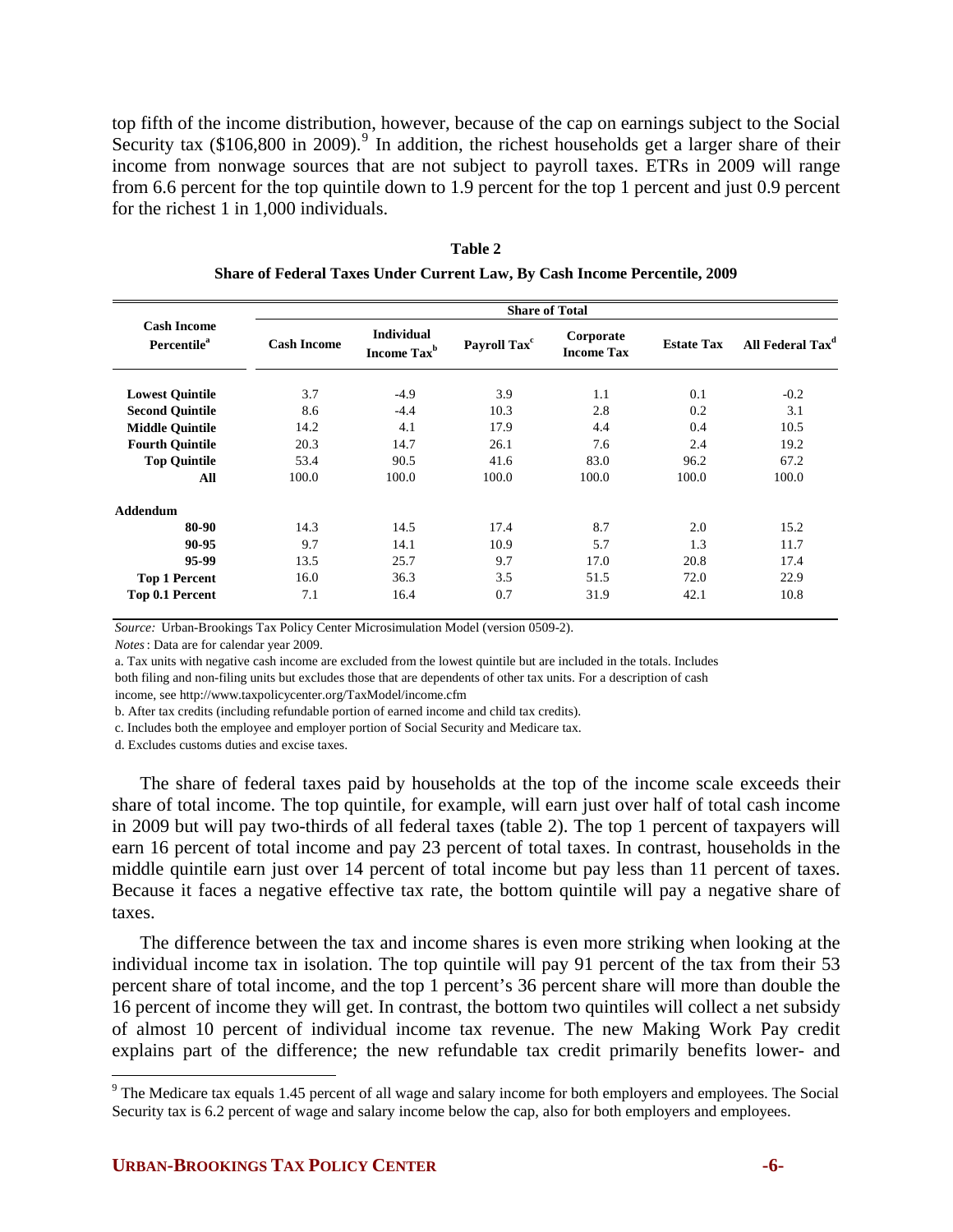moderate-income earners.<sup>[10](#page-6-0)</sup> But even without the MWP credit, the top quintile would pay 86 percent of individual income taxes in 2009 and the bottom two quintiles would receive a 6 percent net subsidy (not shown in the table).

The top 1 percent of the income distribution (with 16 percent of total income) will pay more than half of the corporate income tax and nearly three-fourths of the federal estate tax, but less than 4 percent of payroll taxes. In contrast, the bottom three quintiles—with just over one-quarter of total cash income—will incur just 8 percent of the corporate income tax and less than 1 percent of the estate tax, but almost one-third of total payroll taxes.

# **2. Current-Law Distribution in 2010**

The distribution of federal taxes will change between 2009 and 2010 for several reasons: (1) expiration of the 2009 AMT patch; (2) completion of the phased-in repeal of the estate tax and limitations on itemized deductions and personal exemptions;  $\frac{11}{3}$  $\frac{11}{3}$  $\frac{11}{3}$  (3) expiration of several provisions affecting low- and moderate-income households; and (4) the assumption of improved economic activity incorporated in the CBO assumptions underlying our tax model.

The average effective federal tax rate for all households will increase to 19.4 percent in 2010 from 18.2 percent in 2009 (table 3 and figure 1).<sup>[12](#page-6-2)</sup> ETRs will rise throughout the income distribution except for the top 1 percent, whose tax rates will dip slightly with the complete phaseout of the estate tax and limitations on itemized deductions and personal exemptions. Expiration of the 2009 AMT patch explains much of the rise for households between the 80th and 99th percentiles. The rise for households in the bottom four quintiles occurs because of the expiration of several tax provisions at or before the end of 2009 including the: (1) exclusion of \$2,400 in unemployment benefits from adjusted gross income; (2) additional standard deduction for property taxes; (3) homebuyer's credit; (4) state and local sales tax deduction; and (5) the above-the-line deduction for tuition and education expenses.<sup>[13](#page-6-3)</sup>

 $\overline{a}$ 

<span id="page-6-0"></span> $10$  MWP is a refundable tax credit equal to 6.2 percent of earnings up to a maximum credit of \$400 for individuals (\$800 for couples). Couples may claim the full \$800 credit, even if only one spouse works. The credit phases out at a rate of 2 percent of adjusted gross income over \$150,000 for married couples filing joint returns and \$75,000 for others. Therefore, couples with income up to \$190,000 and others with income up to \$95,000 are eligible to receive at least a partial credit.

<span id="page-6-1"></span> $11$  The scheduled full repeal of the limitations on itemized deductions and personal exemptions is complete in 2010, but in 2009, one-third of the pre-EGTRRA limitations are still in place. In addition, the 2009 estate tax rate is 45 percent of an estate's value in excess of an effective exemption of \$3.5 million.

<span id="page-6-2"></span><sup>&</sup>lt;sup>12</sup> For 2010 the second quintile begins at cash income of  $\hat{\$17,849}$ ; the middle quintile at \$34,849; the fourth quintile at \$63,582; the 80th percentile at \$104,505; the 90th percentile at 166,867; the 95th percentile at \$209,667; the 99th percentile at \$533,880; and the 99.9th percentile at \$2,213,059. All figures are in 2009 dollars. As for 2009, quintiles contain equal numbers of people, not tax units.

<span id="page-6-3"></span><sup>&</sup>lt;sup>13</sup> We also treat the one-time 2009 payment to Social Security recipients in lieu of the MWP credit as a refundable tax credit. This payment is not scheduled to occur again in 2010. For a list of expiring tax provisions see JCT (2009).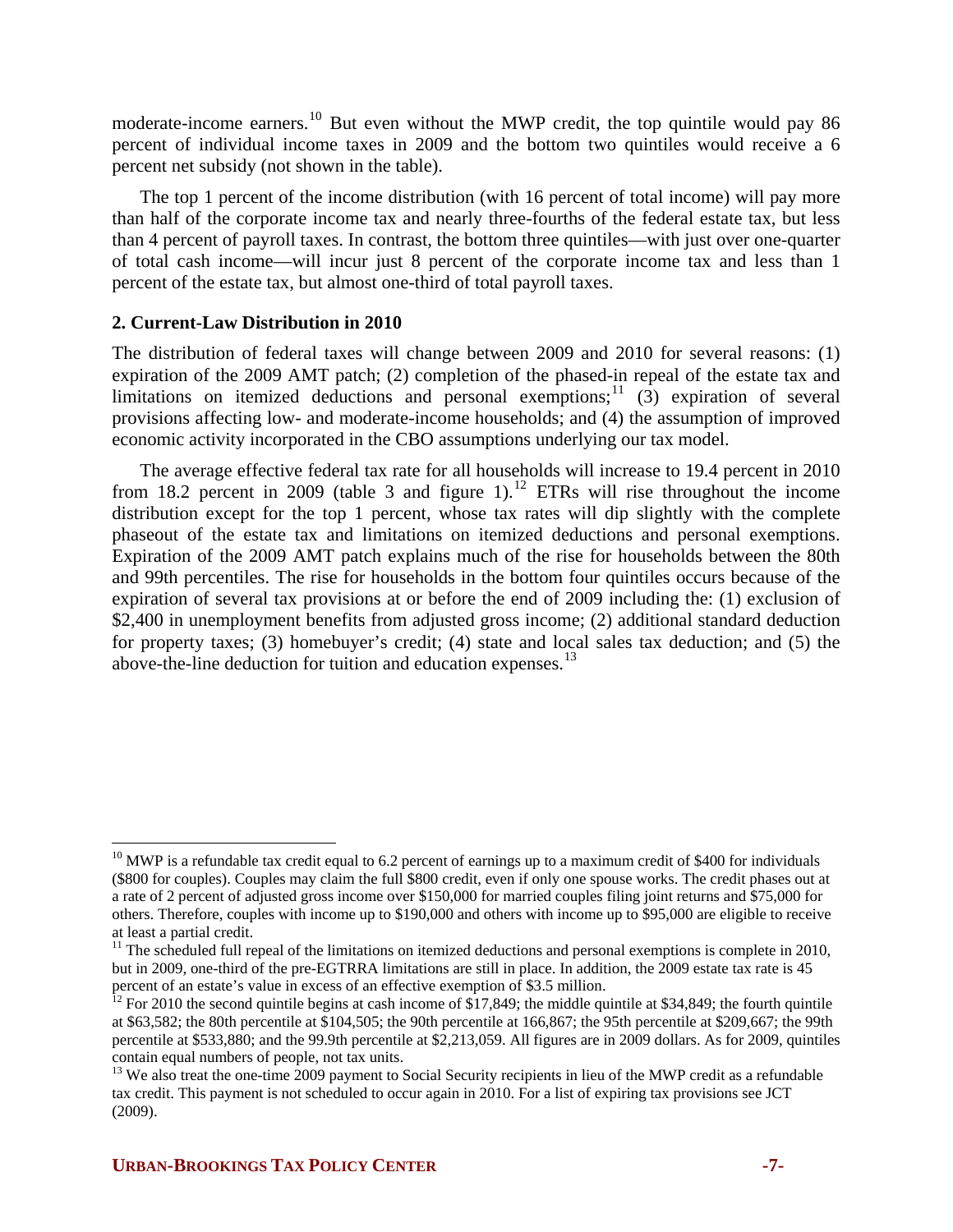#### **Table 3**

|                                               |                                              |                          | <b>Average Effective Tax Rate</b> |                   |                              |
|-----------------------------------------------|----------------------------------------------|--------------------------|-----------------------------------|-------------------|------------------------------|
| <b>Cash Income</b><br>Percentile <sup>a</sup> | <b>Individual</b><br>Income Tax <sup>b</sup> | Payroll Tax <sup>c</sup> | Corporate<br><b>Income Tax</b>    | <b>Estate Tax</b> | All Federal Tax <sup>d</sup> |
| <b>Lowest Quintile</b>                        | $-9.5$                                       | 8.8                      | $0.6^{\circ}$                     | N/A               | 0.0                          |
| <b>Second Quintile</b>                        | $-3.3$                                       | 10.0                     | 0.7                               | N/A               | 7.3                          |
| <b>Middle Quintile</b>                        | 2.9                                          | 10.5                     | 0.6                               | N/A               | 14.1                         |
| <b>Fourth Quintile</b>                        | 6.8                                          | 10.8                     | 0.7                               | N/A               | 18.4                         |
| <b>Top Quintile</b>                           | 14.6                                         | 6.4                      | 3.2                               | N/A               | 24.2                         |
| All                                           | 9.1                                          | 8.3                      | 2.1                               | N/A               | 19.4                         |
| <b>Addendum</b>                               |                                              |                          |                                   |                   |                              |
| 80-90                                         | 9.9                                          | 10.2                     | 1.2                               | N/A               | 21.4                         |
| 90-95                                         | 13.5                                         | 9.4                      | 1.2                               | N/A               | 24.2                         |
| 95-99                                         | 16.5                                         | 5.9                      | 2.6                               | N/A               | 25.0                         |
| <b>Top 1 Percent</b>                          | 17.6                                         | 1.8                      | 6.6                               | N/A               | 26.0                         |
| Top 0.1 Percent                               | 18.1                                         | 0.8                      | 8.8                               | N/A               | 27.7                         |

#### **Effective Federal Tax Rates Under Current Law, By Cash Income Percentile, 2010**

*Source* : Urban-Brookings Tax Policy Center Microsimulation Model (version 0509-2).

*Notes*: Data are for calendar year 2009.

a. Tax units with negative cash income are excluded from the lowest quintile but are included in the totals. Includes both filing and non-filing units but excludes those that are dependents of other tax units. For a description of cash income, see http://www.taxpolicycenter.org/TaxModel/income.cfm

b. After tax credits (including refundable portion of earned income and child tax credits).

c. Includes both the employee and employer portion of Social Security and Medicare tax.

d. Excludes customs duties and excise taxes.

The alternative minimum tax (AMT) will raise ETRs for many households in the top quintile.<sup>[14](#page-7-0)</sup> Under current law, the AMT will affect just 4 million taxpayers in 2009 but will hit more than 27 million in 2010 with the expiration of the 2009 patch. AMT revenue will triple from \$33.5 billion to \$102.2 billion. Primarily because of the AMT, taxpayers in the 80th to 90th percentiles will see their ETR for the individual income tax jump from 8.0 percent in 2009 to 9.9 percent in 2010 (table 3 and figure 2). Those in the 90th to 95th percentiles will see an increase from 11.4 to 13.5 percent. The AMT typically does not affect taxpayers at the very top of the income distribution because their regular tax liability generally exceeds what they would owe in AMT.

<u>.</u>

<span id="page-7-0"></span> $14$  Burman et al (2007) and Leiserson and Rohaly (2008a) discuss the AMT in detail.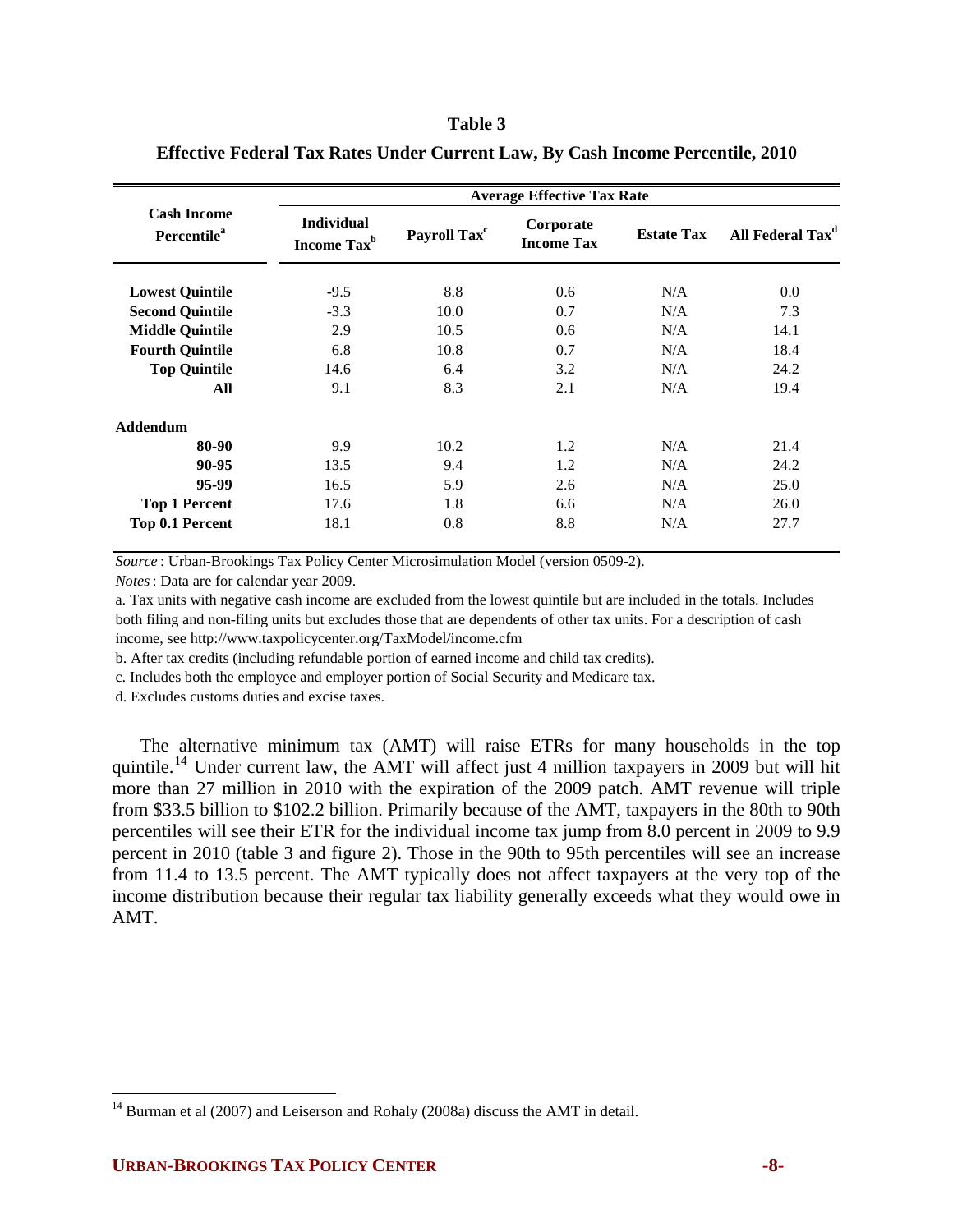



Because the AMT is unlikely to affect them, the highest-income taxpayers will see their average ETR fall with the full repeal of the limitations on itemized deductions and personal

# **URBAN-BROOKINGS TAX POLICY CENTER 49-**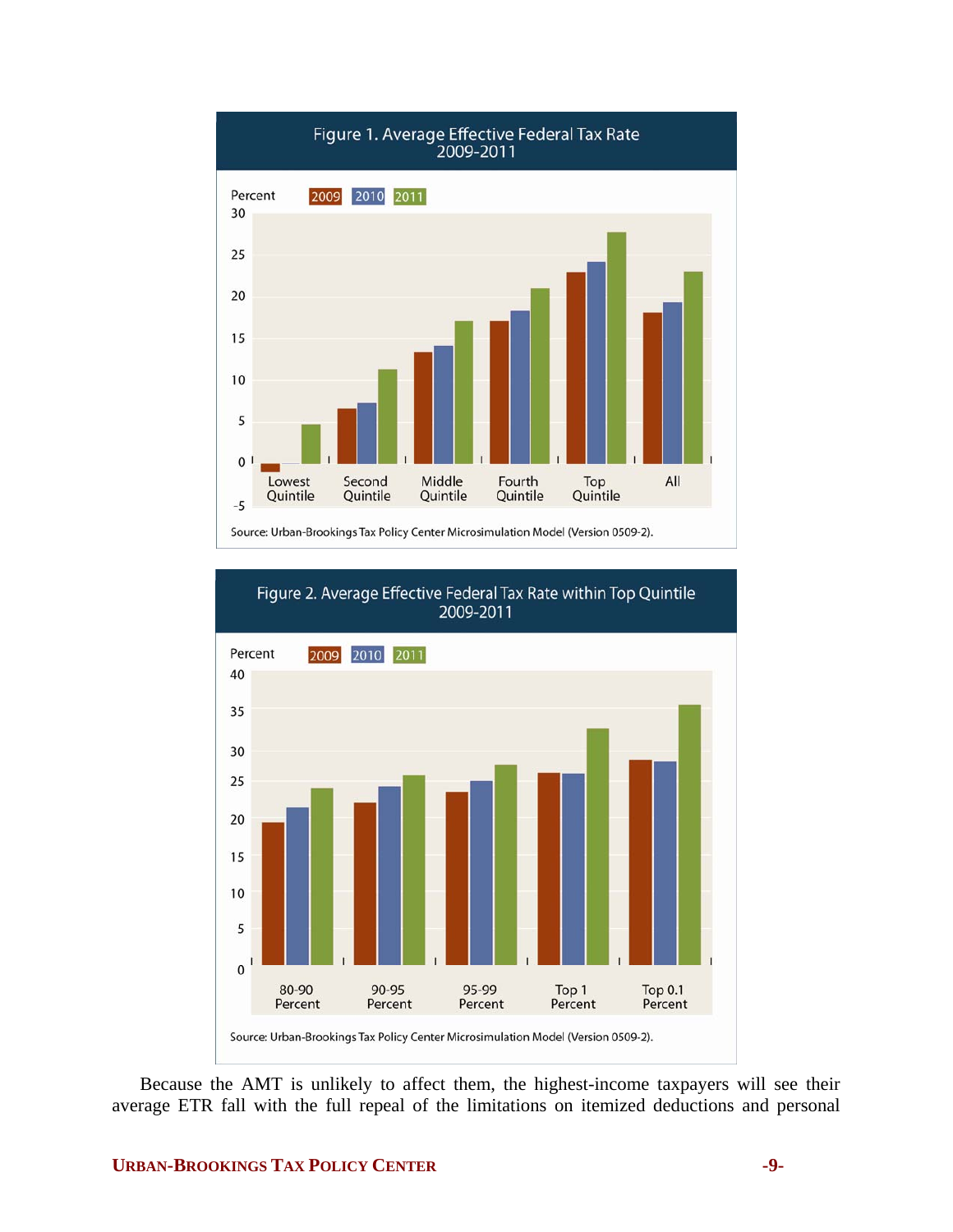exemptions. The average effective individual income tax rate for those in the top 1 percent will dip from 17.9 percent in 2009 to 17.6 percent in 2010. That predicted fall would be larger, however, if we did not assume that average income for those taxpayers will grow substantially between 2009 and 2010; higher average incomes tend to raise the average effective rate under a progressive tax system.[15](#page-9-0) The overall ETR for the top 1 percent is essentially unchanged in 2010, at 26.0 percent, because higher projected corporate tax revenue in 2010 results in an increase in the effective corporate tax rate from 5.7 to 6.6 percent, offsetting the repeal of the estate tax and the slight drop in the effective rate for the individual income tax.<sup>[16](#page-9-1)</sup>

The shares of the federal tax burden paid by various income classes will change somewhat between 2009 and 2010 but growth in incomes at the top of the distribution and an increase in total revenues collected complicate any interpretation of the observed shifts.

|                                                      |                    | <b>Share of Total</b>                        |                          |                                |                   |                              |  |  |  |  |
|------------------------------------------------------|--------------------|----------------------------------------------|--------------------------|--------------------------------|-------------------|------------------------------|--|--|--|--|
| <b>Cash Income</b><br><b>Percentile</b> <sup>a</sup> | <b>Cash Income</b> | <b>Individual</b><br>Income Tax <sup>b</sup> | Payroll Tax <sup>c</sup> | Corporate<br><b>Income Tax</b> | <b>Estate Tax</b> | All Federal Tax <sup>d</sup> |  |  |  |  |
| <b>Lowest Quintile</b>                               | 3.6                | $-3.8$                                       | 3.9                      | 1.0                            | N/A               | 0.0                          |  |  |  |  |
| <b>Second Quintile</b>                               | 8.3                | $-3.1$                                       | 10.0                     | 2.6                            | N/A               | 3.1                          |  |  |  |  |
| <b>Middle Quintile</b>                               | 13.8               | 4.4                                          | 17.6                     | 4.3                            | N/A               | 10.0                         |  |  |  |  |
| <b>Fourth Quintile</b>                               | 20.0               | 15.0                                         | 26.3                     | 6.9                            | N/A               | 18.9                         |  |  |  |  |
| <b>Top Quintile</b>                                  | 54.4               | 87.5                                         | 42.0                     | 84.4                           | N/A               | 67.8                         |  |  |  |  |
| All                                                  | 100.0              | 100.0                                        | 100.0                    | 100.0                          | N/A               | 100.0                        |  |  |  |  |
| Addendum                                             |                    |                                              |                          |                                |                   |                              |  |  |  |  |
| 80-90                                                | 14.3               | 15.6                                         | 17.6                     | 8.3                            | N/A               | 15.7                         |  |  |  |  |
| 90-95                                                | 9.6                | 14.3                                         | 11.0                     | 5.5                            | N/A               | 11.9                         |  |  |  |  |
| 95-99                                                | 13.6               | 24.7                                         | 9.8                      | 17.1                           | N/A               | 17.6                         |  |  |  |  |
| <b>Top 1 Percent</b>                                 | 17.0               | 32.9                                         | 3.6                      | 53.5                           | N/A               | 22.7                         |  |  |  |  |
| Top 0.1 Percent                                      | 7.9                | 15.7                                         | 0.8                      | 33.2                           | N/A               | 11.3                         |  |  |  |  |

**Table 4 Share of Federal Taxes Under Current Law, By Cash Income Percentile, 2010**

*Source* : Urban-Brookings Tax Policy Center Microsimulation Model (version 0509-2).

*Notes*: Data are for calendar year 2009.

a. Tax units with negative cash income are excluded from the lowest quintile but are included in the totals. Includes both filing and non-filing units but excludes those that are dependents of other tax units. For a description of cash

income, see http://www.taxpolicycenter.org/TaxModel/income.cfm

b. After tax credits (including refundable portion of earned income and child tax credits).

c. Includes both the employee and employer portion of Social Security and Medicare tax.

d. Excludes customs duties and excise taxes.

1

In any case, the shifts are not large: overall, the top quintile will continue to earn just over half of total cash income and pay about two-thirds of total federal taxes (table 4 and figure 3). Similarly, households in the middle fifth of the income distribution will still earn about 14 percent of total income and pay about one-tenth of total federal taxes.

<span id="page-9-0"></span><sup>&</sup>lt;sup>15</sup> Based on CBO forecasts for gross domestic product, wages and salaries, and other forms of income—including capital gains—our model projects a 9.8 percent increase in average cash income for the top 1 percent between 2009 and 2010.

<span id="page-9-1"></span><sup>&</sup>lt;sup>16</sup> Our model bases its assumptions about income growth on CBO's forecast, which predicts a 24 percent increase in corporate revenues between 2009 and 2010.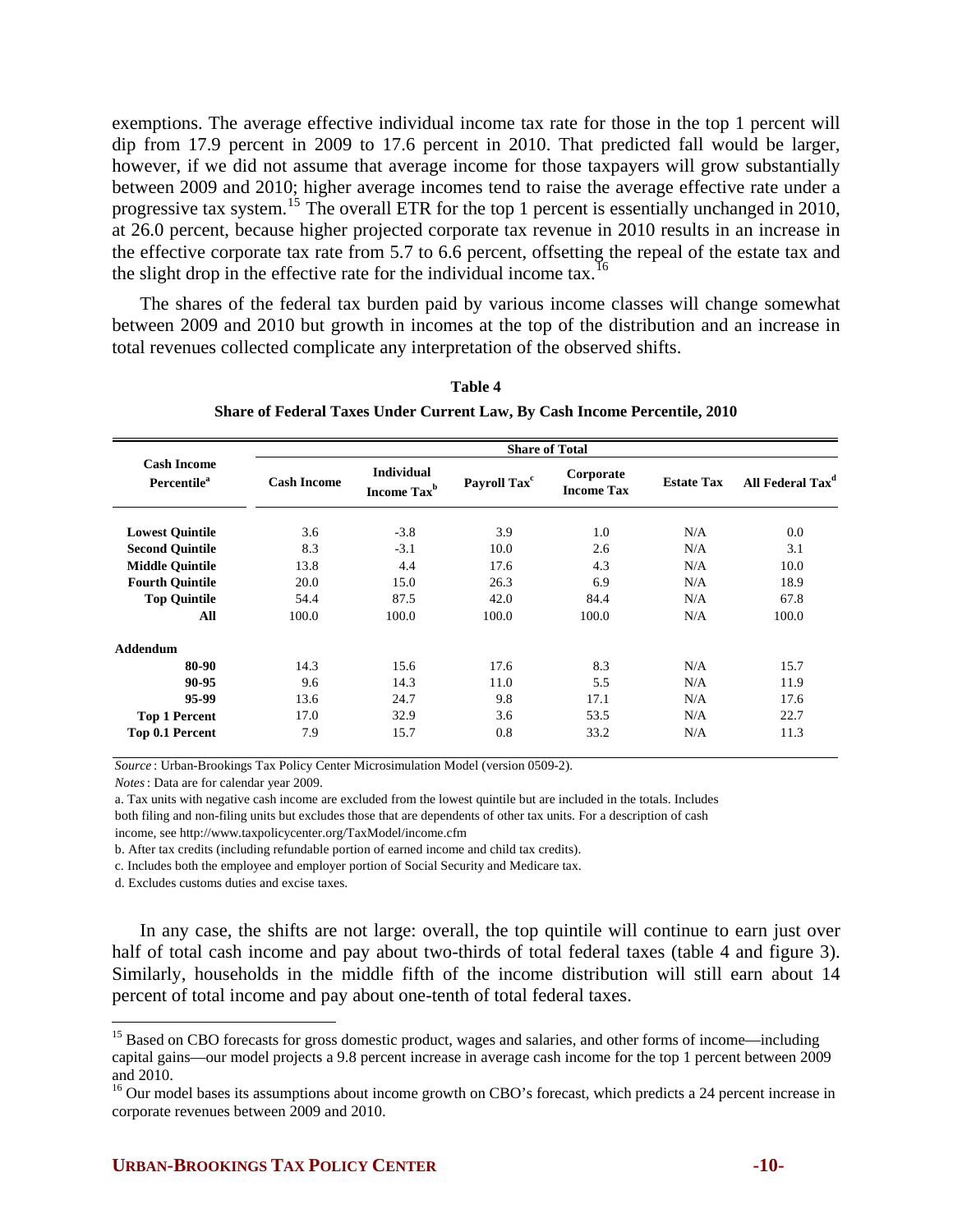At the very top of the income distribution, the increase in the share of total income going to the top 1/10 of 1 percent of households from 7.1 percent in 2009 to 7.9 percent in 2010 more than offsets the impact of repealing the estate tax and the limitations on itemized deductions and personal exemptions. The net effect is an increase in that group's share of all taxes from 10.8 to 11.3 percent (table 4 and figure 4).

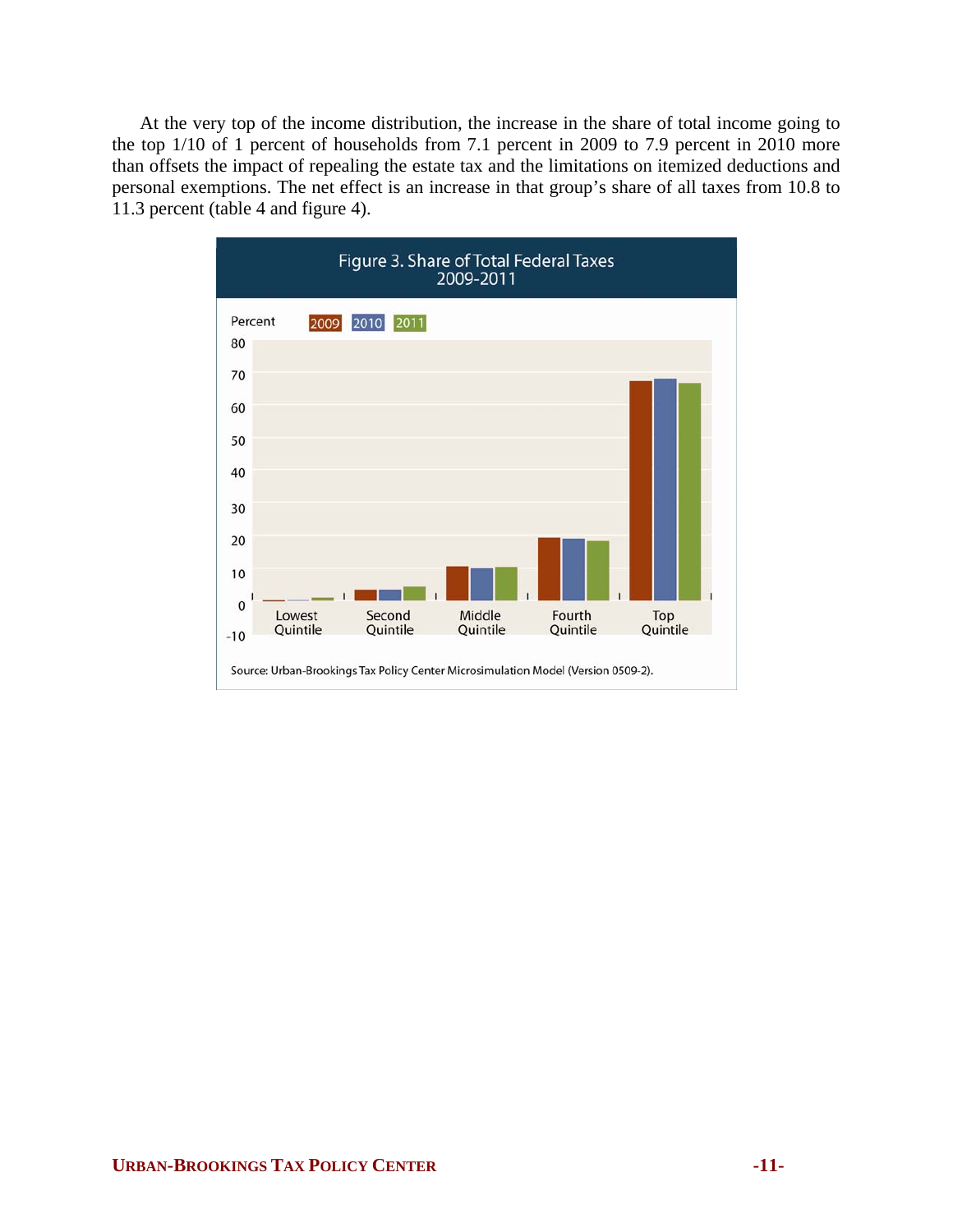

# **3. Current-Law Distribution in 2011**

Under current law, virtually all individual income and estate tax provisions of the 2001-06 tax cuts will expire at the end of 2010 along with all remaining tax credits in the 2009 stimulus act.<sup>[17](#page-11-0)</sup> In 2011, the individual income tax will essentially revert to the system that existed in 2000 and the estate tax will return with a \$1 million exemption and a 55 percent top statutory rate. As a result, the ETR for all tax units will jump from 19.4 percent in 2010 to 23 percent in 2011 (table 5 and figure 1).[18](#page-11-1) ETRs will rise across the income distribution but the increase will be proportionately greater for those at the very top and very bottom.

For the bottom quintile, the ETR will be 4.7 percent in 2011, up from 0 in 2010. That increase is driven primarily by a rise in the effective individual income tax rate to -5.0 percent from -9.5 percent, which results from the expiration of three tax provisions in EGTRRA and the 2009 stimulus act: the refundable portion of the child tax credit, the EITC expansion for married couples, and the Making Work Pay credit.<sup>[19](#page-11-2)</sup>

 $\overline{a}$ 

<span id="page-11-0"></span><sup>&</sup>lt;sup>17</sup> Provisions relating to select retirement savings incentives were made permanent by the Pension Protection Act of 2006 (P.L. 109-280).

<span id="page-11-1"></span> $18$  For 2011 the second quintile begins at cash income of \$17,769; the middle quintile at \$34,786; the fourth quintile at \$64,064; the 80th percentile at \$104,744; the 90th percentile at \$167,715; the 95th percentile at \$210,968; the 99th percentile at \$556,929; and the 99.9th percentile at \$2,359,664. All figures are in 2009 dollars. Again, quintiles contain equal numbers of people, not tax units.

<span id="page-11-2"></span> $19$  After 2010, certain families with three or more children will still be eligible for the partially refundable child tax credit that was in place before EGTRRA was passed. This provision affects relatively few families, however.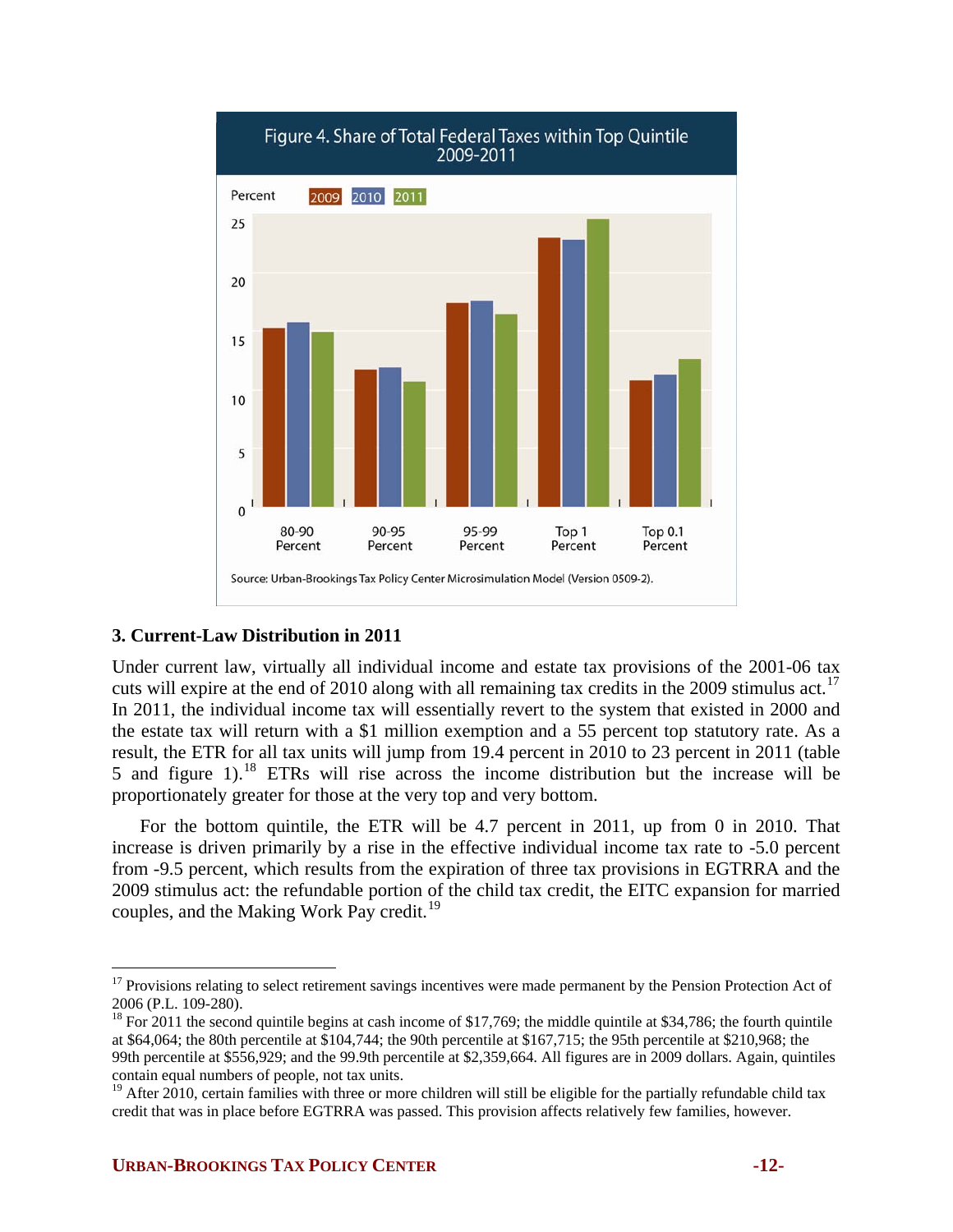#### **Table 5**

|                                               |                                              |                          | <b>Average Effective Tax Rate</b> |                   |                              |
|-----------------------------------------------|----------------------------------------------|--------------------------|-----------------------------------|-------------------|------------------------------|
| <b>Cash Income</b><br>Percentile <sup>a</sup> | <b>Individual</b><br>Income Tax <sup>b</sup> | Payroll Tax <sup>c</sup> | Corporate<br><b>Income Tax</b>    | <b>Estate Tax</b> | All Federal Tax <sup>d</sup> |
| <b>Lowest Quintile</b>                        | $-5.0$                                       | 9.0                      | 0.7                               | 0.0               | 4.7                          |
| <b>Second Quintile</b>                        | 0.7                                          | 9.8                      | 0.8                               | 0.0               | 11.3                         |
| <b>Middle Quintile</b>                        | 5.8                                          | 10.5                     | 0.8                               | 0.1               | 17.2                         |
| <b>Fourth Quintile</b>                        | 9.3                                          | 10.8                     | 0.9                               | 0.1               | 21.1                         |
| <b>Top Quintile</b>                           | 16.9                                         | 6.2                      | 4.1                               | 0.5               | 27.7                         |
| All                                           | 11.9                                         | 8.2                      | 2.6                               | 0.3               | 23.0                         |
| <b>Addendum</b>                               |                                              |                          |                                   |                   |                              |
| 80-90                                         | 12.2                                         | 10.1                     | 1.4                               | 0.2               | 24.0                         |
| 90-95                                         | 14.7                                         | 9.3                      | 1.6                               | 0.1               | 25.8                         |
| 95-99                                         | 17.7                                         | 5.8                      | 3.4                               | 0.5               | 27.3                         |
| <b>Top 1 Percent</b>                          | 21.5                                         | 1.7                      | 8.2                               | 0.8               | 32.2                         |
| Top 0.1 Percent                               | 22.5                                         | 0.8                      | 11.2                              | 0.9               | 35.4                         |

#### **Effective Federal Tax Rates Under Current Law, By Cash Income Percentile, 2011**

*Source* : Urban-Brookings Tax Policy Center Microsimulation Model (version 0509-2).

*Notes*: Data are for calendar year 2009.

a. Tax units with negative cash income are excluded from the lowest quintile but are included in the totals. Includes both filing and non-filing units but excludes those that are dependents of other tax units. For a description of cash income, see http://www.taxpolicycenter.org/TaxModel/income.cfm

b. After tax credits (including refundable portion of earned income and child tax credits).

c. Includes both the employee and employer portion of Social Security and Medicare tax.

d. Excludes customs duties and excise taxes.

The 2011 ETR for the middle quintile will be 17.2 percent, substantially higher than the 14.1 percent average for 2010. Again, this is driven by an increase in the effective individual income tax rate from 2.9 percent in 2010 to 5.8 percent in 2011. Those in the middle quintile are most affected by the elimination of the 10 percent income tax bracket and EGTRRA's marriagepenalty relief, along with the halving of the per-child amount for the CTC from \$1,000 to \$500.

The top 1 percent of the income distribution will see their ETR jump by more than a fifth from 26 percent in 2010 to 32.2 percent in 2011 (table 5 and figure 2). In addition to the impact from the statutory rate increase for the top bracket from 35 to 39.6 percent, upper-income tax units will be hit hard by the increase in the capital gains tax rate from 15 to 20 percent and by the leap in the rate on qualified dividends from 15 percent to as high as 39.6 percent.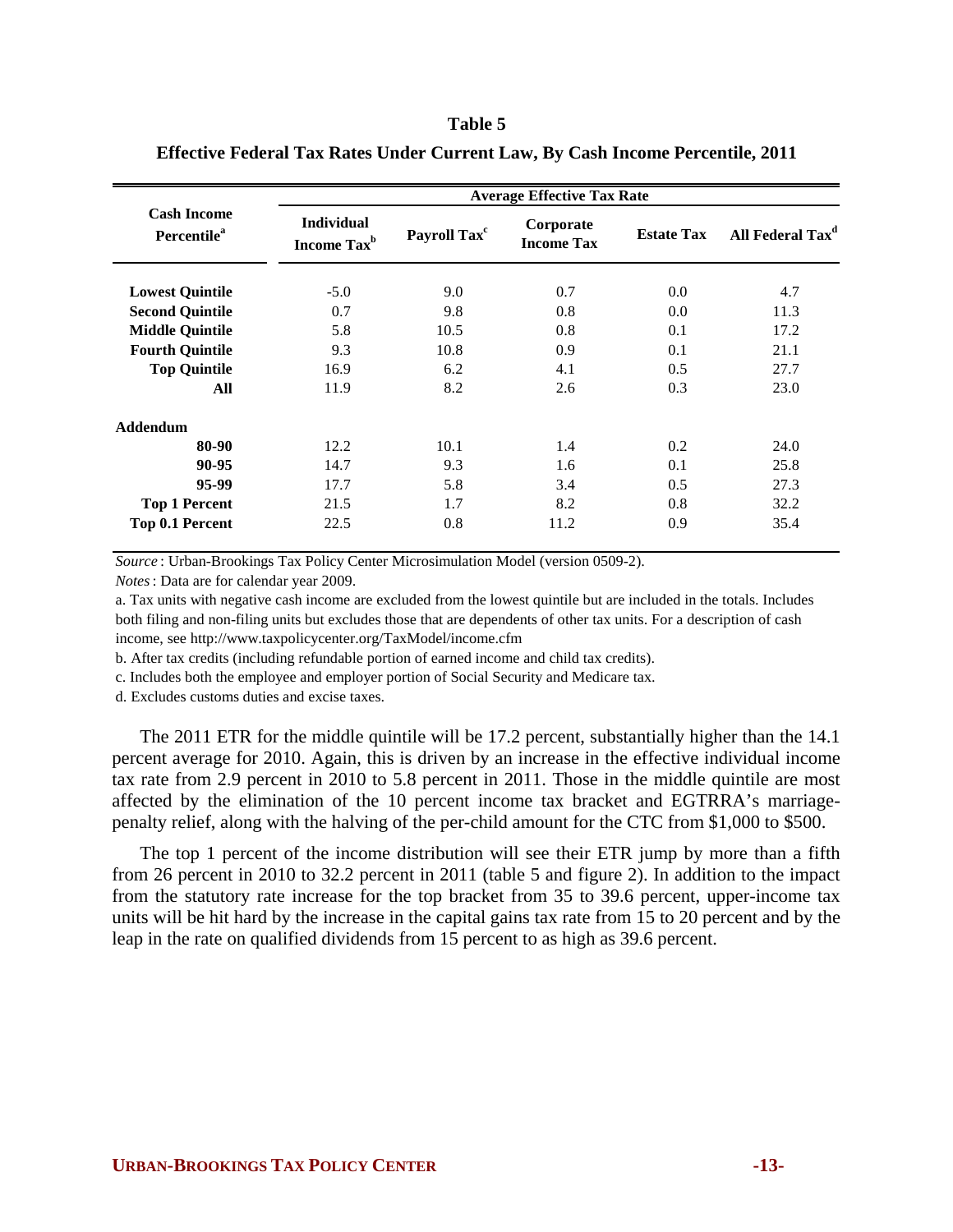| Table 6                                                                          |  |
|----------------------------------------------------------------------------------|--|
| <b>Share of Federal Taxes Under Current Law, By Cash Income Percentile, 2011</b> |  |

|                                                      |                    |                                              |                          | <b>Share of Total</b>          |                   |                              |
|------------------------------------------------------|--------------------|----------------------------------------------|--------------------------|--------------------------------|-------------------|------------------------------|
| <b>Cash Income</b><br><b>Percentile</b> <sup>a</sup> | <b>Cash Income</b> | <b>Individual</b><br>Income Tax <sup>b</sup> | Payroll Tax <sup>c</sup> | Corporate<br><b>Income Tax</b> | <b>Estate Tax</b> | All Federal Tax <sup>a</sup> |
| <b>Lowest Quintile</b>                               | 3.5                | $-1.5$                                       | 3.9                      | 0.9                            | 0.3               | 0.7                          |
| <b>Second Quintile</b>                               | 8.2                | 0.5                                          | 9.9                      | 2.4                            | 1.0               | 4.0                          |
| <b>Middle Quintile</b>                               | 13.7               | 6.7                                          | 17.6                     | 4.0                            | 5.7               | 10.3                         |
| <b>Fourth Quintile</b>                               | 19.9               | 15.6                                         | 26.3                     | 6.6                            | 7.7               | 18.3                         |
| <b>Top Quintile</b>                                  | 55.1               | 78.7                                         | 42.1                     | 85.4                           | 85.0              | 66.5                         |
| All                                                  | 100.0              | 100.0                                        | 100.0                    | 100.0                          | 100.0             | 100.0                        |
| Addendum                                             |                    |                                              |                          |                                |                   |                              |
| 80-90                                                | 14.3               | 14.7                                         | 17.7                     | 7.6                            | 8.5               | 14.9                         |
| 90-95                                                | 9.6                | 11.9                                         | 10.9                     | 5.9                            | 4.6               | 10.7                         |
| 95-99                                                | 13.8               | 20.5                                         | 9.8                      | 17.6                           | 24.2              | 16.4                         |
| <b>Top 1 Percent</b>                                 | 17.5               | 31.6                                         | 3.7                      | 54.3                           | 47.8              | 24.5                         |
| Top 0.1 Percent                                      | 8.2                | 15.5                                         | 0.8                      | 34.6                           | 22.7              | 12.6                         |

*Source* : Urban-Brookings Tax Policy Center Microsimulation Model (version 0509-2).

*Notes*: Data are for calendar year 2009.

a. Tax units with negative cash income are excluded from the lowest quintile but are included in the totals. Includes

both filing and non-filing units but excludes those that are dependents of other tax units. For a description of cash

income, see http://www.taxpolicycenter.org/TaxModel/income.cfm

b. After tax credits (including refundable portion of earned income and child tax credits).

c. Includes both the employee and employer portion of Social Security and Medicare tax.

d. Excludes customs duties and excise taxes.

Despite the dramatic increase in effective rates, the expiration of the tax cuts will have relatively little impact on the shares of the federal tax burden paid by various income classes. The share of federal taxes paid by the top quintile will dip slightly from 67.8 percent in 2010 to 66.5 percent in 2011, while that paid by the top 1 percent will increase from 22.7 to 24.5 percent (table 6, figures 3 and 4). For both groups, a drop in the share of individual income taxes paid will be offset by the larger share of federal revenue coming from the individual income tax and the resurrection of the estate tax.

## **4. Adjusting for Family Size**

 $\overline{a}$ 

Determining who bears the burden of federal taxes and assessing the progressivity of the federal tax system require ranking households by some measure of their economic status. The foregoing analysis ranks tax units by cash income, which includes all income reported on tax returns plus some nontaxable transfers such as welfare, child support, and food stamps.<sup>[20](#page-13-0)</sup> That measure ignores other factors such as size, composition, or cost of living that could affect economic status, defined as a household's ability to consume or to save.<sup>[21](#page-13-1)</sup> One important factor is the

<span id="page-13-0"></span> $20$  To assess cash income on a pre-tax basis, the measure also includes the employer portion of payroll taxes and imputed corporate tax liability. For a complete definition of cash income, see http://www.taxpolicycenter.org/numbers/displayatab.cfm?DocID=574.

<span id="page-13-1"></span> $\frac{21}{11}$  $\frac{21}{11}$  $\frac{21}{11}$  Although we tend to use the terms "tax unit" and "household" interchangeably, they are not the same concept. A tax unit is an individual or a married couple who either file a tax return or would have to file a tax return if their income were high enough, along with all dependents of that individual or married couple. A tax unit therefore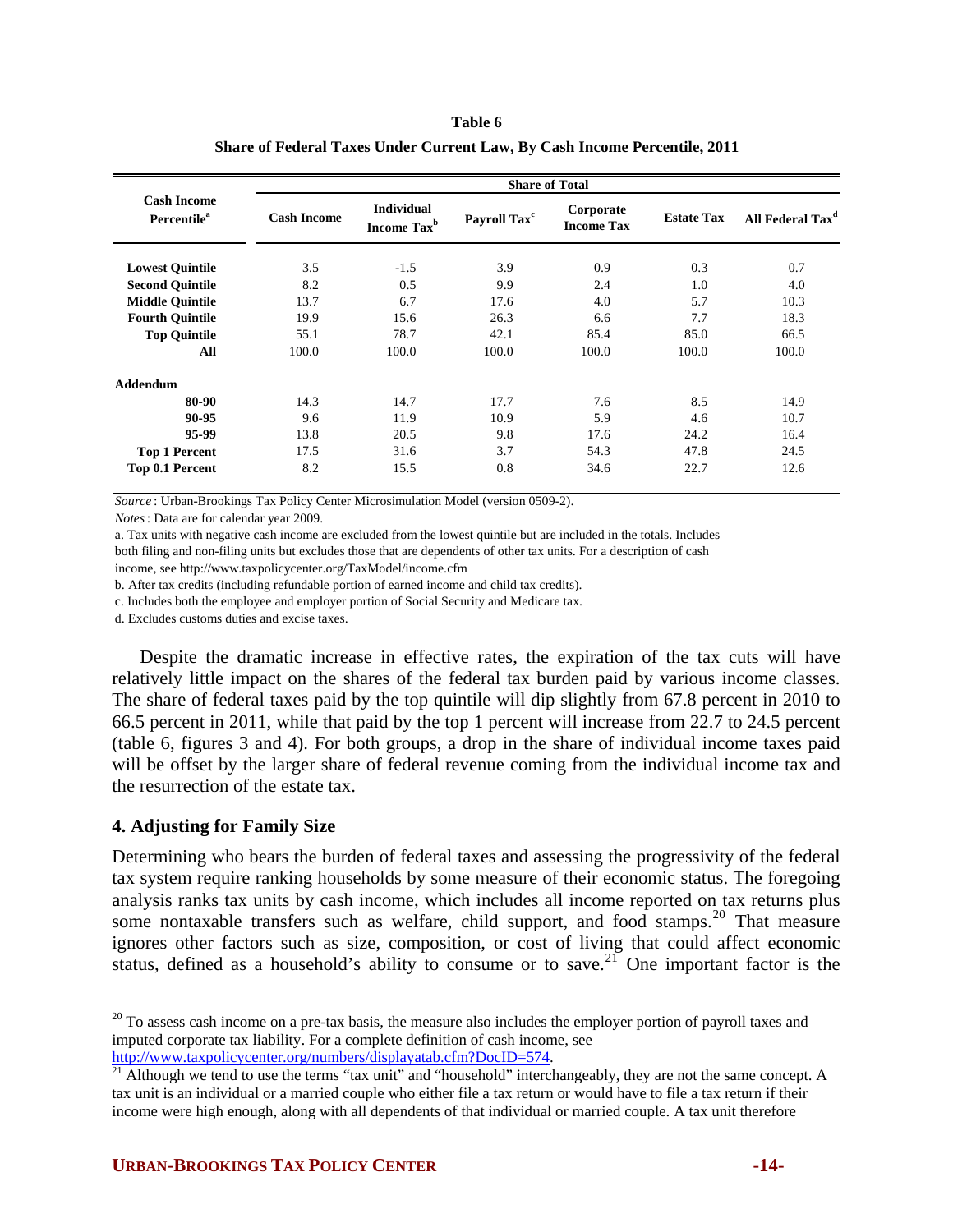number of people living in the household. A family of four earning \$50,000 is less well off than a single individual with the same income. The larger family needs more food, a larger—and thus presumably more expensive—place to live, and more of the other necessities of life. Put differently, the family of four needs more income than the single individual to reach the same level of economic wellbeing.

The following distribution tables classify tax units on the basis of income adjusted for size using the methodology employed by the Congressional Budget Office: divide cash income by the square root of the number of members of the tax unit. That measure recognizes both the additional needs of larger households and the economies of scale they may realize.<sup>[22](#page-14-0)</sup> Thus, a family of four with \$100,000 in cash income has an adjusted income of \$50,000 and is classified in the same percentile category as a single individual with a cash income of \$50,000. The familysize adjusted income level is used only to sort tax units into income categories; unadjusted cash income is still used to calculate effective tax rates and income shares.<sup>[23](#page-14-1)</sup>

An examination of the distribution of tax burdens in 2010—when all EGTRRA provisions are fully phased in—shows the impact of the adjustment for family size.<sup>[24](#page-14-2)</sup>

|                         | <b>Average Effective Tax Rate</b>         |                                  |                             |                           |                             |                           |                              |                                  |  |  |
|-------------------------|-------------------------------------------|----------------------------------|-----------------------------|---------------------------|-----------------------------|---------------------------|------------------------------|----------------------------------|--|--|
| <b>Cash Income</b>      | <b>Individual Income Tax</b> <sup>b</sup> |                                  | Payroll Tax <sup>c</sup>    |                           | <b>Corporate Income Tax</b> |                           | All Federal Tax <sup>d</sup> |                                  |  |  |
| Percentile <sup>a</sup> | Unadjusted<br><b>Income</b>               | <b>Adjusted</b><br><b>Income</b> | Unadjusted<br><b>Income</b> | Adjusted<br><b>Income</b> | Unadjusted<br>Income        | <b>Adjusted</b><br>Income | Unadjusted<br>Income         | <b>Adjusted</b><br><b>Income</b> |  |  |
| <b>Lowest Quintile</b>  | $-9.5$                                    | $-16.3$                          | 8.8                         | 10.3                      | 0.6                         | 0.5                       | 0.0                          | $-5.5$                           |  |  |
| <b>Second Quintile</b>  | $-3.3$                                    | $-5.1$                           | 10.0                        | 9.9                       | 0.7                         | 0.5                       | 7.3                          | 5.3                              |  |  |
| <b>Middle Quintile</b>  | 2.9                                       | 1.8                              | 10.5                        | 10.7                      | 0.6                         | 0.6                       | 14.1                         | 13.1                             |  |  |
| <b>Fourth Quintile</b>  | 6.8                                       | 6.1                              | 10.8                        | 10.8                      | 0.7                         | 0.6                       | 18.4                         | 17.6                             |  |  |
| <b>Top Quintile</b>     | 14.6                                      | 14.5                             | 6.4                         | 6.5                       | 3.2                         | 3.1                       | 24.2                         | 24.1                             |  |  |
| All                     | 9.1                                       | 9.1                              | 8.3                         | 8.3                       | 2.1                         | 2.1                       | 19.4                         | 19.4                             |  |  |
| <b>Addendum</b>         |                                           |                                  |                             |                           |                             |                           |                              |                                  |  |  |
| 80-90                   | 9.9                                       | 10.5                             | 10.2                        | 10.6                      | 1.2                         | 0.9                       | 21.4                         | 21.9                             |  |  |
| 90-95                   | 13.5                                      | 12.7                             | 9.4                         | 9.3                       | 1.2                         | 1.4                       | 24.2                         | 23.4                             |  |  |
| 95-99                   | 16.5                                      | 16.2                             | 5.9                         | 6.1                       | 2.6                         | 2.6                       | 25.0                         | 24.8                             |  |  |
| <b>Top 1 Percent</b>    | 17.6                                      | 17.5                             | 1.8                         | 1.8                       | 6.6                         | 6.5                       | 26.0                         | 25.8                             |  |  |
| Top 0.1 Percent         | 18.1                                      | 17.9                             | 0.8                         | 0.8                       | 8.8                         | 8.8                       | 27.7                         | 27.6                             |  |  |

| Table 7                                                                     |
|-----------------------------------------------------------------------------|
| <b>Effective Federal Tax Rates Under Current Law</b>                        |
| By Unadjusted Cash Income and by Cash Income Adjusted for Family Size, 2010 |

*Source* : Urban-Brookings Tax Policy Center Microsimulation Model (version 0509-2).

*Notes*: Data are for calendar year 2009.

a. Tax units with negative cash income are excluded from the lowest quintile but are included in the totals.

Includes both filing and non-filing units but excludes those that are dependents of other tax units. For a

description of cash income, see http://www.taxpolicycenter.org/TaxModel/income.cfm

b. After tax credits (including refundable portion of earned income and child tax credits).

c. Includes both the employee and employer portion of Social Security and Medicare tax.

d. Excludes customs duties and excise taxes.

 differs from a family or a household in certain situations. For example, a cohabiting couple constitutes one household but, if not legally married, would file separate tax returns and thus be considered two tax units. <sup>22</sup> Some costs increase roughly proportionately with household size: each person needs her own clothing, for

<span id="page-14-0"></span>example. Other costs are shared and increase less than proportionately: a two-bedroom apartment typically costs less than a one-bedroom unit. CBO's adjustment recognizes both effects and falls between a measure that ignores differences in household size and a per-capita measure.

<span id="page-14-1"></span><sup>23</sup> See CBO (2001) for a description of their methodology.

<span id="page-14-2"></span> $^{24}$  Appendix Tables 1 through 4 provide comparable information for 2009 and 2011.

### **URBAN-BROOKINGS TAX POLICY CENTER 45-15-**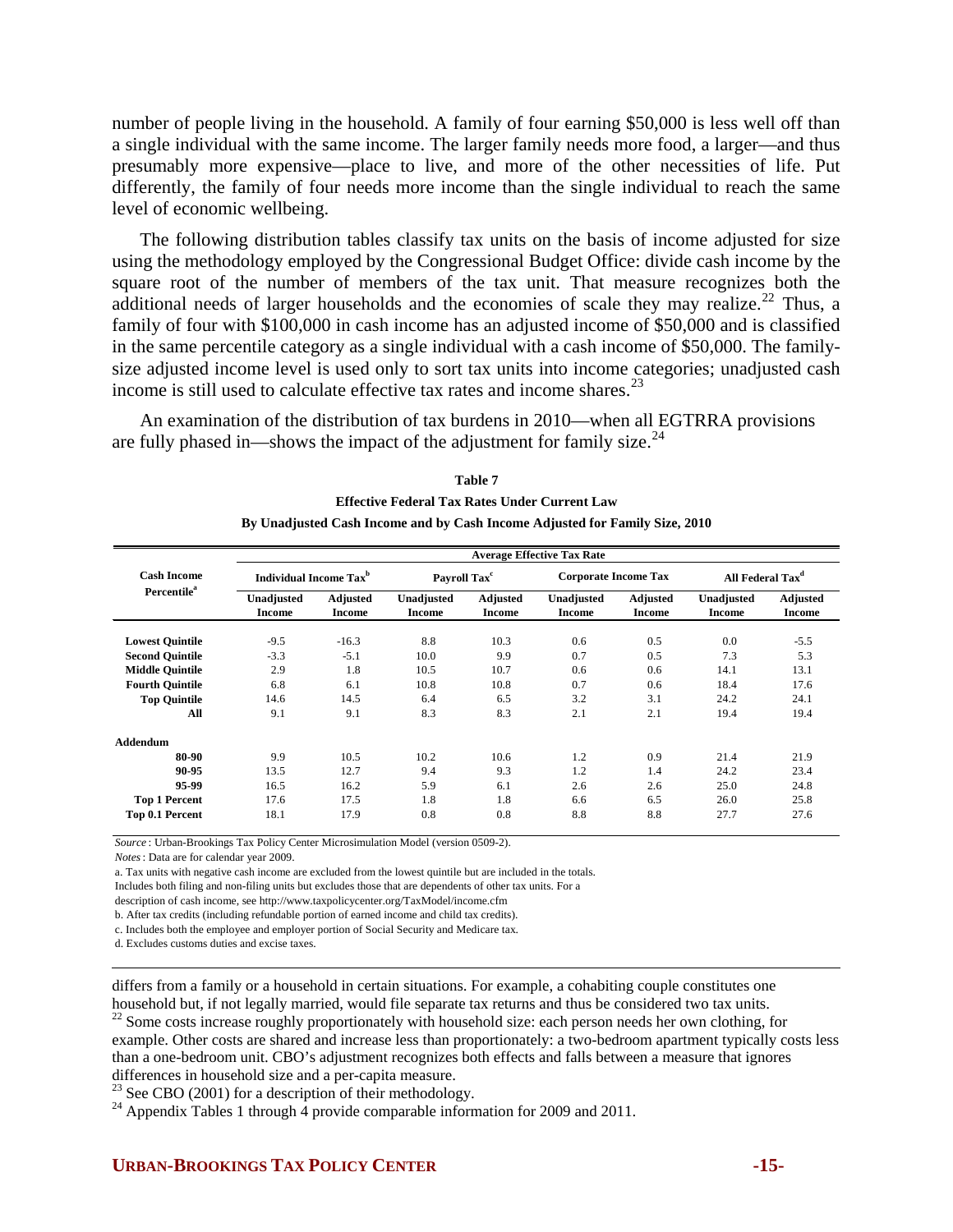Adjusting for family size does not change the general pattern of progressivity but does affect the actual values of effective rates among quintiles. Effective tax rates rise steadily with income in the adjusted and unadjusted cases (table 7).<sup>[25](#page-15-0)</sup> But adjustment lowers ETRs significantly for the bottom four quintiles. The bottom quintile, for example, faces an average ETR of 0 percent in the unadjusted case compared with -5.5 percent—a net tax subsidy—when we adjust income for household size.

The individual income tax accounts for most of this difference in overall ETRs; the distributions of payroll taxes and the corporate income tax change little. Adjusting for family size moves larger families—typically married couples with children but also heads of household—into lower quintiles, pushing more single individuals without dependents into higher quintiles. Larger families typically benefit from more individual income tax breaks—the child tax credit, dependent exemptions, and wider tax brackets—and they carry their lower ETRs with them as the adjustment for family size moves them into lower quintiles. For example, households in the second income-adjusted quintile face an effective individual income tax rate of -5.1 percent, compared with -3.3 percent for the unadjusted second quintile. This difference leads to an effective overall federal tax rate of 5.3 percent for the second quintile in the family-size-adjusted table compared to 7.3 percent in the unadjusted table.<sup>[26](#page-15-1)</sup>

## **5. Differences among Demographic Groups**

1

Average effective tax rates differ among demographic groups for two primary reasons: (1) the tax code provides targeted benefits to certain groups such as taxpayers with children; and (2) different demographic groups have different income profiles, which face different tax rates under a progressive tax system.

Among the three primary filing statuses, heads of household face the lowest average effective tax rate—11.2 percent (table 8). Single filers and married couples filing jointly pay average rates of 18.7 percent and 20.7 percent, respectively.

Married couples filing jointly face lower ETRs than singles in all but the top quintile and, on average, actually receive net subsidies in the bottom quintile.<sup>[27](#page-15-2)</sup> The overall average for married

<span id="page-15-0"></span><sup>&</sup>lt;sup>25</sup> For 2010 the second adjusted quintile begins at adjusted cash income of \$12,079; the middle quintile at \$23,010; the fourth quintile at \$39,419; the 80th percentile at \$66,001; the 90th percentile at \$95,446; the 95th percentile at \$133,234; the 99th percentile at \$133,234; and the 99.9th percentile at \$1,357,565. All figures are in 2009 dollars. Quintiles contain equal numbers of people, not tax units. These adjusted thresholds effectively differ for differentsized households. For example, the second quintile begins at \$12,079 for people living alone, at \$17,082 for twoperson households, at \$20,921 for three-person units, at \$24,158 for four people, and so forth. Each value equals the adjusted threshold times the square root of the number of people in the household.

<span id="page-15-1"></span><sup>&</sup>lt;sup>26</sup> Note that adjusting for family size lowers the effective federal tax rate for all five quintiles. This is a consequence of defining quintiles to contain equal numbers of people rather than equal numbers of tax units. The size adjustment moves larger families—who face lower tax rates because of multiple exemptions, the child credit, and other tax benefits—down the income scale, where they displace multiple smaller families with lower unadjusted income. Some smaller families consequently move into higher quintiles, bringing with them their ETRs that are less than other, similar families in the new quintile. As a result, the ETR for the higher quintile falls. Similarly, the larger family that moved down to a lower quintile brings its low ETR and lowers the average ETR for its new quintile. Thus, adjusting incomes for family size results in lower effective tax rates for all quintiles as tax units move differentially up and down the income distribution.

<span id="page-15-2"></span> $27$  Note that we define quintiles for the population as a whole, not for individual subgroups. Thus, for example, the bottom quintile for single individuals includes singles in the bottom twenty percent of the entire population, not the bottom twenty percent of single individuals.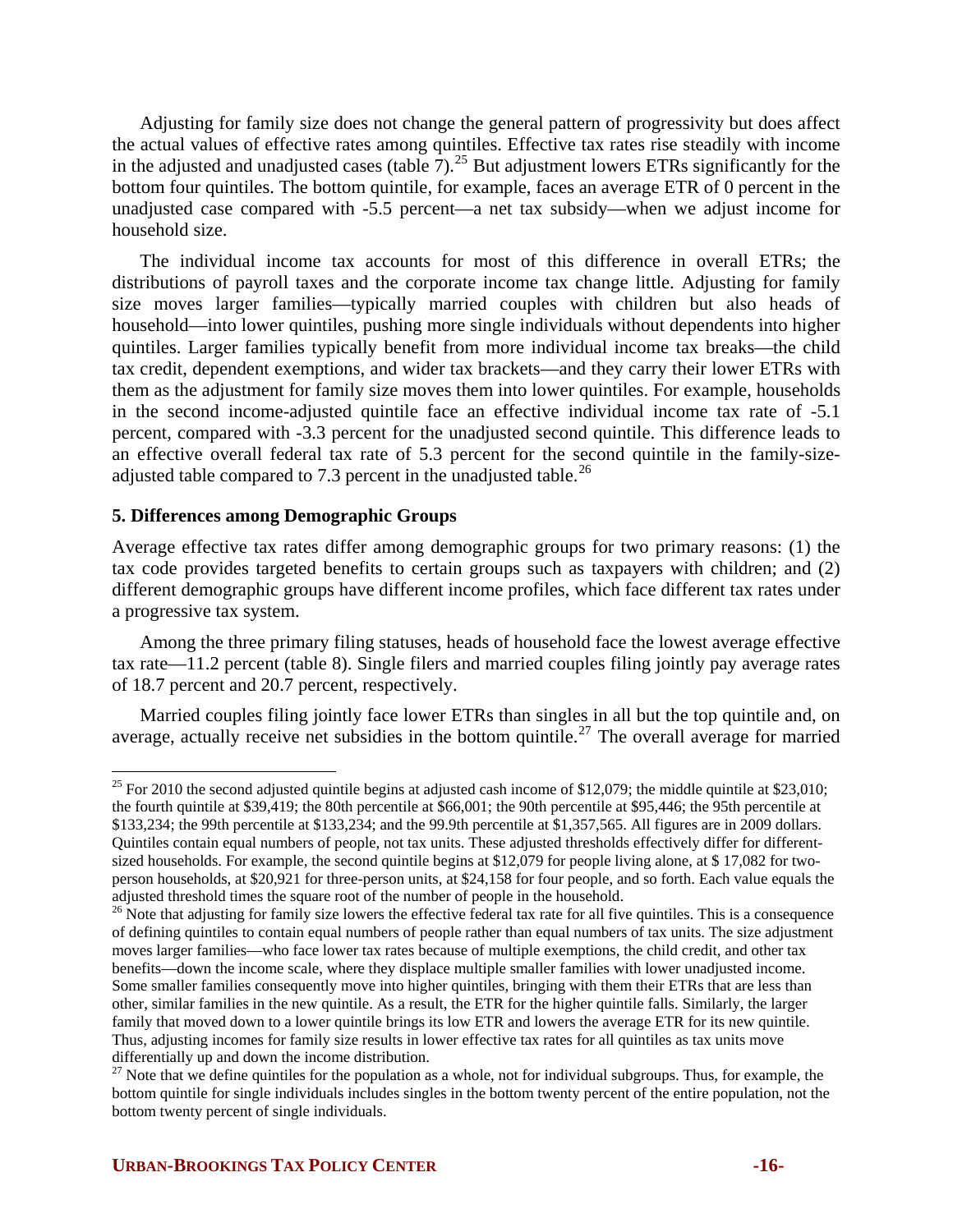couples exceeds that for singles because relatively more couples fall into higher quintiles and thus face higher tax rates. Heads of household have the lowest overall average ETR and because of the refundable credits aimed at those with children—receive a subsidy averaging 16 percent of income in the bottom quintile.

| Table 8                                                                       |
|-------------------------------------------------------------------------------|
| <b>Effective Current-Law Federal Tax Rates For Various Demographic Groups</b> |
| By Cash Income Adjusted for Family Size, 2010                                 |

|                                                 | <b>Average Effective Federal Tax Rate<sup>c</sup></b> |                                     |                                                           |                              |                                                |                      |  |  |  |
|-------------------------------------------------|-------------------------------------------------------|-------------------------------------|-----------------------------------------------------------|------------------------------|------------------------------------------------|----------------------|--|--|--|
| <b>Cash Income</b><br>Percentile <sup>a,b</sup> | <b>All Tax Units</b>                                  | <b>Single</b><br><b>Individuals</b> | <b>Married</b><br><b>Couples Filing</b><br><b>Jointly</b> | <b>Heads</b> of<br>Household | <b>Tax Units with</b><br>Children <sup>d</sup> | Elderly <sup>e</sup> |  |  |  |
| <b>Lowest Quintile</b>                          | $-5.5$                                                | 2.6                                 | $-6.0$                                                    | $-16.0$                      | $-18.8$                                        | 1.3                  |  |  |  |
| <b>Second Quintile</b>                          | 5.3                                                   | 8.5                                 | 4.1                                                       | 2.1                          | 1.3                                            | 2.8                  |  |  |  |
| <b>Middle Quintile</b>                          | 13.1                                                  | 15.0                                | 11.5                                                      | 13.3                         | 13.4                                           | 4.3                  |  |  |  |
| <b>Fourth Quintile</b>                          | 17.6                                                  | 19.0                                | 16.7                                                      | 19.2                         | 18.6                                           | 9.5                  |  |  |  |
| <b>Top Quintile</b>                             | 24.1                                                  | 23.3                                | 24.3                                                      | 23.7                         | 25.8                                           | 20.1                 |  |  |  |
| All                                             | 19.4                                                  | 18.7                                | 20.7                                                      | 11.2                         | 19.5                                           | 14.8                 |  |  |  |
| <b>Addendum</b>                                 |                                                       |                                     |                                                           |                              |                                                |                      |  |  |  |
| 80-90                                           | 21.9                                                  | 22.4                                | 21.6                                                      | 22.5                         | 23.7                                           | 14.5                 |  |  |  |
| 90-95                                           | 23.4                                                  | 22.7                                | 23.5                                                      | 24.9                         | 25.0                                           | 17.5                 |  |  |  |
| 95-99                                           | 24.8                                                  | 23.1                                | 25.4                                                      | 22.4                         | 26.8                                           | 20.5                 |  |  |  |
| <b>Top 1 Percent</b>                            | 25.8                                                  | 25.0                                | 25.9                                                      | 26.1                         | 27.6                                           | 23.6                 |  |  |  |
| Top 0.1 Percent                                 | 27.6                                                  | 27.2                                | 27.6                                                      | 27.7                         | 28.7                                           | 25.8                 |  |  |  |

*Source* : Urban-Brookings Tax Policy Center Microsimulation Model (version 0509-2).

*Notes*: Data are for calendar year 2009.

a. Tax units with negative cash income are excluded from the lowest quintile but are included in the totals. Includes both filing and non-filing units but excludes those that are dependents of other tax units. For a description of cash

income, see http://www.taxpolicycenter.org/TaxModel/income.cfm

b. Quintiles are defined for the population as a whole, not the various subgroups.

c. Excludes customs duties and excise taxes.

d. Children are defined as exemptions taken for children living at, or away from, home.

e. Elderly tax units are those in which the head (or spouse, if applicable) is age 65 or older.

Similar patterns hold when looking at the individual income tax in isolation. Overall, head of household tax units receive a net individual income tax subsidy—their average ETR is -0.7 percent (table 9). In contrast, married couples pay an average individual income tax rate of 10.6 percent. Much of the aggregate difference derives from the fact that married couples tend to have much higher incomes than do heads of household. For 2010, we project that median cash income for married couples filing jointly will be \$74,600 in 2009 dollars; for heads of household it will be only \$27,700.

Single individuals and head of household tax units have roughly similar median 2010 cash incomes (\$23,500 for singles in 2009 dollars) but effective individual income tax rates differ substantially: 8.2 percent for singles vs. -0.7 percent for heads of household. That difference primarily reflects the targeted tax breaks that head-of-household families are more likely to receive, particularly the EITC and the child tax credit. It also reflects the larger number of dependent exemptions heads of household may claim and their wider individual income tax brackets.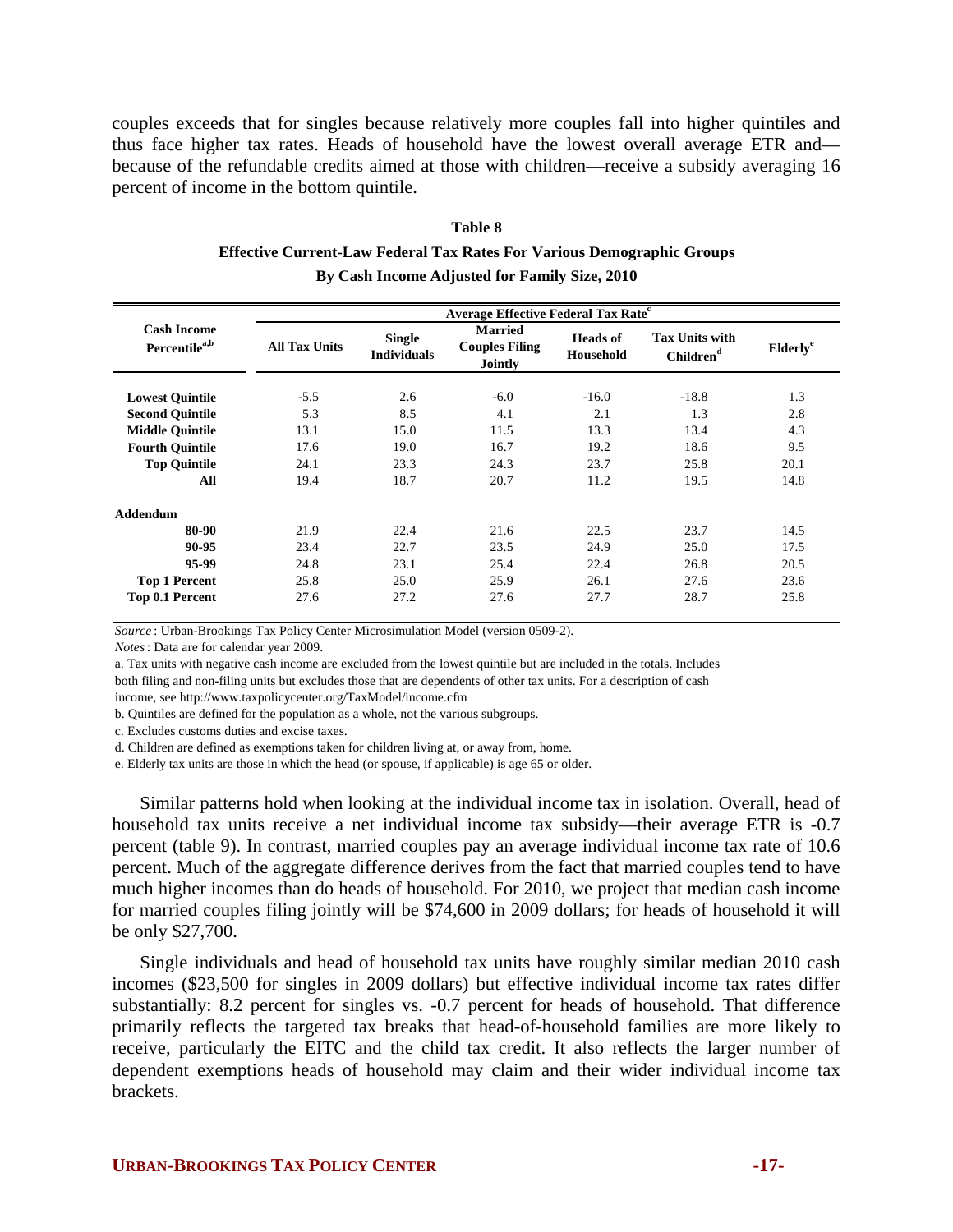Overall, tax units with children face an effective individual income tax rate (8.3 percent) that is lower than that for the population as a whole (9.1 percent), despite their higher median income (\$50,600 in 2009 dollars vs. \$36,800 for the entire population) and consequent higher tax brackets. The latter effect is more than offset by individual income tax breaks aimed at low- and middle-income households with children. Tax units with children in the bottom two quintiles receive large net individual income tax subsidies of 31.8 percent and 11.9 percent of cash income, respectively. Even those in the middle quintile pay individual income taxes that average just 0.3 percent of cash income.

#### **Table 9**

# **Effective Current-Law Individual Income Tax Rates For Various Demographic Groups By Cash Income Adjusted for Family Size, 2010**

|                                                 | Average Effective Individual Income Tax Rate <sup>c</sup> |                                     |                                                           |                              |                                                |                      |  |  |  |
|-------------------------------------------------|-----------------------------------------------------------|-------------------------------------|-----------------------------------------------------------|------------------------------|------------------------------------------------|----------------------|--|--|--|
| <b>Cash Income</b><br>Percentile <sup>a,b</sup> | <b>All Tax Units</b>                                      | <b>Single</b><br><b>Individuals</b> | <b>Married</b><br><b>Couples Filing</b><br><b>Jointly</b> | <b>Heads of</b><br>Household | <b>Tax Units with</b><br>Children <sup>d</sup> | Elderly <sup>e</sup> |  |  |  |
| <b>Lowest Quintile</b>                          | $-16.3$                                                   | $-7.1$                              | $-17.6$                                                   | $-27.8$                      | $-31.8$                                        | $-1.6$               |  |  |  |
| <b>Second Quintile</b>                          | $-5.1$                                                    | $-0.1$                              | $-6.5$                                                    | $-10.5$                      | $-11.9$                                        | 0.0                  |  |  |  |
| <b>Middle Quintile</b>                          | 1.8                                                       | 4.0                                 | 0.4                                                       | 0.9                          | 0.3                                            | 0.9                  |  |  |  |
| <b>Fourth Quintile</b>                          | 6.1                                                       | 7.6                                 | 5.4                                                       | 6.8                          | 5.6                                            | 5.0                  |  |  |  |
| <b>Top Quintile</b>                             | 14.5                                                      | 13.1                                | 14.8                                                      | 13.9                         | 16.1                                           | 12.1                 |  |  |  |
| All                                             | 9.1                                                       | 8.2                                 | 10.6                                                      | $-0.7$                       | 8.3                                            | 8.4                  |  |  |  |
| <b>Addendum</b>                                 |                                                           |                                     |                                                           |                              |                                                |                      |  |  |  |
| 80-90                                           | 10.5                                                      | 10.9                                | 10.3                                                      | 10.7                         | 11.6                                           | 8.7                  |  |  |  |
| 90-95                                           | 12.7                                                      | 11.8                                | 12.9                                                      | 14.4                         | 13.9                                           | 11.0                 |  |  |  |
| 95-99                                           | 16.2                                                      | 13.7                                | 16.9                                                      | 14.7                         | 18.8                                           | 12.7                 |  |  |  |
| <b>Top 1 Percent</b>                            | 17.5                                                      | 16.0                                | 17.8                                                      | 18.1                         | 19.8                                           | 13.7                 |  |  |  |
| Top 0.1 Percent                                 | 17.9                                                      | 16.7                                | 18.1                                                      | 18.6                         | 19.4                                           | 14.7                 |  |  |  |

*Source* : Urban-Brookings Tax Policy Center Microsimulation Model (version 0509-2).

*Notes*: Data are for calendar year 2009.

a. Tax units with negative cash income are excluded from the lowest quintile but are included in the totals. Includes both filing and non-filing units but excludes those that are dependents of other tax units. For a description of cash income, see http://www.taxpolicycenter.org/TaxModel/income.cfm

b. Quintiles are defined for the population as a whole, not the various subgroups.

c. Excludes customs duties and excise taxes.

d. Children are defined as exemptions taken for children living at, or away from, home.

e. Elderly tax units are those in which the head (or spouse, if applicable) is age 65 or older.

Elderly tax units face an average effective individual income tax rate of 8.4 percent, 0.7 percentage points lower than that for the entire population. The elderly typically have no children or other dependents and thus generally receive none of the targeted tax breaks aimed at those segments of the population. Seniors do receive some individual income tax benefits, however. Those near the bottom of the income scale benefit from the full or partial exclusion of Social Security benefits from adjusted gross income. Upper-income seniors benefit from the lower tax rates on capital gains and dividends relative to wages and salaries; their effective tax rates are consequently lower than those of working people. ETRs are higher for the poorest seniors than the population as a whole because seniors generally cannot claim refundable credits for children (CTC) or working (EITC and MWP). Seniors in the second quintile, for example, have an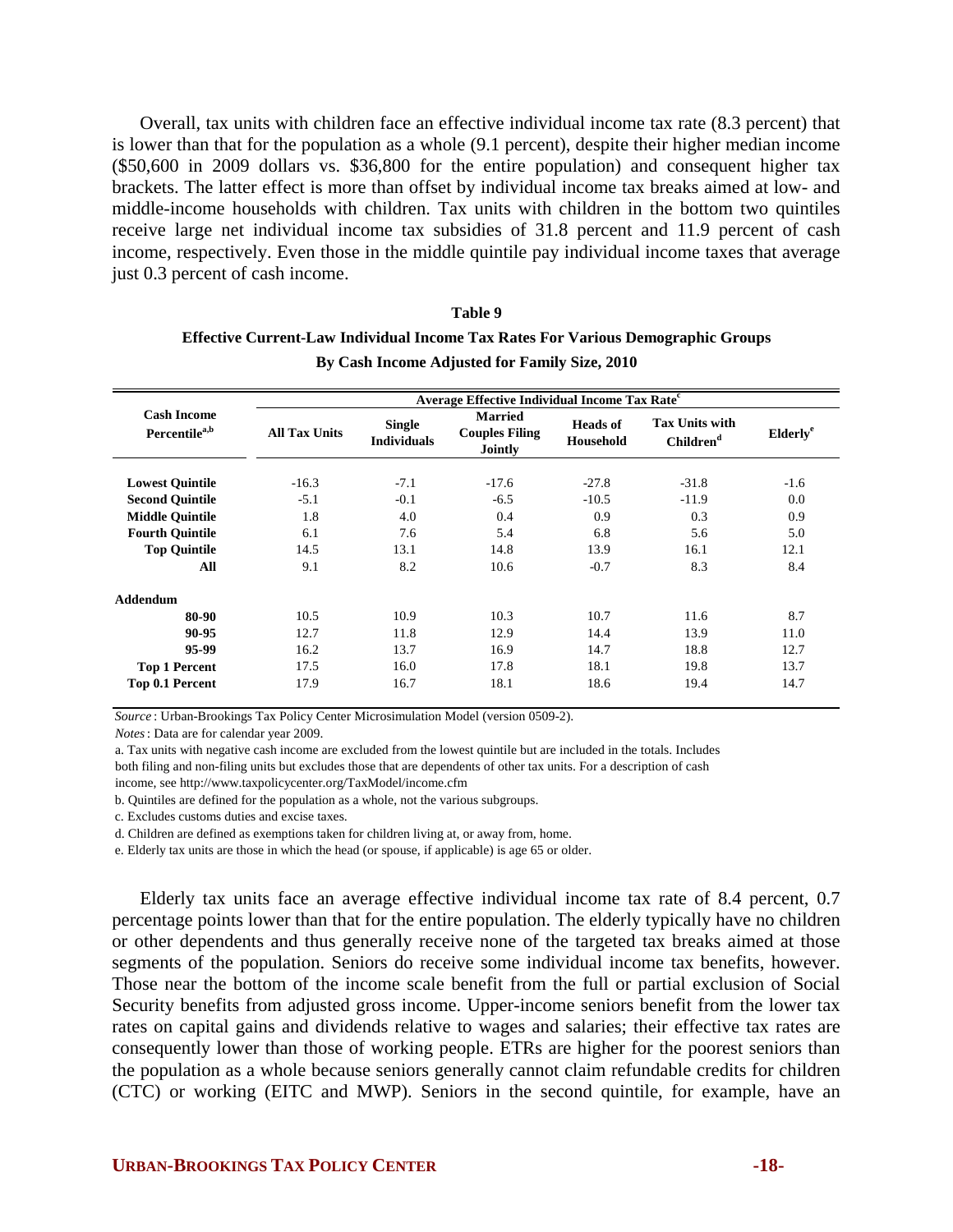average effective individual income tax rate of 0 percent, compared with a net subsidy of 5.1 percent for the population as a whole.

# **6. Distribution in 2012 Under Various Baselines**

The foregoing analysis has focused on the distribution of federal taxes under current law. That focus has the advantages that current law (a) represents what will happen to taxes if Congress enacts no further legislation; (b) requires no guesswork as to when, how, and which proposals Congress might choose to extend; and (3) is the official baseline against which budget analysts measure the impact of any new tax policy proposals. The disadvantage is that virtually no one actually expects Congress to sit back and let current law play out unchanged over the next few years. In addition, the Obama administration's 2010 budget would make permanent some but not all of the Bush tax cuts along with some of the administration's own tax proposals enacted in 2009 (such as the Making Work Pay and American Opportunity tax credits). Finally, many analysts—although not the official estimators at either CBO or JCT—have assessed policy proposals against a current policy baseline that assumes extension of tax measures scheduled to expire under current law, on the argument that no one expects Congress to allow those provisions to disappear.

We therefore examine the distribution of federal taxes in 2012 under three scenarios: (a) current law; (b) the administration baseline, which some analysts refer to as "current policy", and which involves permanent extension of all the Bush individual income tax cuts, as well as extending and indexing both the AMT "patch" and 2009 estate tax law; and (c) tax proposals in the Obama administration's 2010 budget.<sup>[28](#page-18-0)</sup> We choose 2012 because (a) all provisions are fully phased in by that year; and (b) our model assumes that incomes in 2012 are back to trend after the current economic downturn. Note that because the three scenarios use the same assumptions about payroll and corporate income taxes, ETRs for those two sources of revenue do not differ across scenarios. Furthermore, because the estate tax affects only households at the top of the income distribution, most of the difference in ETRs across scenarios results from alternative assumptions about the individual income tax.

# A. Current Law

The 2012 distribution under current law will closely resemble that in 2011. The combination of real bracket creep, an expanding AMT, and rising incomes recovering from the current economic downturn will result in an average effective tax rate for 2012 of 23.4 percent, slightly higher than the 23.0 percent in 2011 (table 10).<sup>[29](#page-18-1)</sup> Effective tax rates will range from 5.2 percent for the bottom quintile to 28.2 percent for the top quintile. For the bottom four quintiles, the payroll tax burden will outweigh that of the individual income tax. For example, the middle quintile will face an average individual income tax ETR of 6.6 percent, four percentage points lower than the average payroll tax ETR of 10.6 percent. In marked contrast, the top quintile will face an average payroll ETR of just 6.1 percent, far lower than the 17.3 percent under the individual income tax.

<span id="page-18-0"></span> $\overline{a}$ <sup>28</sup> We analyze only effective tax rates. Comparing the share of the federal tax burden by income groups does not provide a meaningful measure of the distributional difference between these scenarios because the overall tax burden is significantly different in each. Appendix tables 5, 6, and 7 show tax shares under each of the scenarios.

<span id="page-18-1"></span> $29$  For 2012 the second quintile begins at cash income of \$19,429; the middle quintile at \$37,634; the fourth quintile at \$65,903; the 80th percentile at \$112,079; the 90th percentile at \$162,348; the 95th percentile at \$227,254; the 99th percentile at \$601,435; and the 99.9th percentile at \$2,737,383. All figures are in 2009 dollars. Again, quintiles contain equal numbers of people, not tax units.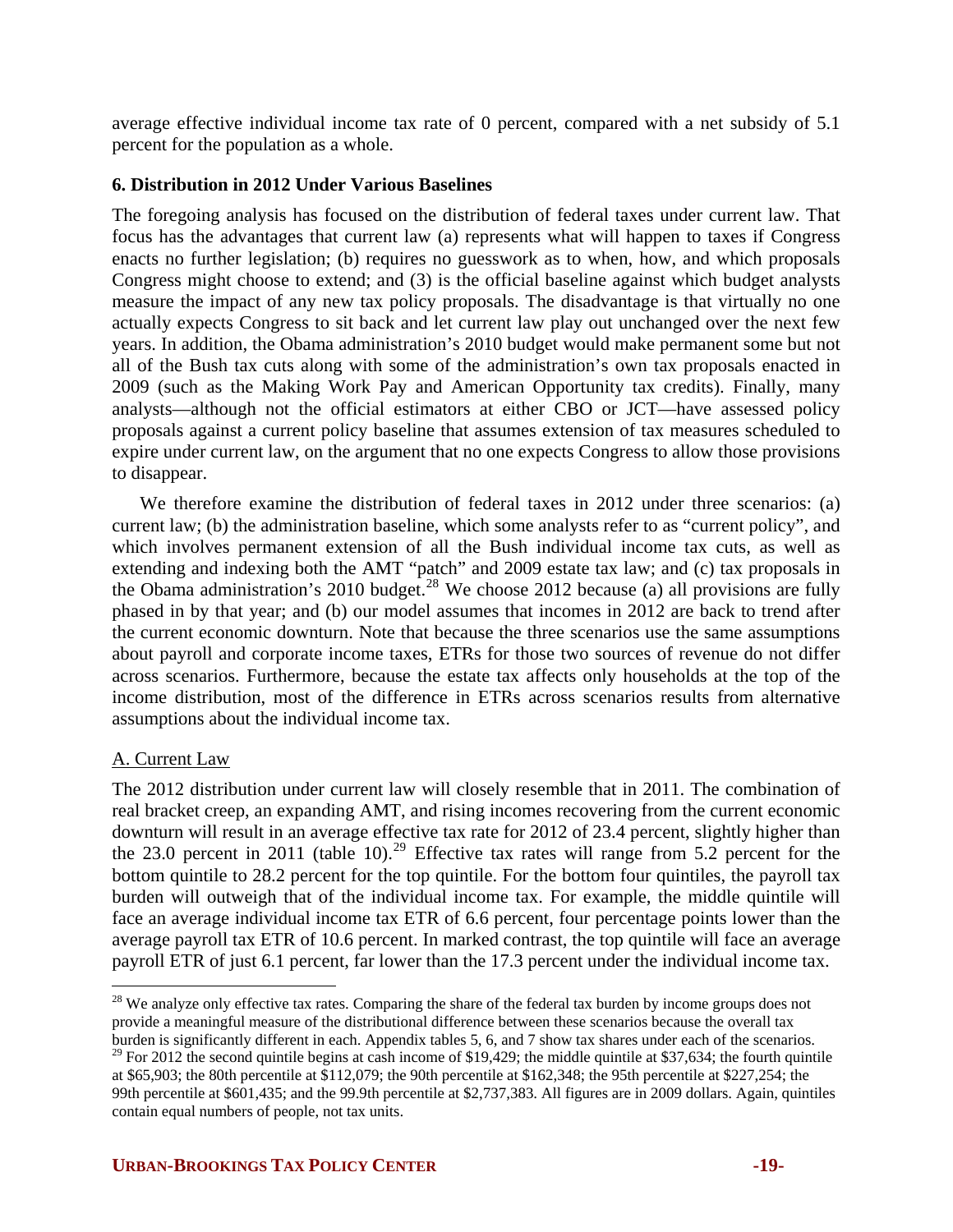### **Table 10**

|                                               |                                              |                          | <b>Average Effective Tax Rate</b> |                   |                              |
|-----------------------------------------------|----------------------------------------------|--------------------------|-----------------------------------|-------------------|------------------------------|
| <b>Cash Income</b><br>Percentile <sup>a</sup> | <b>Individual</b><br>Income Tax <sup>b</sup> | Payroll Tax <sup>c</sup> | Corporate<br><b>Income Tax</b>    | <b>Estate Tax</b> | All Federal Tax <sup>d</sup> |
| <b>Lowest Quintile</b>                        | $-4.2$                                       | 8.6                      | 0.8                               | 0.0               | 5.2                          |
| <b>Second Quintile</b>                        | 1.6                                          | 9.8                      | 0.9                               | 0.0               | 12.3                         |
| <b>Middle Quintile</b>                        | 6.6                                          | 10.6                     | 0.8                               | 0.1               | 18.2                         |
| <b>Fourth Quintile</b>                        | 9.8                                          | 10.6                     | 1.0                               | 0.1               | 21.5                         |
| <b>Top Quintile</b>                           | 17.3                                         | 6.1                      | 4.4                               | 0.5               | 28.2                         |
| All                                           | 12.3                                         | 8.0                      | 2.8                               | 0.3               | 23.4                         |
| <b>Addendum</b>                               |                                              |                          |                                   |                   |                              |
| 80-90                                         | 12.6                                         | 10.4                     | 1.4                               | 0.2               | 24.6                         |
| 90-95                                         | 14.5                                         | 9.0                      | 2.0                               | 0.2               | 25.7                         |
| 95-99                                         | 17.9                                         | 5.7                      | 3.5                               | 0.5               | 27.7                         |
| <b>Top 1 Percent</b>                          | 21.8                                         | 1.6                      | 8.4                               | 0.8               | 32.7                         |
| Top 0.1 Percent                               | 22.8                                         | 0.8                      | 11.2                              | 0.8               | 35.6                         |

## **Effective Federal Tax Rates Under Current Law, By Cash Income Percentile, 2012**

*Source* : Urban-Brookings Tax Policy Center Microsimulation Model (version 0509-2).

*Notes*: Data are for calendar year 2009.

a. Tax units with negative cash income are excluded from the lowest quintile but are included in the totals. Includes both filing and non-filing units but excludes those that are dependents of other tax units. For a description of cash income, see http://www.taxpolicycenter.org/TaxModel/income.cfm

b. After tax credits (including refundable portion of earned income and child tax credits).

c. Includes both the employee and employer portion of Social Security and Medicare tax.

d. Excludes customs duties and excise taxes.

Within the top quintile, average overall ETRs will range from 24.6 percent for households in the 80th to 90th percentile to 35.6 percent for those in the top 0.1 percent. For those at the very top—who receive a large fraction of their income from investments—almost one-third of that effective tax rate comes from the burden of the corporate tax. In contrast, households in the fourth quintile face an average ETR of 21.5 percent, with only 1 percentage point of that coming from the corporate tax.

## B. The Administration Baseline or "Current Policy"

The administration baseline differs from current law in three important ways. It assumes permanent extension of: (1) all the Bush individual income tax cuts; (2) the AMT patch (i.e., higher AMT exemptions indexed—along with the AMT tax bracket threshold and exemption phaseout thresholds—for inflation); and (3) 2009 estate tax law (i.e., a 45 percent rate and a \$3.5 million exemption) indexed for inflation. $30$ 

 $\overline{a}$ 

<span id="page-19-0"></span> $30$  We refer to this as the "administration baseline" because the Obama administration's 2010 budget uses these policies to define the baseline against which it measures the impact of any new tax proposals.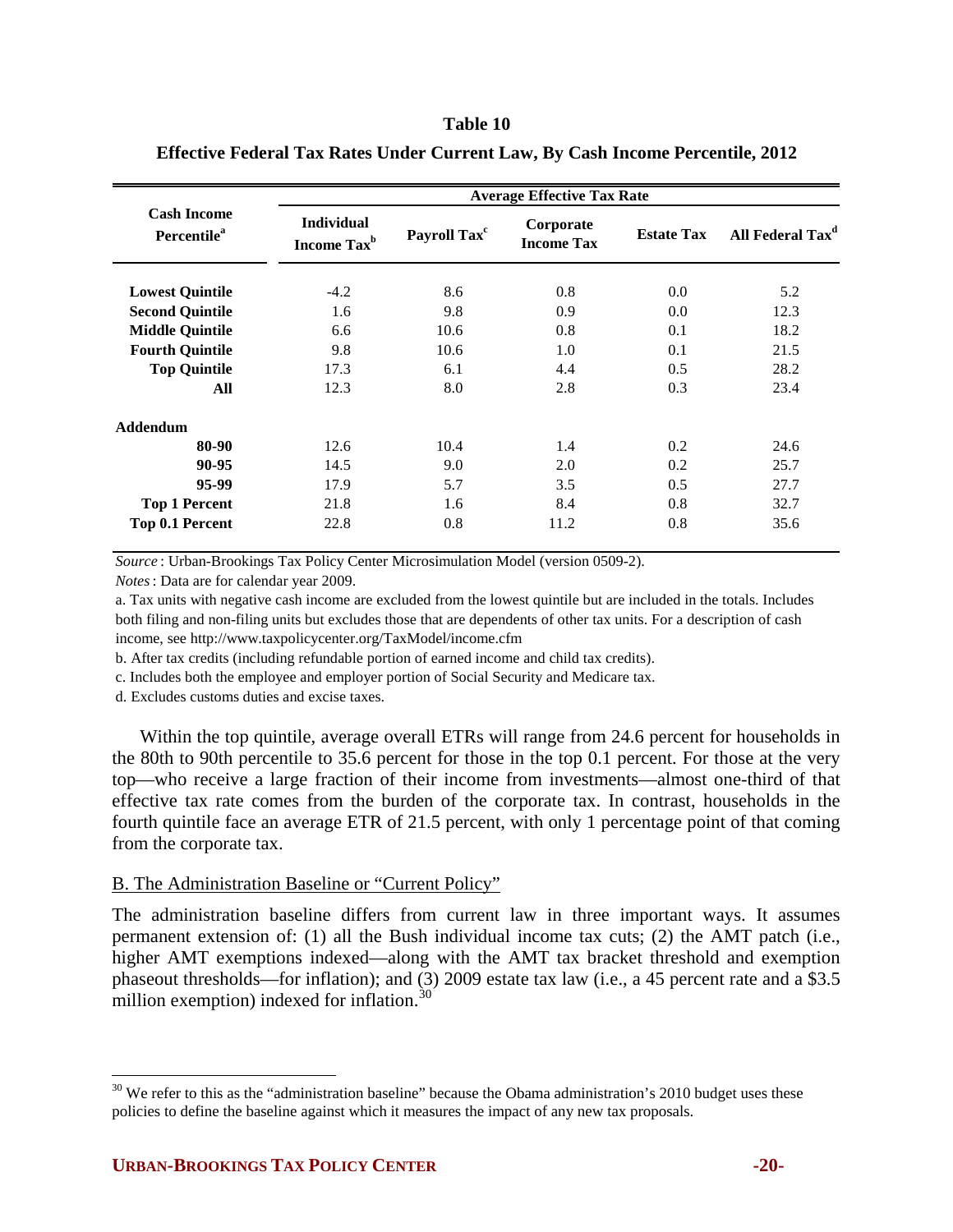# **By Cash Income Percentile, 2012 Table 11 Effective Federal Tax Rates Under Administration's Baseline**

|                                               |                                              | <b>Average Effective Tax Rate</b> |                                |                   |                              |  |  |  |  |
|-----------------------------------------------|----------------------------------------------|-----------------------------------|--------------------------------|-------------------|------------------------------|--|--|--|--|
| <b>Cash Income</b><br>Percentile <sup>a</sup> | <b>Individual</b><br>Income Tax <sup>b</sup> | Payroll Tax <sup>c</sup>          | Corporate<br><b>Income Tax</b> | <b>Estate Tax</b> | All Federal Tax <sup>d</sup> |  |  |  |  |
| <b>Lowest Quintile</b>                        | $-4.8$                                       | 8.6                               | 0.8                            | 0.0               | 4.6                          |  |  |  |  |
| <b>Second Quintile</b>                        | $-0.4$                                       | 9.8                               | 0.9                            | 0.0               | 10.3                         |  |  |  |  |
| <b>Middle Quintile</b>                        | 4.8                                          | 10.6                              | 0.8                            | 0.0               | 16.3                         |  |  |  |  |
| <b>Fourth Quintile</b>                        | 7.5                                          | 10.6                              | 1.0                            | 0.0               | 19.1                         |  |  |  |  |
| <b>Top Quintile</b>                           | 14.3                                         | 6.1                               | 4.4                            | 0.3               | 25.0                         |  |  |  |  |
| All                                           | 9.7                                          | 8.0                               | 2.8                            | 0.1               | 20.7                         |  |  |  |  |
| <b>Addendum</b>                               |                                              |                                   |                                |                   |                              |  |  |  |  |
| 80-90                                         | 9.9                                          | 10.4                              | 1.4                            | 0.0               | 21.7                         |  |  |  |  |
| 90-95                                         | 11.9                                         | 9.0                               | 2.0                            | 0.0               | 22.9                         |  |  |  |  |
| 95-99                                         | 15.4                                         | 5.7                               | 3.5                            | 0.2               | 24.9                         |  |  |  |  |
| <b>Top 1 Percent</b>                          | 18.0                                         | 1.6                               | 8.4                            | 0.6               | 28.7                         |  |  |  |  |
| Top 0.1 Percent                               | 18.4                                         | 0.8                               | 11.2                           | 0.7               | 31.1                         |  |  |  |  |

*Source* : Urban-Brookings Tax Policy Center Microsimulation Model (version 0509-2).

*Notes*: Data are for calendar year 2009.

a. Tax units with negative cash income are excluded from the lowest quintile but are included in the totals. Includes both filing and non-filing units but excludes those that are dependents of other tax units. For a description of cash income, see http://www.taxpolicycenter.org/TaxModel/income.cfm

b. After tax credits (including refundable portion of earned income and child tax credits).

c. Includes both the employee and employer portion of Social Security and Medicare tax.

d. Excludes customs duties and excise taxes.

The overall average ETR under the administration baseline in 2012 would be 20.7 percent, down substantially from the 23.4 percent under current law (table 11 and figure 5). Relative to current law, extending the Bush administration tax cuts would provide the largest percentage increase in after-tax income to those at the top of the income scale and thus dramatically reduce effective tax rates for high-earning households.<sup>[31](#page-20-0)</sup> For example, the ETR for the top 1 percent of households would be 28.7 percent under the administration baseline, down 4 percentage points from the 32.7 percent average under current law (table 11 and figure 6). Extending the AMT patch would most benefit taxpayers in the 80th to 99th percentiles, whose average ETRs would range from 21.7 to 24.9 percent, down from 24.6 to 27.7 under current law.

 $\overline{a}$ 

<span id="page-20-0"></span> $31$  For a complete analysis of the distributional effects of the Bush tax cuts see Leiserson and Rohaly (2008b).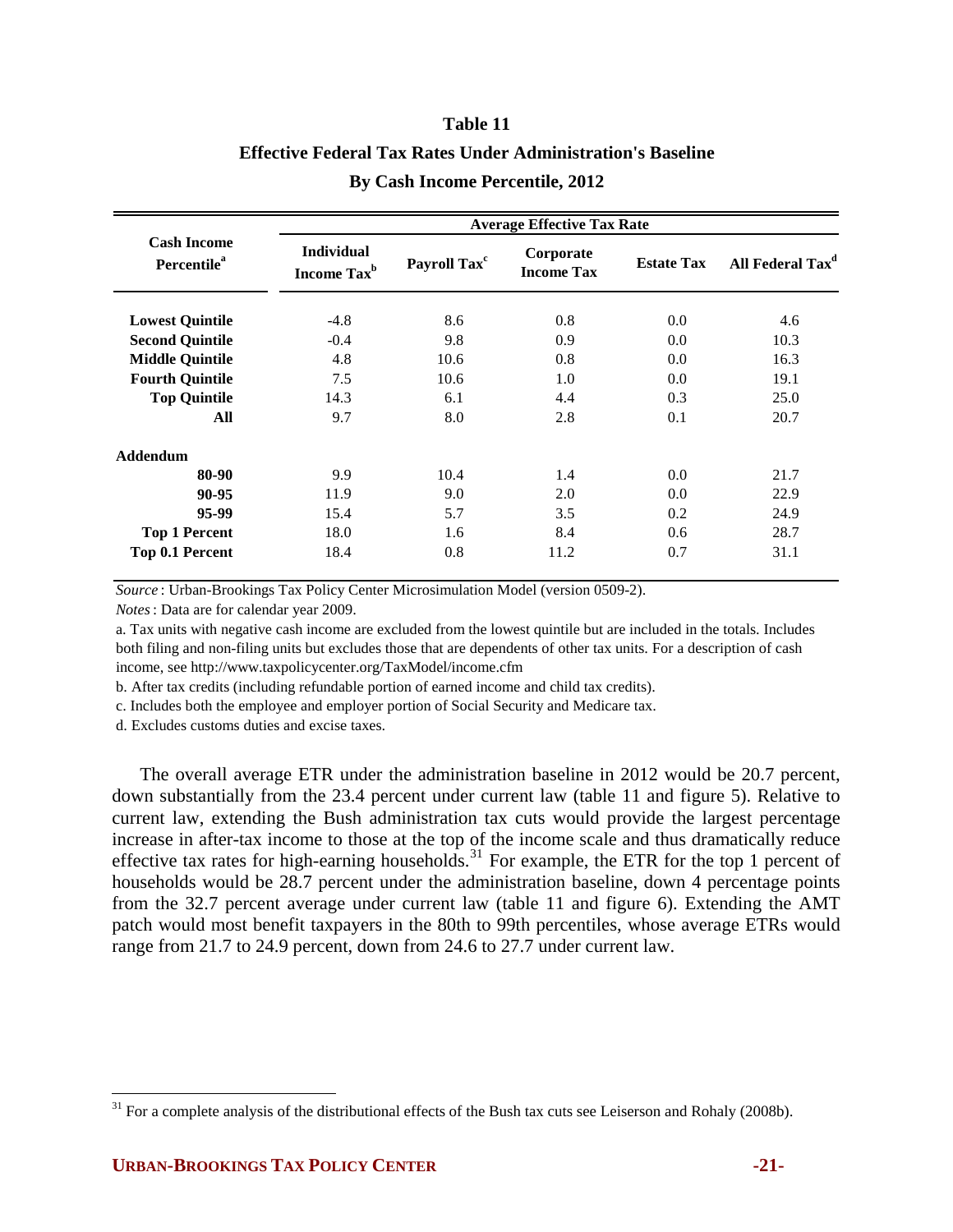

Households in the middle quintile would benefit from extension of many of the provisions in the Bush administration tax cuts including: the 10-percent bracket; the \$1,000 child tax credit (CTC); and some of the marriage-penalty provisions such as the higher standard deduction for joint filers. As a result, the average ETR for the middle quintile would be 16.3 percent under the administration baseline, down from 18.2 percent under current law. Those at the very bottom of the income scale would benefit from extension of the refundability of the CTC and expansion of the EITC for married couples. As a result, the bottom quintile would face an average ETR of 4.6 percent under the administration baseline compared with 5.2 percent under current law.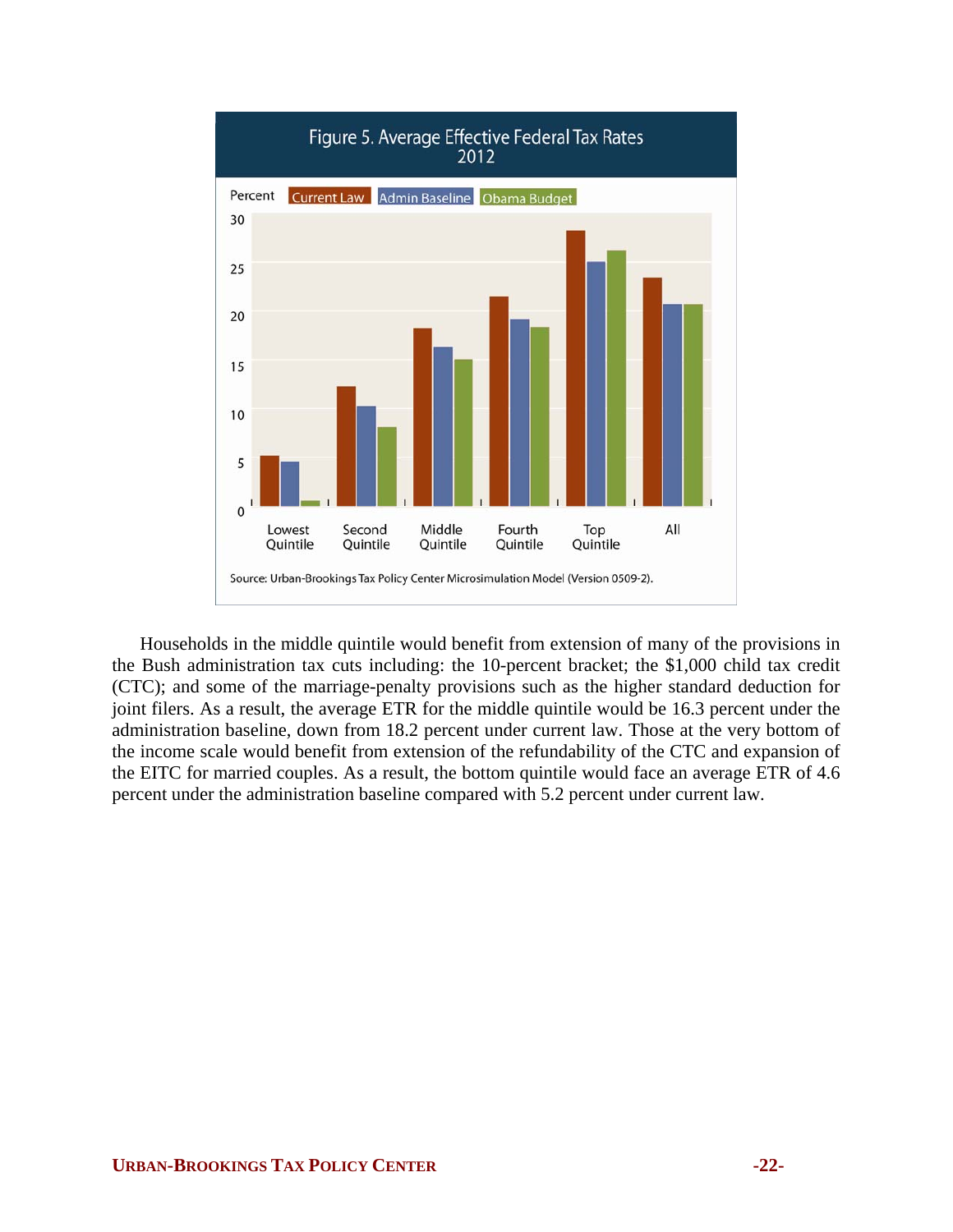

# C. The Obama Administration's Fiscal Year 2010 Budget Proposals

Relative to the administration baseline, President Obama's 2010 budget proposes to undo some of the Bush individual income tax cuts targeted to upper-income households and to extend some of the provisions first enacted in the 2009 stimulus legislation such as the MWP credit, the enhancement of the refundable CTC, and the new education credit (the American Opportunity Tax Credit, or AOTC) that are currently set to expire at the end of 2010.<sup>[32](#page-22-0)</sup>

Overall, relative to the 23.4 percent under current law, the Obama budget would result in a significantly lower average ETR of 20.7 percent, the same as under the administration baseline (table 12 and figure 5). Among quintiles, however, average ETRs would differ significantly between the Obama budget and the administration baseline.

<u>.</u>

<span id="page-22-0"></span> $32$  Altshuler et al. (2009) discusses the budget proposals in more detail.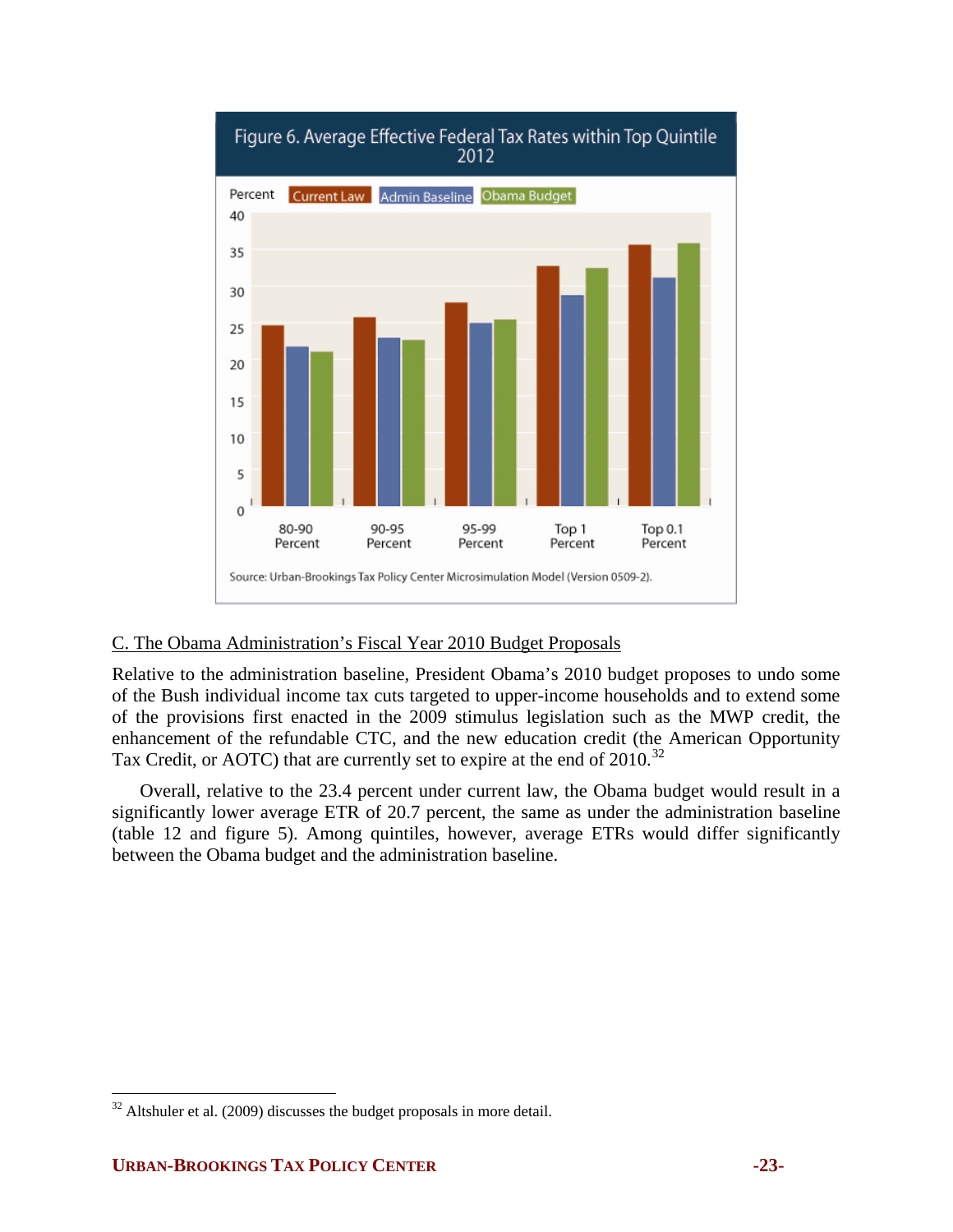# **By Cash Income Percentile, 2012 Table 12 Effective Federal Tax Rates Under President Obama's Budget**

|                                               |                                              |                          | <b>Average Effective Tax Rate</b> |                   |                              |
|-----------------------------------------------|----------------------------------------------|--------------------------|-----------------------------------|-------------------|------------------------------|
| <b>Cash Income</b><br>Percentile <sup>a</sup> | <b>Individual</b><br>Income Tax <sup>b</sup> | Payroll Tax <sup>c</sup> | Corporate<br><b>Income Tax</b>    | <b>Estate Tax</b> | All Federal Tax <sup>d</sup> |
| <b>Lowest Quintile</b>                        | $-8.8$                                       | 8.6                      | 0.8                               | 0.0               | 0.6                          |
| <b>Second Quintile</b>                        | $-2.5$                                       | 9.8                      | 0.9                               | 0.0               | 8.1                          |
| <b>Middle Quintile</b>                        | 3.5                                          | 10.6                     | 0.8                               | 0.0               | 15.0                         |
| <b>Fourth Quintile</b>                        | 6.7                                          | 10.6                     | 1.0                               | 0.0               | 18.3                         |
| <b>Top Quintile</b>                           | 15.5                                         | 6.1                      | 4.4                               | 0.3               | 26.2                         |
| All                                           | 9.7                                          | 8.0                      | 2.8                               | 0.1               | 20.7                         |
| <b>Addendum</b>                               |                                              |                          |                                   |                   |                              |
| 80-90                                         | 9.2                                          | 10.4                     | 1.4                               | 0.0               | 21.0                         |
| 90-95                                         | 11.6                                         | 9.0                      | 2.0                               | 0.0               | 22.6                         |
| 95-99                                         | 16.0                                         | 5.7                      | 3.5                               | 0.2               | 25.4                         |
| <b>Top 1 Percent</b>                          | 21.7                                         | 1.6                      | 8.4                               | 0.6               | 32.4                         |
| Top 0.1 Percent                               | 23.0                                         | 0.8                      | 11.2                              | 0.7               | 35.8                         |

*Source* : Urban-Brookings Tax Policy Center Microsimulation Model (version 0509-2).

*Notes*: Data are for calendar year 2009.

a. Tax units with negative cash income are excluded from the lowest quintile but are included in the totals. Includes both filing and non-filing units but excludes those that are dependents of other tax units. For a description of cash income, see http://www.taxpolicycenter.org/TaxModel/income.cfm

b. After tax credits (including refundable portion of earned income and child tax credits).

c. Includes both the employee and employer portion of Social Security and Medicare tax.

d. Excludes customs duties and excise taxes.

Starting from the administration baseline, President Obama's budget would raise taxes on high-income households, defined as married couples with income greater than \$250,000 and singles with income greater than \$200,000. Specifically, the budget would raise the top two tax rates back to their pre-2001 levels of 36 and 39.6 percent, change the income threshold for the next-to-highest rate, reinstate the personal exemption phaseout and the limitation on itemized deductions, impose a 20-percent rate on long-term capital gains and qualifying dividends, and further limit the value of itemized deductions to 28 percent.<sup>[33](#page-23-0)</sup>

All of these provisions would boost effective tax rates for households at the top of the income distribution well above ETRs under the administration baseline. Households in the top 1 percent would face an average ETR of 32.4 percent under the budget proposals, up from 28.7 percent under the administration baseline (table 12 and figure 6). Nonetheless the 32.4 percent rate

 $\overline{a}$ 

<span id="page-23-0"></span><sup>&</sup>lt;sup>33</sup> The threshold for the 36 percent rate would be set at taxable income of \$250,000 minus the sum of the standard deduction and two personal exemptions for married couples filing jointly and at \$200,000 minus the sum of the standard deduction and one personal exemption for singles (and presumably for heads of household). The 20-percent rate on capital gains and dividends would apply to taxpayers in the top two tax brackets. Values are in 2009 dollars.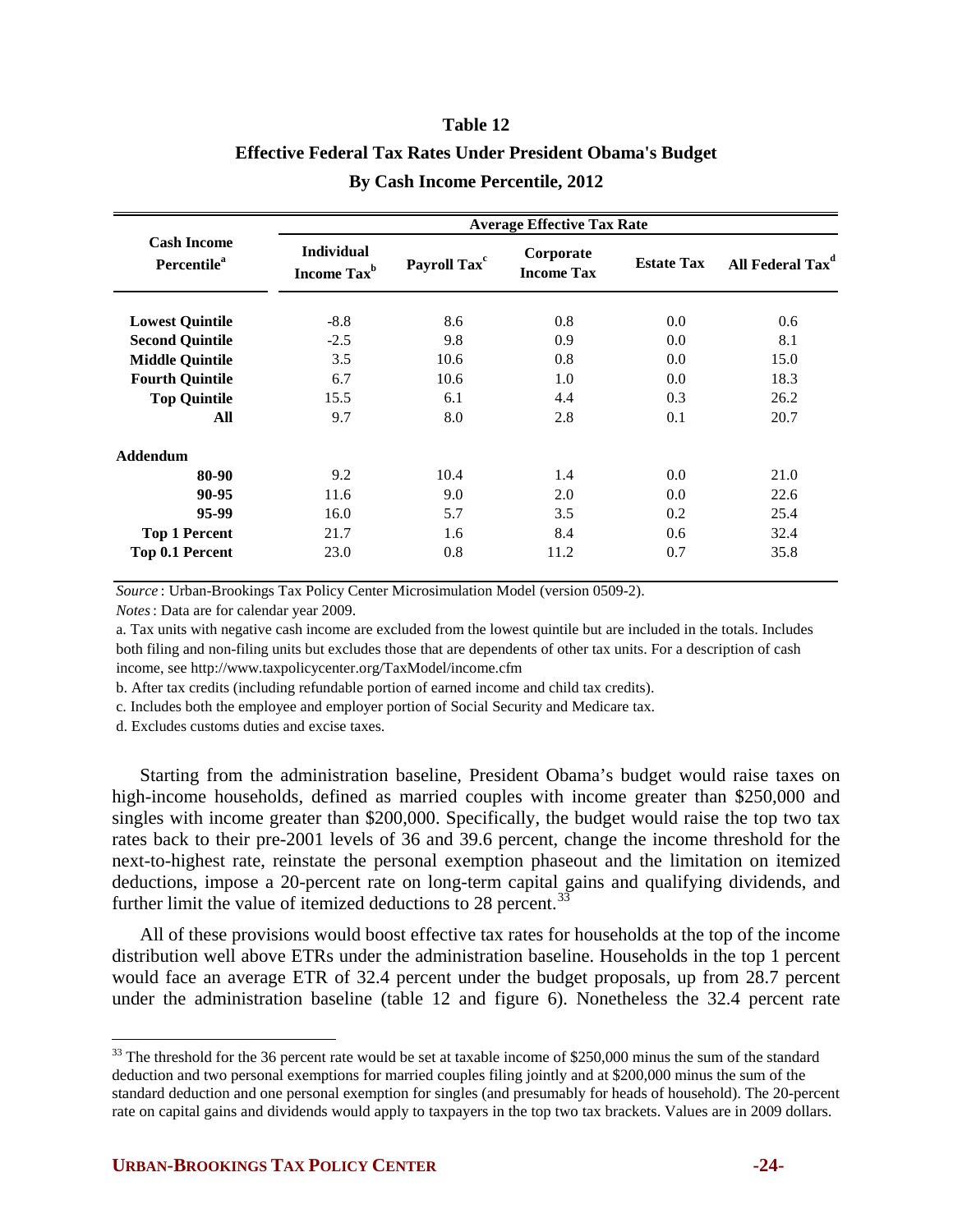would represent a slight reduction relative to current law for two reasons: (a) current law would tax dividends as ordinary income whereas they would face preferential rates of 15 and 20 percent under the Obama budget; and (2) the thresholds for the 36 percent rate and the limitations on deductions and exemptions would be slightly higher under the Obama budget proposal than they are under current law.

Because the budget proposes to extend the MWP credit and other measures directed at lowerand moderate-income households, ETRs for the bottom two quintiles would average 0.6 percent and 8.1 percent compared with 4.6 percent and 10.3 percent under the administration baseline. Households in the middle fifth of the distribution—that also benefit from the MWP credit as well as the expanded education credit—would face an average ETR of 15.0 percent, down from 16.3 percent under the administration baseline.

## **7. Conclusion**

Barring legislative action, the numerous sunsets and phase-ins that Congress has written into the tax code will result in a tax system that is in a state of flux over the next few years. In 2009, the average effective tax rate will be 18.2 percent overall and will range from -1 percent for households in the bottom quintile of the income distribution to more than 26 percent for those in the top 1 percent. If both the 2001 and 2003 tax cuts and the tax provisions in the 2009 stimulus legislation expire as scheduled at the end of 2010, effective tax rates will increase dramatically across the income spectrum. In 2011, the average ETR will rise to 23 percent, about 5 percentage points higher than in 2009. Effective tax rates will range from an average of 5 percent for the bottom fifth of households to 32 percent for the top 1 percent, compared with a range of -1 percent to 26 percent in 2009.

Congress and the administration are highly unlikely to let current law play out as scheduled. Virtually no one expects that Congress will allow the AMT to expand to hit 27 million taxpayers in 2010 or let the estate tax disappear for one year, only to return in full force the next. President Obama's 2010 budget started from a baseline that assumes the 2001 and 2003 individual income tax cuts, the annual AMT patch, and 2009 estate tax law all become permanent with adjustments for inflation. Under that baseline, the average ETR in 2012 would drop to 20.7 percent, significantly lower than the current law 23.4 percent. Starting from that baseline, the budget would then increase individual income taxes on upper-income households and extend several provisions—including the Making Work Pay credit—that benefit those with more modest incomes. Those changes would yield the same 20.7 percent average ETR overall but would shift the tax burden significantly across income classes. The average ETR for taxpayers in the top 1 percent would jump nearly 4 percentage points from 28.7 percent under the administration's baseline to 32.4 percent. In marked contrast, the average ETR for households in the bottom fifth would decline sharply to 0.6 percent, down from 4.6 percent under the baseline.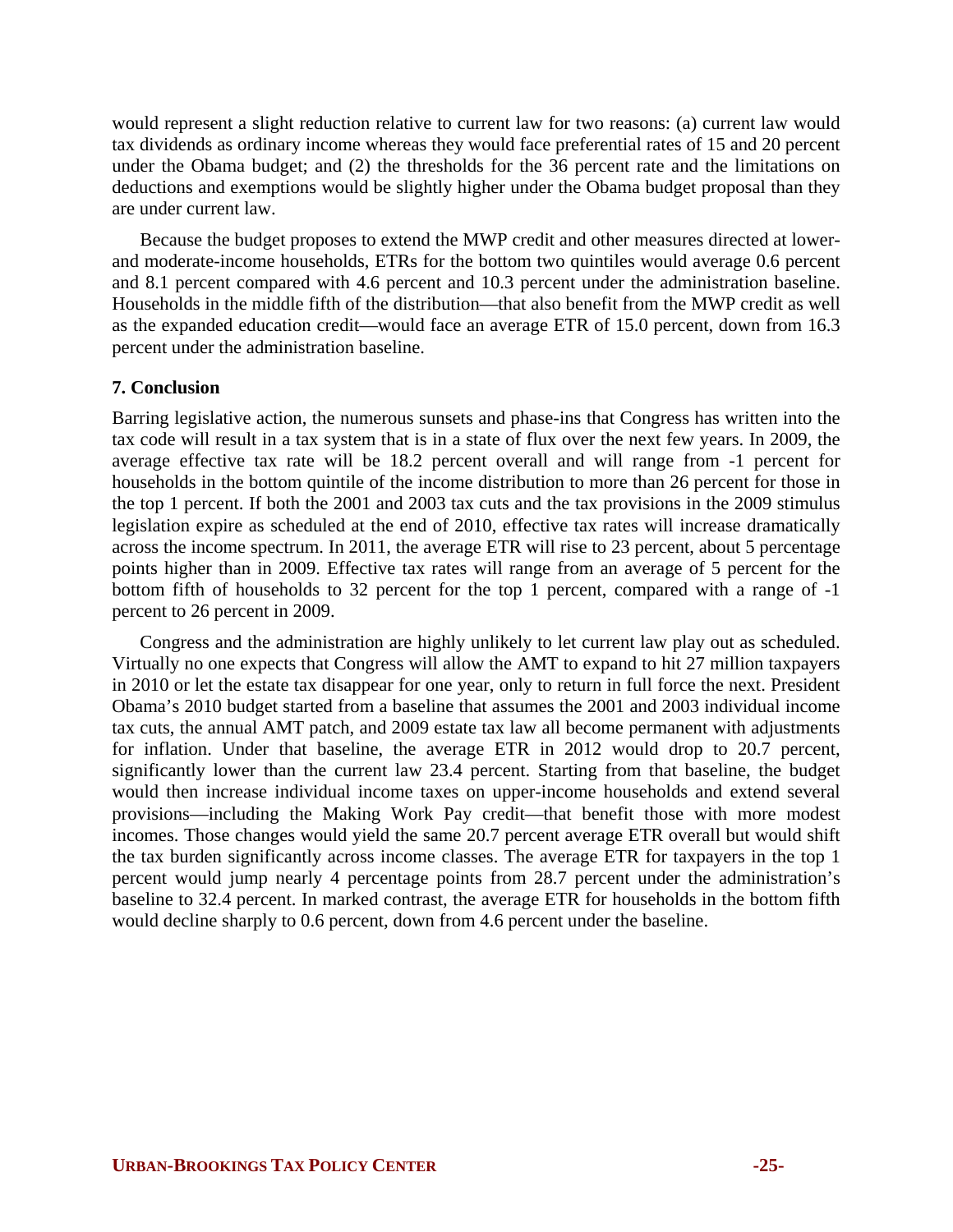# **References**

Altshuler, Rosanne, Leonard E. Burman, Howard Gleckman, Dan Halperin, and Roberton Williams. 2009. "Tax Proposals in the 2010 Budget." Washington DC: The Urban Institute. http://www.urban.org/url.cfm?ID=411849.

Burman, Leonard E., William G. Gale, Greg Leiserson, and Jeffrey Rohaly. 2007. "The AMT: What's Wrong and How to Fix It." National Tax Journal 60 (3) pp. 385-405. (September).

Congressional Budget Office. 2001. "Effective Federal Tax Rates, 1979 to 1997." Washington, DC: Congressional Budget Office.

Joint Committee on Taxation. 2009. "List of Expiring Federal Tax Provisions, 2008-2020." JCX-20-09. Washington, DC: Joint Committee on Taxation. <http://www.jct.gov/publications.html?func=startdown&id=1464>

Leiserson, Greg and Jeffrey Rohaly. 2008a. "The AMT: Historical Data and Projections, Updated June 2008." Washington, DC: The Urban Institute. http://www.urban.org/url.cfm?ID=411703.

Leiserson, Greg and Jeffrey Rohaly. 2008b. "Distribution of the 2001-2006 Tax Cuts: Updated Projections, July 2008." Washington, DC: The Urban Institute. http://www.urban.org/url.cfm?ID=4111739.

Rohaly, Jeffrey, Adam Carasso, and Mohammed Adeel Saleem. 2005. "The Urban-Brookings Tax Policy Center Microsimulation Model: Documentation and Methodology for Version 0304." Washington, DC: The Urban Institute. <http://www.urban.org/url.cfm?ID=411136>.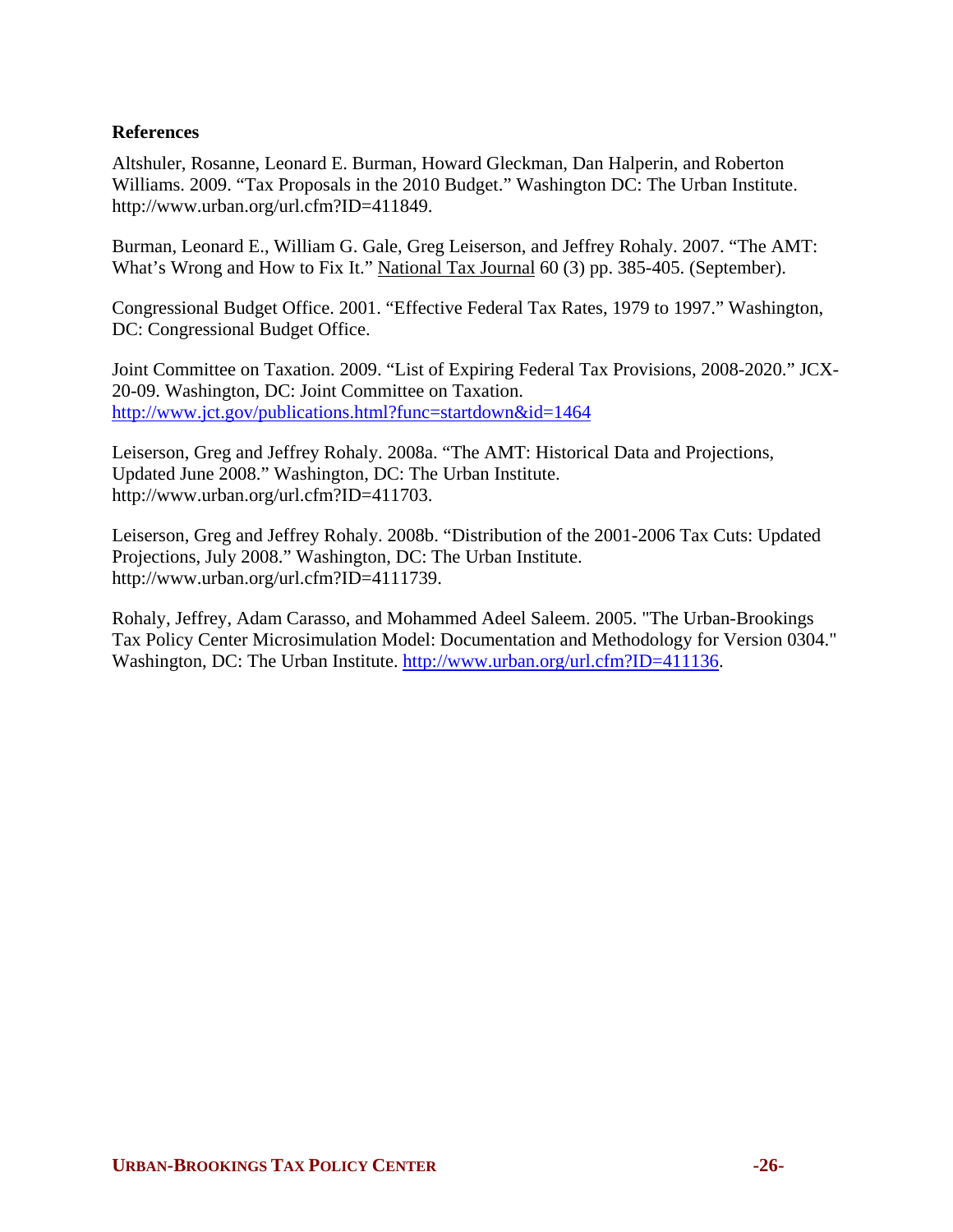## **Appendix A: Description of TPC Microsimulation Model**

A large-scale microsimulation model of the U.S. federal tax system produces the Tax Policy Center's revenue and distribution estimates. The model we have developed is similar to those used by the Congressional Budget Office (CBO), the Joint Committee on Taxation (JCT), and the Treasury's Office of Tax Analysis (OTA).

The model is based on data from the 2004 public-use file (PUF) produced by the Statistics of Income (SOI) Division of the Internal Revenue Service (IRS). The PUF contains detailed information from 150,047 federal individual income tax returns filed in the 2004 calendar year. We add information on demographics and sources of income that are not reported on tax returns using a constrained statistical match of the public-use file with the March 2005 Current Population Survey (CPS) of the U.S. Census Bureau. The statistical match with the CPS also generates a sample of individuals who do not file income tax returns ("nonfilers"). Combining the dataset of filers from the PUF (augmented by demographic and other information from the CPS) with the dataset of nonfilers generated by the statistical match with the CPS allows us to conduct distributional analysis for the entire population rather than just the segment that files individual income tax returns.

The tax model consists of two components: a statistical routine that "ages" or extrapolates the 2004 data to create a representative sample of both filers and nonfilers for future years; and a detailed tax calculator that computes the individual income tax liability for all filers in the sample under current law and under alternative policy proposals. The calculator also computes the employee and employer shares of payroll taxes for Social Security and Medicare.

## **Aging and Extrapolation Process**

For the years from 2005 to 2019, we "age" the 2004 data based on Congressional Budget Office (CBO) forecasts and projections for the growth in various types of income, IRS projections of the growth in the number of tax returns, and Bureau of the Census data on the composition of the population. We use actual 2005 through 2006 data when they are available. A two-step process produces a representative sample of the filing and nonfiling population in years beyond 2004. First, we first inflate the dollar amounts for income, adjustments, deductions, and credits on each record by their appropriate per capita forecasted growth rates. We use the CBO's forecast for per capita growth in major income sources such as wages, capital gains, and nonwage income (interest, dividends, social security income and others). Most other items are assumed to grow at CBO's projected growth rate for per capita personal income. In the second stage of the extrapolation, we adjust the weights on each record using a linear programming algorithm to ensure that the major income items, adjustments, and deductions match aggregate targets. For years beyond 2004, we do not target distributions for any item; wages and salaries, for example, grow at the same per capita rate for tax units at every income level.

# **Tax Calculator**

We can simulate policy options using the extrapolated data set and a detailed tax calculator that captures most features of the federal individual income tax system, including the alternative minimum tax (AMT). The model reflects major income tax legislation enacted through early 2009, including the American Recovery and Reinvestment Tax Act of 2009 (the "stimulus bill"). We also calculate payroll taxes for Social Security and Medicare, impute corporate income tax to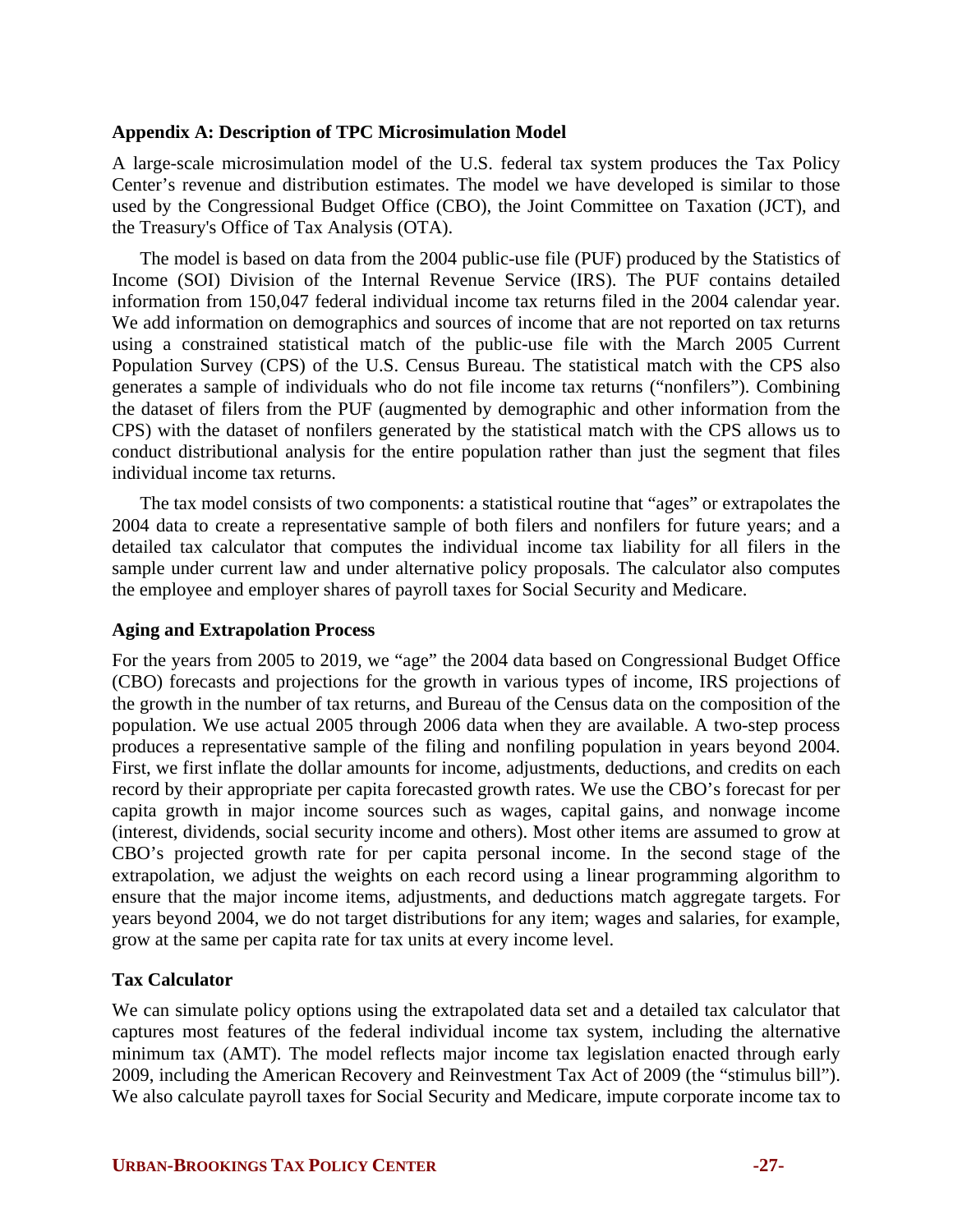records based on their share of capital income (interest, dividends, capital gains, and rents), and calculate expected estate tax liability for each record based on mortality rates and imputations of wealth.

## **Recent Model Enhancements**

In early 2008, the Tax Policy Center completed a major update of its microsimulation model to use more recent data and to expand the model's capabilities. We shifted the database underlying the model from the 2001 public-use file (PUF) of tax returns produced by the IRS to the 2004 file. At the same time, we performed a new statistical match with the March 2005 Current Population Survey. We updated the tax model's estate tax module to incorporate the latest IRS data on estate tax filers. We expanded the retirement module to model the revenue and distributional implications of implementing automatic enrollment in IRAs and 401(k) retirement plans and updated the module to incorporate 2004 data. We also refined the model's imputations of itemized deductions, such as charitable contributions and home mortgage interest, for "nonitemizers" (i.e., those who claim only the standard deduction on their tax return). These imputations allow us to model the distribution and revenue implications of proposals to replace certain credits with deductions.

In May of 2009 we updated the model to incorporate the latest economic projections from CBO that reflect the most up-to-date knowledge about the current economic downturn.

The updated microsimulation model also incorporates a completely overhauled and expanded education module. Using data from the October 2003 and October 2004 CPS, as well as the National Postsecondary Student Aid Study (NPSAS), we impute student status, characteristics, and education expenditures on to the tax model database. This allows us to model current tax incentives for education, such as the HOPE and Lifetime Learning Credits and the deduction for higher education expenses, as well as to examine the revenue and distributional implications of combining or modifying these tax programs. We can also model current spending programs such as Pell Grants, and examine the revenue and distributional effects of changes to program rules.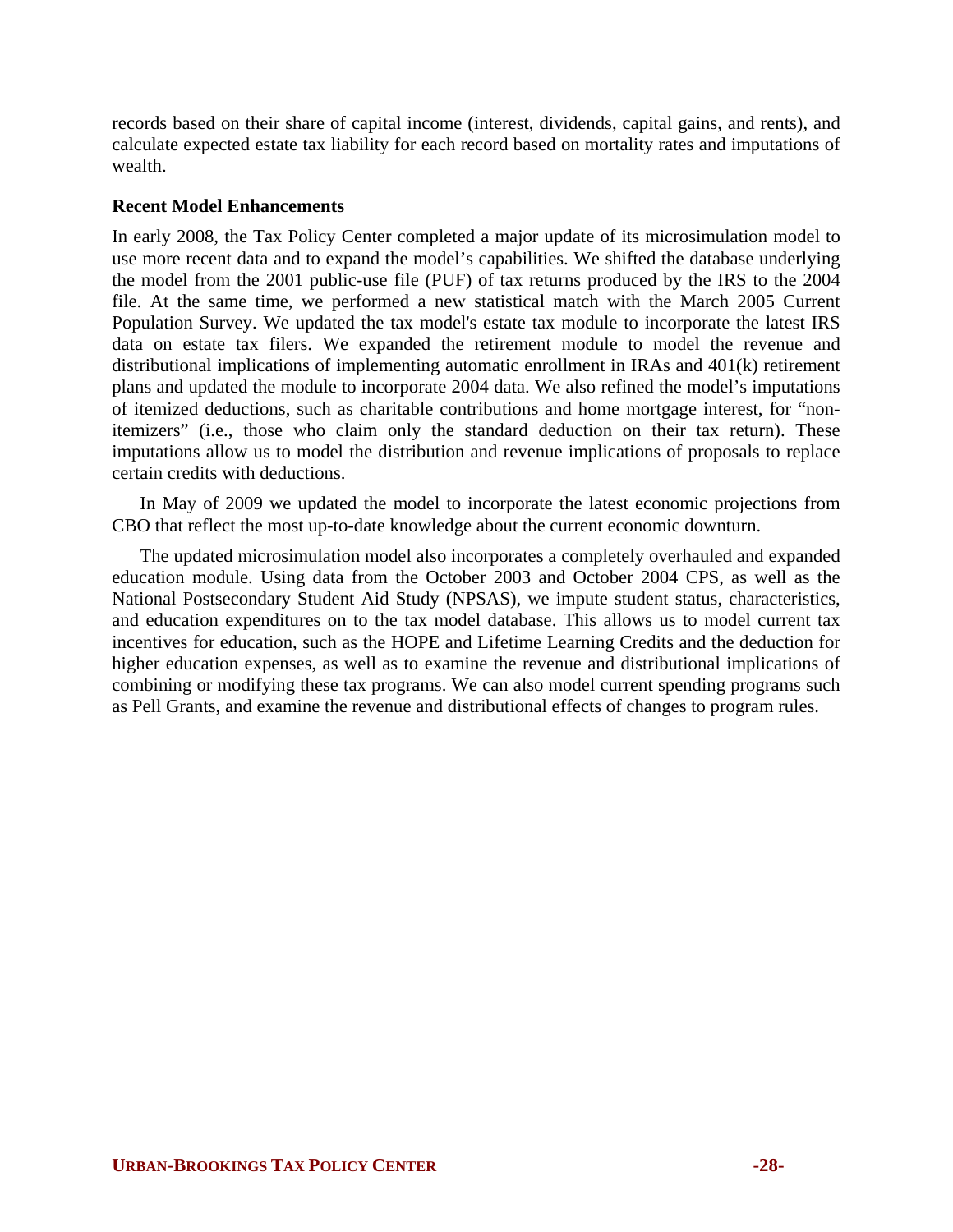## **Appendix B: Incidence Assumptions**

A key insight from economics is that taxes are not always borne by the individual or business that writes the check to the IRS. Sometimes taxes are shifted. For example, most economists believe that the employer portion of payroll taxes translates into lower wages and is thus ultimately borne by workers. There is no consensus, however, on the economic incidence of other taxes, such as the corporate income tax.

The Tax Policy Center's incidence assumptions follow those adopted by the Congressional Budget Office and the Department of the Treasury. In particular, our tables assume the following: (1) the individual income tax is borne directly by individual income taxpayers; (2) both the employee and employer share of payroll taxes are borne by the employee; (3) the corporate income tax is borne by recipients of capital income (interest, dividends, capital gains, and rents) in proportion to the amount of capital income they receive; and (4) the estate tax is borne by decedents.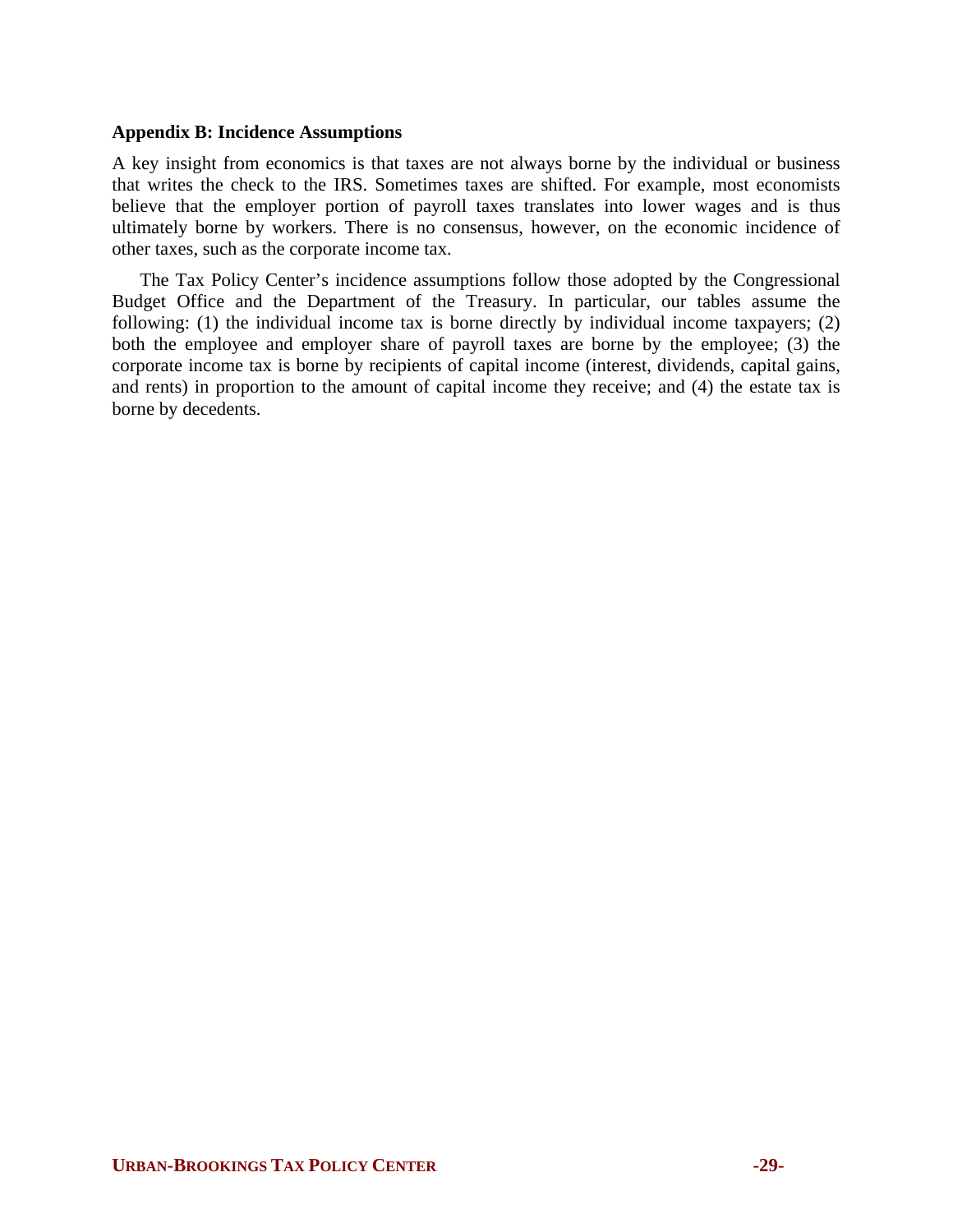# **Effective Current-Law Federal Tax Rates For Various Demographic Groups By Cash Income Adjusted for Family Size, 2009**

|                                                 | <b>Average Effective Federal Tax Rate<sup>c</sup></b> |                                     |                                                    |                                     |                                                |                      |  |  |  |
|-------------------------------------------------|-------------------------------------------------------|-------------------------------------|----------------------------------------------------|-------------------------------------|------------------------------------------------|----------------------|--|--|--|
| <b>Cash Income</b><br>Percentile <sup>a,b</sup> | <b>All Tax Units</b>                                  | <b>Single</b><br><b>Individuals</b> | <b>Married</b><br><b>Couples Filing</b><br>Jointly | <b>Heads</b> of<br><b>Household</b> | <b>Tax Units with</b><br>Children <sup>d</sup> | Elderly <sup>e</sup> |  |  |  |
| <b>Lowest Quintile</b>                          | $-6.4$                                                | 1.5                                 | $-7.3$                                             | $-16.6$                             | $-19.5$                                        | $-0.7$               |  |  |  |
| <b>Second Quintile</b>                          | 4.5                                                   | 7.8                                 | 3.3                                                | 1.3                                 | 0.4                                            | 1.6                  |  |  |  |
| <b>Middle Ouintile</b>                          | 12.4                                                  | 14.5                                | 10.8                                               | 12.4                                | 12.3                                           | 3.4                  |  |  |  |
| <b>Fourth Quintile</b>                          | 16.4                                                  | 18.3                                | 15.3                                               | 17.7                                | 16.8                                           | 8.5                  |  |  |  |
| <b>Top Quintile</b>                             | 22.9                                                  | 23.3                                | 22.8                                               | 22.6                                | 24.0                                           | 19.6                 |  |  |  |
| All                                             | 18.2                                                  | 18.2                                | 19.2                                               | 10.0                                | 17.8                                           | 13.9                 |  |  |  |
| <b>Addendum</b>                                 |                                                       |                                     |                                                    |                                     |                                                |                      |  |  |  |
| 80-90                                           | 20.0                                                  | 21.6                                | 19.4                                               | 20.8                                | 20.7                                           | 13.2                 |  |  |  |
| 90-95                                           | 21.7                                                  | 22.3                                | 21.5                                               | 23.6                                | 22.6                                           | 15.8                 |  |  |  |
| 95-99                                           | 23.2                                                  | 22.2                                | 23.5                                               | 21.6                                | 25.2                                           | 18.9                 |  |  |  |
| <b>Top 1 Percent</b>                            | 26.0                                                  | 27.6                                | 25.6                                               | 26.3                                | 27.4                                           | 24.9                 |  |  |  |
| Top 0.1 Percent                                 | 27.9                                                  | 30.9                                | 27.2                                               | 28.1                                | 28.4                                           | 27.7                 |  |  |  |

*Source* : Urban-Brookings Tax Policy Center Microsimulation Model (version 0509-2).

*Notes*: Data are for calendar year 2009.

a. Tax units with negative cash income are excluded from the lowest quintile but are included in the totals. Includes

both filing and non-filing units but excludes those that are dependents of other tax units. For a description of cash

income, see http://www.taxpolicycenter.org/TaxModel/income.cfm

b. Quintiles are defined for the population as a whole, not the various subgroups.

c. Excludes customs duties and excise taxes.

d. Children are defined as exemptions taken for children living at, or away from, home.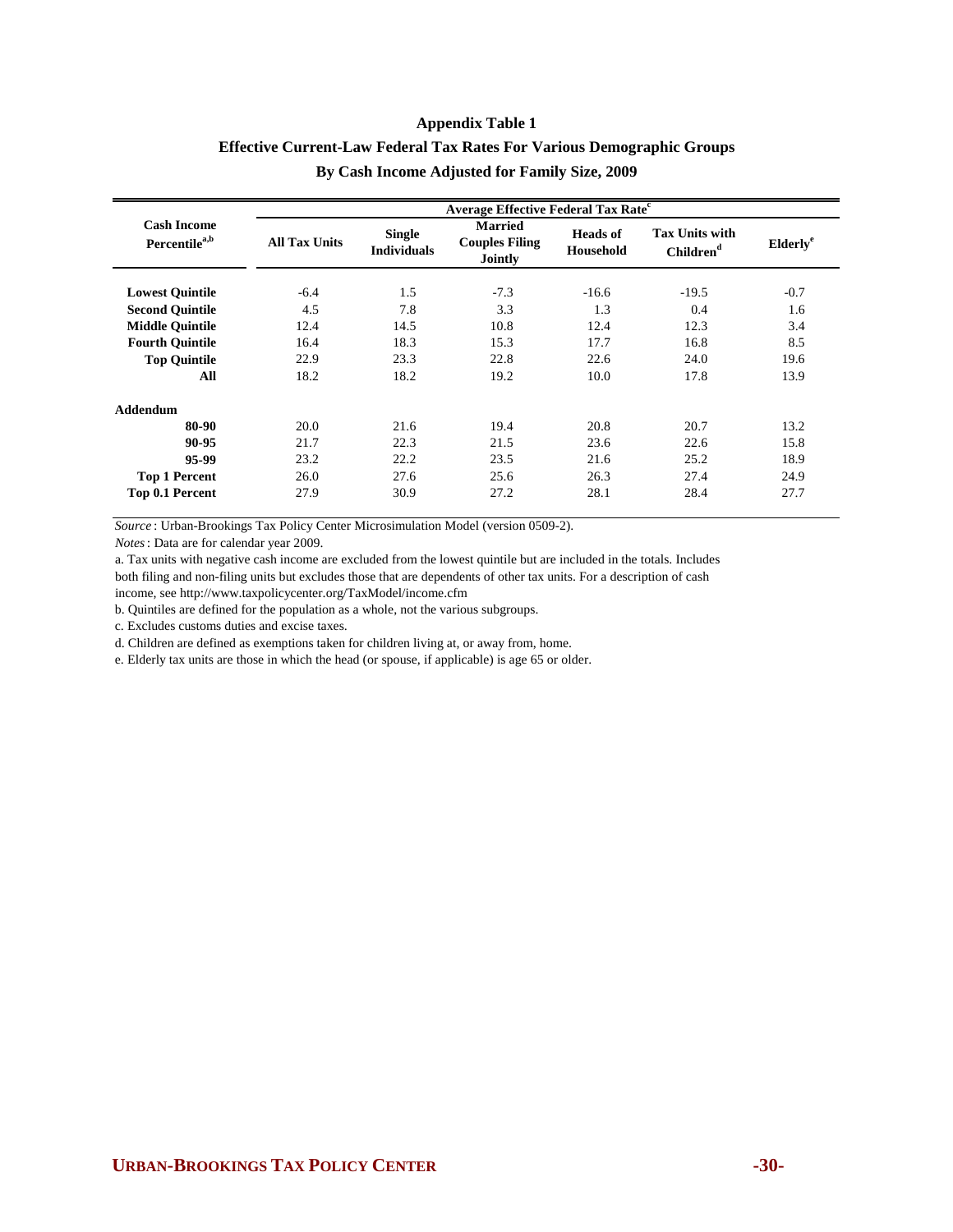# **By Cash Income Adjusted for Family Size, 2009 Effective Current-Law Individual Income Tax Rates For Various Demographic Groups**

|                                                 | Average Effective Individual Income Tax Rate <sup>c</sup> |                                     |                                                    |                                     |                                                |                      |  |  |  |
|-------------------------------------------------|-----------------------------------------------------------|-------------------------------------|----------------------------------------------------|-------------------------------------|------------------------------------------------|----------------------|--|--|--|
| <b>Cash Income</b><br>Percentile <sup>a,b</sup> | <b>All Tax Units</b>                                      | <b>Single</b><br><b>Individuals</b> | <b>Married</b><br><b>Couples Filing</b><br>Jointly | <b>Heads</b> of<br><b>Household</b> | <b>Tax Units with</b><br>Children <sup>d</sup> | Elderly <sup>e</sup> |  |  |  |
| <b>Lowest Quintile</b>                          | $-17.1$                                                   | $-8.0$                              | $-18.8$                                            | $-28.5$                             | $-32.4$                                        | $-3.4$               |  |  |  |
| <b>Second Quintile</b>                          | $-6.0$                                                    | $-0.8$                              | $-7.4$                                             | $-11.3$                             | $-12.8$                                        | $-1.1$               |  |  |  |
| <b>Middle Ouintile</b>                          | 1.1                                                       | 3.5                                 | $-0.4$                                             | 0.1                                 | $-0.7$                                         | 0.2                  |  |  |  |
| <b>Fourth Quintile</b>                          | 5.0                                                       | 6.9                                 | 4.0                                                | 5.3                                 | 3.9                                            | 4.2                  |  |  |  |
| <b>Top Quintile</b>                             | 13.3                                                      | 12.6                                | 13.5                                               | 12.8                                | 14.5                                           | 11.3                 |  |  |  |
| All                                             | 7.9                                                       | 7.5                                 | 9.2                                                | $-1.9$                              | 6.6                                            | 7.5                  |  |  |  |
| <b>Addendum</b>                                 |                                                           |                                     |                                                    |                                     |                                                |                      |  |  |  |
| 80-90                                           | 8.6                                                       | 10.1                                | 8.0                                                | 9.1                                 | 8.7                                            | 7.7                  |  |  |  |
| 90-95                                           | 11.1                                                      | 11.3                                | 10.9                                               | 13.1                                | 11.6                                           | 9.4                  |  |  |  |
| 95-99                                           | 14.7                                                      | 13.0                                | 15.2                                               | 13.9                                | 17.4                                           | 11.4                 |  |  |  |
| <b>Top 1 Percent</b>                            | 17.7                                                      | 16.3                                | 18.0                                               | 18.5                                | 20.2                                           | 13.8                 |  |  |  |
| Top 0.1 Percent                                 | 18.1                                                      | 17.1                                | 18.2                                               | 19.0                                | 19.7                                           | 14.7                 |  |  |  |

*Source* : Urban-Brookings Tax Policy Center Microsimulation Model (version 0509-2).

*Notes*: Data are for calendar year 2009.

a. Tax units with negative cash income are excluded from the lowest quintile but are included in the totals. Includes

both filing and non-filing units but excludes those that are dependents of other tax units. For a description of cash

income, see http://www.taxpolicycenter.org/TaxModel/income.cfm

b. Quintiles are defined for the population as a whole, not the various subgroups.

c. Excludes customs duties and excise taxes.

d. Children are defined as exemptions taken for children living at, or away from, home.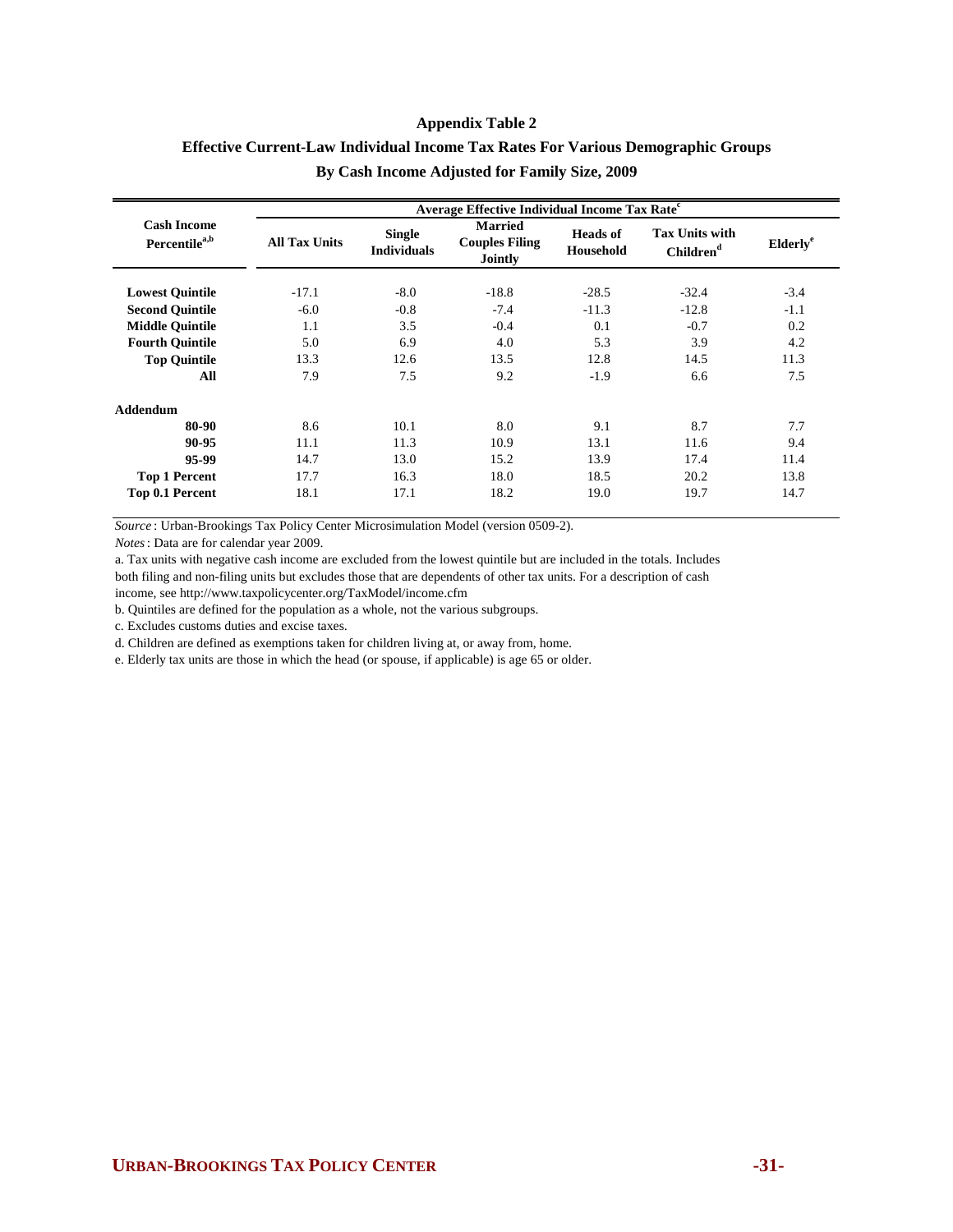# **By Cash Income Adjusted for Family Size, 2011 Effective Current-Law Federal Tax Rates For Various Demographic Groups**

|                                                 | <b>Average Effective Federal Tax Rate<sup>c</sup></b> |                                     |                                                           |                                     |                                                |                      |  |  |  |
|-------------------------------------------------|-------------------------------------------------------|-------------------------------------|-----------------------------------------------------------|-------------------------------------|------------------------------------------------|----------------------|--|--|--|
| <b>Cash Income</b><br>Percentile <sup>a,b</sup> | <b>All Tax Units</b>                                  | <b>Single</b><br><b>Individuals</b> | <b>Married</b><br><b>Couples Filing</b><br><b>Jointly</b> | <b>Heads of</b><br><b>Household</b> | <b>Tax Units with</b><br>Children <sup>d</sup> | Elderly <sup>e</sup> |  |  |  |
| <b>Lowest Quintile</b>                          | 1.3                                                   | 7.2                                 | 2.1                                                       | $-7.3$                              | $-8.3$                                         | 2.4                  |  |  |  |
| <b>Second Quintile</b>                          | 10.0                                                  | 11.3                                | 10.0                                                      | 7.7                                 | 8.5                                            | 3.9                  |  |  |  |
| <b>Middle Ouintile</b>                          | 16.3                                                  | 17.6                                | 15.1                                                      | 16.7                                | 17.5                                           | 6.3                  |  |  |  |
| <b>Fourth Quintile</b>                          | 20.1                                                  | 21.2                                | 19.4                                                      | 21.2                                | 21.4                                           | 12.1                 |  |  |  |
| <b>Top Quintile</b>                             | 27.6                                                  | 28.3                                | 27.4                                                      | 26.0                                | 28.5                                           | 26.2                 |  |  |  |
| All                                             | 23.0                                                  | 22.5                                | 24.0                                                      | 15.2                                | 23.1                                           | 19.5                 |  |  |  |
| <b>Addendum</b>                                 |                                                       |                                     |                                                           |                                     |                                                |                      |  |  |  |
| 80-90                                           | 24.1                                                  | 8.8                                 | 23.7                                                      | 23.9                                | 25.2                                           | 18.3                 |  |  |  |
| 90-95                                           | 25.3                                                  | 11.9                                | 25.2                                                      | 25.2                                | 25.9                                           | 21.3                 |  |  |  |
| 95-99                                           | 27.2                                                  | 18.6                                | 27.2                                                      | 24.1                                | 28.5                                           | 25.2                 |  |  |  |
| <b>Top 1 Percent</b>                            | 32.1                                                  | 25.6                                | 31.5                                                      | 32.0                                | 33.5                                           | 32.5                 |  |  |  |
| Top 0.1 Percent                                 | 35.3                                                  | 26.9                                | 34.6                                                      | 34.9                                | 35.8                                           | 36.1                 |  |  |  |

*Source* : Urban-Brookings Tax Policy Center Microsimulation Model (version 0509-2).

*Notes*: Data are for calendar year 2009.

a. Tax units with negative cash income are excluded from the lowest quintile but are included in the totals. Includes

both filing and non-filing units but excludes those that are dependents of other tax units. For a description of cash income, see http://www.taxpolicycenter.org/TaxModel/income.cfm

b. Quintiles are defined for the population as a whole, not the various subgroups.

c. Excludes customs duties and excise taxes.

d. Children are defined as exemptions taken for children living at, or away from, home.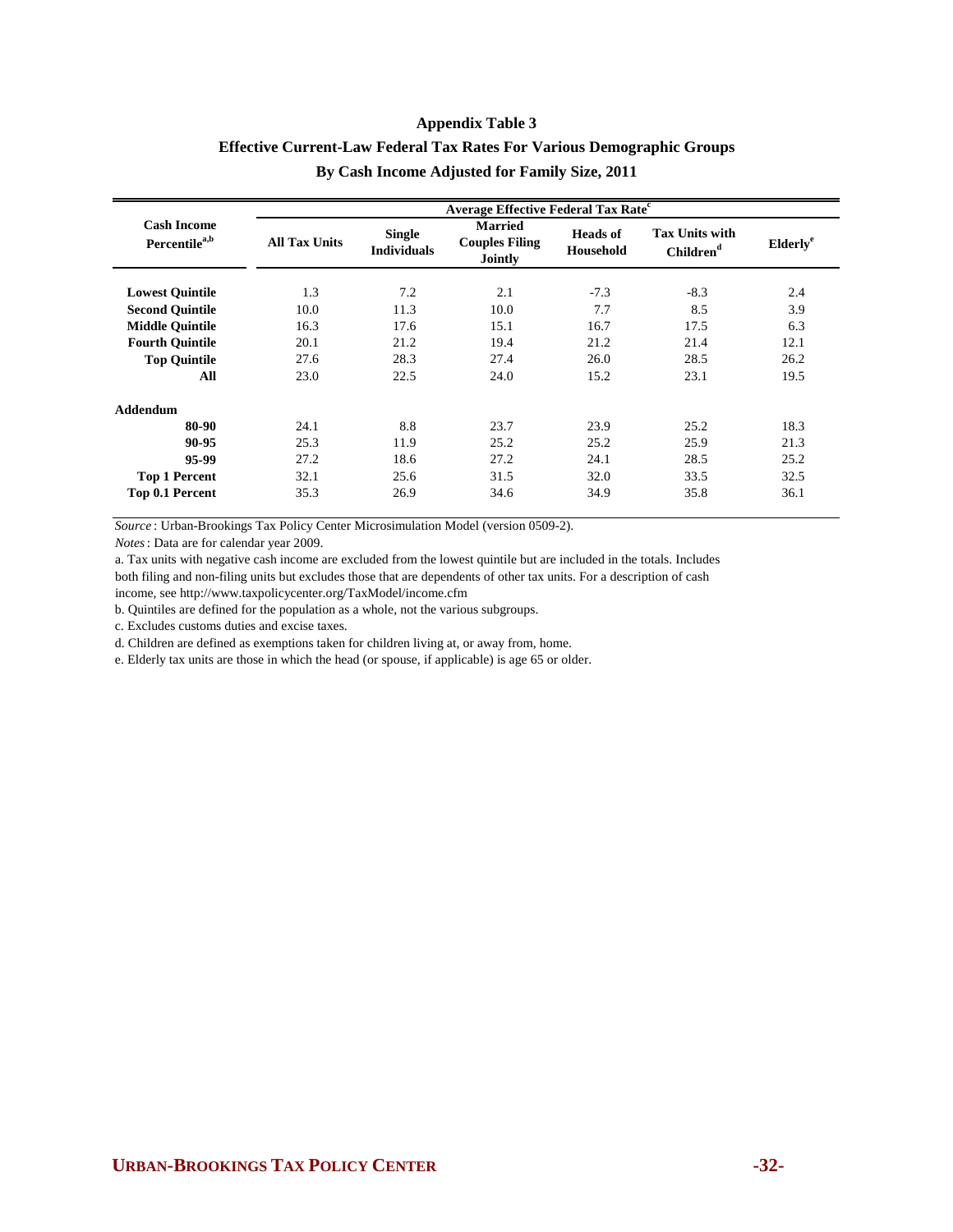# **By Cash Income Adjusted for Family Size, 2011 Effective Current-Law Individual Income Tax Rates For Various Demographic Groups**

|                                                 | Average Effective Individual Income Tax Rate <sup>c</sup> |                                     |                                                           |                                     |                                                |                             |  |  |  |
|-------------------------------------------------|-----------------------------------------------------------|-------------------------------------|-----------------------------------------------------------|-------------------------------------|------------------------------------------------|-----------------------------|--|--|--|
| <b>Cash Income</b><br>Percentile <sup>a,b</sup> | <b>All Tax Units</b>                                      | <b>Single</b><br><b>Individuals</b> | <b>Married</b><br><b>Couples Filing</b><br><b>Jointly</b> | <b>Heads</b> of<br><b>Household</b> | <b>Tax Units with</b><br>Children <sup>d</sup> | <b>Elderly</b> <sup>e</sup> |  |  |  |
| <b>Lowest Quintile</b>                          | $-9.7$                                                    | $-2.9$                              | $-9.5$                                                    | $-19.2$                             | $-21.3$                                        | $-0.7$                      |  |  |  |
| <b>Second Quintile</b>                          | $-0.5$                                                    | 2.5                                 | $-0.7$                                                    | $-4.9$                              | $-4.7$                                         | 0.9                         |  |  |  |
| <b>Middle Ouintile</b>                          | 4.9                                                       | 6.4                                 | 3.9                                                       | 4.3                                 | 4.4                                            | 2.1                         |  |  |  |
| <b>Fourth Ouintile</b>                          | 8.5                                                       | 9.5                                 | 8.0                                                       | 8.8                                 | 8.4                                            | 7.0                         |  |  |  |
| <b>Top Quintile</b>                             | 16.8                                                      | 15.3                                | 17.2                                                      | 15.4                                | 18.3                                           | 14.7                        |  |  |  |
| All                                             | 11.9                                                      | 10.6                                | 13.4                                                      | 3.2                                 | 11.5                                           | 10.7                        |  |  |  |
| Addendum                                        |                                                           |                                     |                                                           |                                     |                                                |                             |  |  |  |
| 80-90                                           | 12.4                                                      | $-2.9$                              | 12.2                                                      | 12.0                                | 13.0                                           | 11.1                        |  |  |  |
| 90-95                                           | 14.3                                                      | 2.5                                 | 14.4                                                      | 14.7                                | 14.6                                           | 13.1                        |  |  |  |
| 95-99                                           | 17.6                                                      | 6.4                                 | 18.2                                                      | 15.5                                | 20.1                                           | 14.7                        |  |  |  |
| <b>Top 1 Percent</b>                            | 21.1                                                      | 13.6                                | 21.5                                                      | 22.0                                | 24.2                                           | 17.1                        |  |  |  |
| Top 0.1 Percent                                 | 22.2                                                      | 15.3                                | 22.5                                                      | 22.9                                | 24.0                                           | 18.9                        |  |  |  |

*Source* : Urban-Brookings Tax Policy Center Microsimulation Model (version 0509-2).

*Notes*: Data are for calendar year 2009.

a. Tax units with negative cash income are excluded from the lowest quintile but are included in the totals. Includes

both filing and non-filing units but excludes those that are dependents of other tax units. For a description of cash

income, see http://www.taxpolicycenter.org/TaxModel/income.cfm

b. Quintiles are defined for the population as a whole, not the various subgroups.

c. Excludes customs duties and excise taxes.

d. Children are defined as exemptions taken for children living at, or away from, home.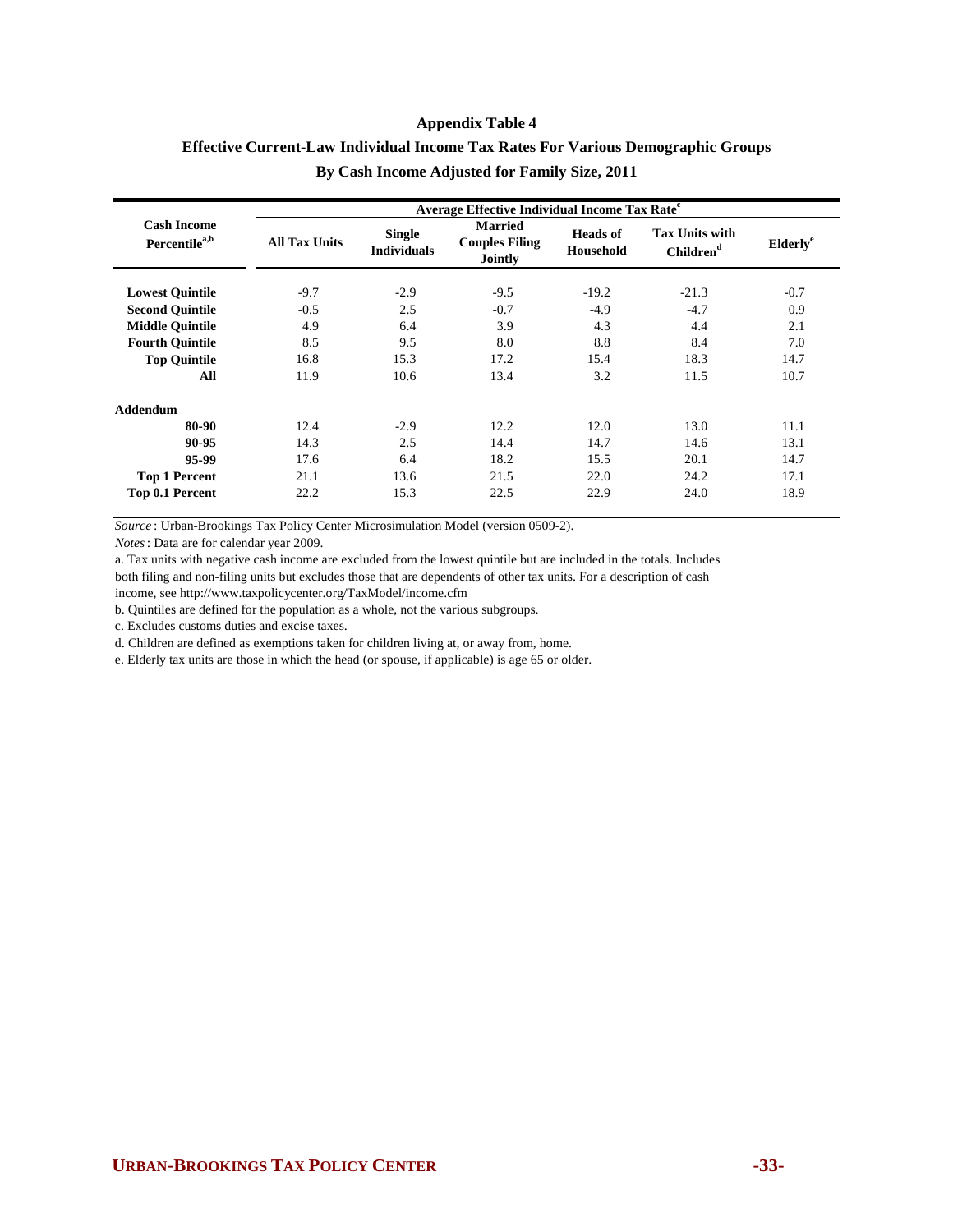|                                               | <b>Share of Total</b> |                                              |                          |                                |                   |                              |  |  |
|-----------------------------------------------|-----------------------|----------------------------------------------|--------------------------|--------------------------------|-------------------|------------------------------|--|--|
| <b>Cash Income</b><br>Percentile <sup>a</sup> | <b>Cash Income</b>    | <b>Individual</b><br>Income Tax <sup>b</sup> | Payroll Tax <sup>c</sup> | Corporate<br><b>Income Tax</b> | <b>Estate Tax</b> | All Federal Tax <sup>d</sup> |  |  |
| <b>Lowest Quintile</b>                        | 3.7                   | $-1.3$                                       | 4.0                      | 1.0                            | 0.3               | 0.8                          |  |  |
| <b>Second Quintile</b>                        | 8.4                   | 1.1                                          | 10.2                     | 2.6                            | 0.8               | 4.4                          |  |  |
| <b>Middle Ouintile</b>                        | 13.9                  | 7.5                                          | 18.3                     | 4.1                            | 5.2               | 10.8                         |  |  |
| <b>Fourth Quintile</b>                        | 19.8                  | 15.7                                         | 26.0                     | 7.2                            | 9.5               | 18.2                         |  |  |
| <b>Top Quintile</b>                           | 54.5                  | 76.9                                         | 41.3                     | 84.3                           | 83.7              | 65.7                         |  |  |
| All                                           | 100.0                 | 100.0                                        | 100.0                    | 100.0                          | 100.0             | 100.0                        |  |  |
| Addendum                                      |                       |                                              |                          |                                |                   |                              |  |  |
| 80-90                                         | 13.5                  | 13.9                                         | 17.5                     | 6.7                            | 8.8               | 14.2                         |  |  |
| 90-95                                         | 9.4                   | 11.1                                         | 10.5                     | 6.6                            | 6.9               | 10.3                         |  |  |
| 95-99                                         | 13.4                  | 19.6                                         | 9.6                      | 16.7                           | 21.7              | 15.9                         |  |  |
| <b>Top 1 Percent</b>                          | 18.1                  | 32.2                                         | 3.7                      | 54.3                           | 46.3              | 25.3                         |  |  |
| Top 0.1 Percent                               | 8.4                   | 15.6                                         | 0.8                      | 33.5                           | 21.5              | 12.7                         |  |  |

#### **Share of Federal Taxes Under Current Law, By Cash Income Percentile, 2012**

*Source* : Urban-Brookings Tax Policy Center Microsimulation Model (version 0509-2).

*Notes*: Data are for calendar year 2009.

a. Tax units with negative cash income are excluded from the lowest quintile but are included in the totals. Includes

both filing and non-filing units but excludes those that are dependents of other tax units. For a description of cash income, see http://www.taxpolicycenter.org/TaxModel/income.cfm

b. After tax credits (including refundable portion of earned income and child tax credits).

c. Includes both the employee and employer portion of Social Security and Medicare tax.

d. Excludes customs duties and excise taxes.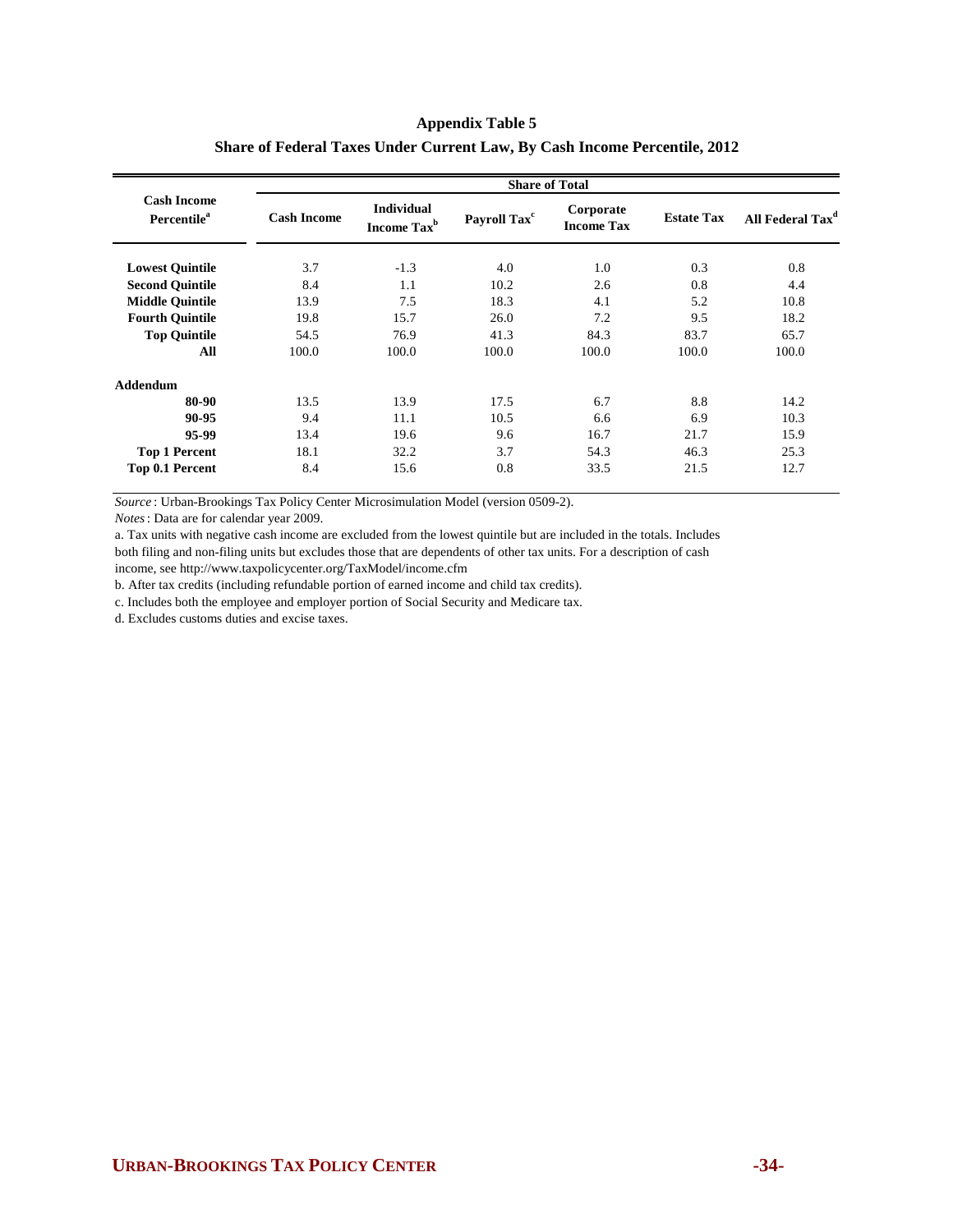|                                                      | <b>Share of Total</b> |                                              |                          |                                |                   |                              |  |  |
|------------------------------------------------------|-----------------------|----------------------------------------------|--------------------------|--------------------------------|-------------------|------------------------------|--|--|
| <b>Cash Income</b><br><b>Percentile</b> <sup>a</sup> | <b>Cash Income</b>    | <b>Individual</b><br>Income Tax <sup>b</sup> | Payroll Tax <sup>c</sup> | Corporate<br><b>Income Tax</b> | <b>Estate Tax</b> | All Federal Tax <sup>d</sup> |  |  |
| <b>Lowest Quintile</b>                               | 3.7                   | $-1.8$                                       | 4.0                      | 1.0                            | 0.0               | 0.8                          |  |  |
| <b>Second Quintile</b>                               | 8.4                   | $-0.3$                                       | 10.2                     | 2.6                            | 0.0               | 4.2                          |  |  |
| <b>Middle Quintile</b>                               | 13.9                  | 6.9                                          | 18.3                     | 4.1                            | 0.5               | 10.9                         |  |  |
| <b>Fourth Quintile</b>                               | 19.8                  | 15.3                                         | 26.0                     | 7.2                            | 1.1               | 18.3                         |  |  |
| <b>Top Quintile</b>                                  | 54.5                  | 80.0                                         | 41.3                     | 84.3                           | 97.8              | 65.7                         |  |  |
| All                                                  | 100.0                 | 100.0                                        | 100.0                    | 100.0                          | 100.0             | 100.0                        |  |  |
| Addendum                                             |                       |                                              |                          |                                |                   |                              |  |  |
| 80-90                                                | 13.5                  | 13.7                                         | 17.5                     | 6.7                            | 2.1               | 14.2                         |  |  |
| 90-95                                                | 9.4                   | 11.5                                         | 10.5                     | 6.6                            | 2.4               | 10.4                         |  |  |
| 95-99                                                | 13.4                  | 21.3                                         | 9.6                      | 16.7                           | 16.8              | 16.1                         |  |  |
| <b>Top 1 Percent</b>                                 | 18.1                  | 33.4                                         | 3.7                      | 54.3                           | 76.5              | 25.0                         |  |  |
| Top 0.1 Percent                                      | 8.4                   | 15.8                                         | 0.8                      | 33.5                           | 41.6              | 12.6                         |  |  |

#### **Share of Federal Taxes Under Administration's Baseline, By Cash Income Percentile, 2012**

*Source* : Urban-Brookings Tax Policy Center Microsimulation Model (version 0509-2).

*Notes*: Data are for calendar year 2009.

a. Tax units with negative cash income are excluded from the lowest quintile but are included in the totals. Includes

both filing and non-filing units but excludes those that are dependents of other tax units. For a description of cash

income, see http://www.taxpolicycenter.org/TaxModel/income.cfm

b. After tax credits (including refundable portion of earned income and child tax credits).

c. Includes both the employee and employer portion of Social Security and Medicare tax.

d. Excludes customs duties and excise taxes.